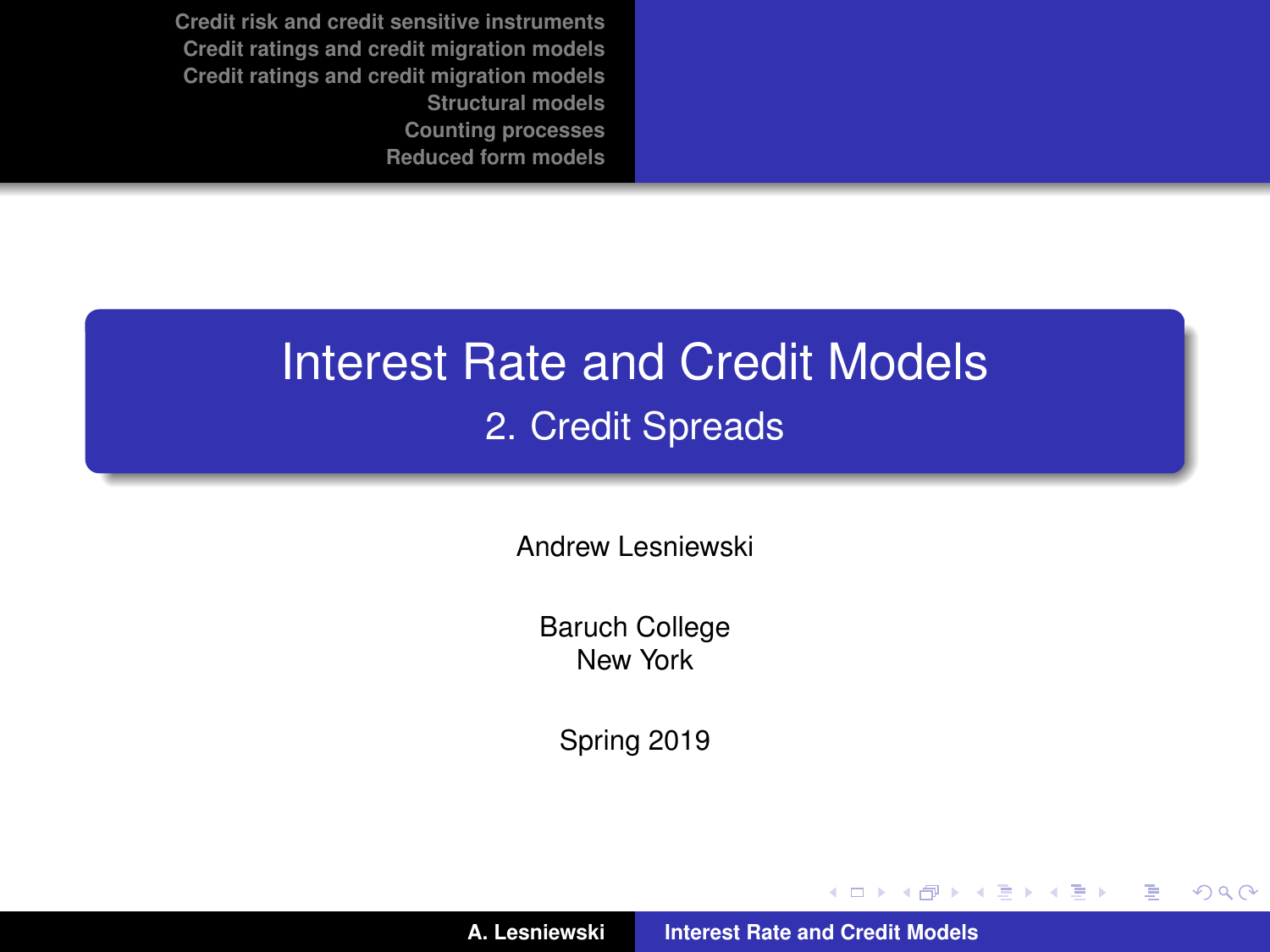# **Outline**



- **1** [Credit risk and credit sensitive instruments](#page-2-0)
- **2** [Credit ratings and credit migration models](#page-13-0)
- **3** [Credit ratings and credit migration models](#page-14-0)
	- **4** [Structural models](#page-21-0)
	- **5** [Counting processes](#page-40-0)
		- **6** [Reduced form models](#page-54-0)

(ロトス個) (運) (運)

 $299$ 

É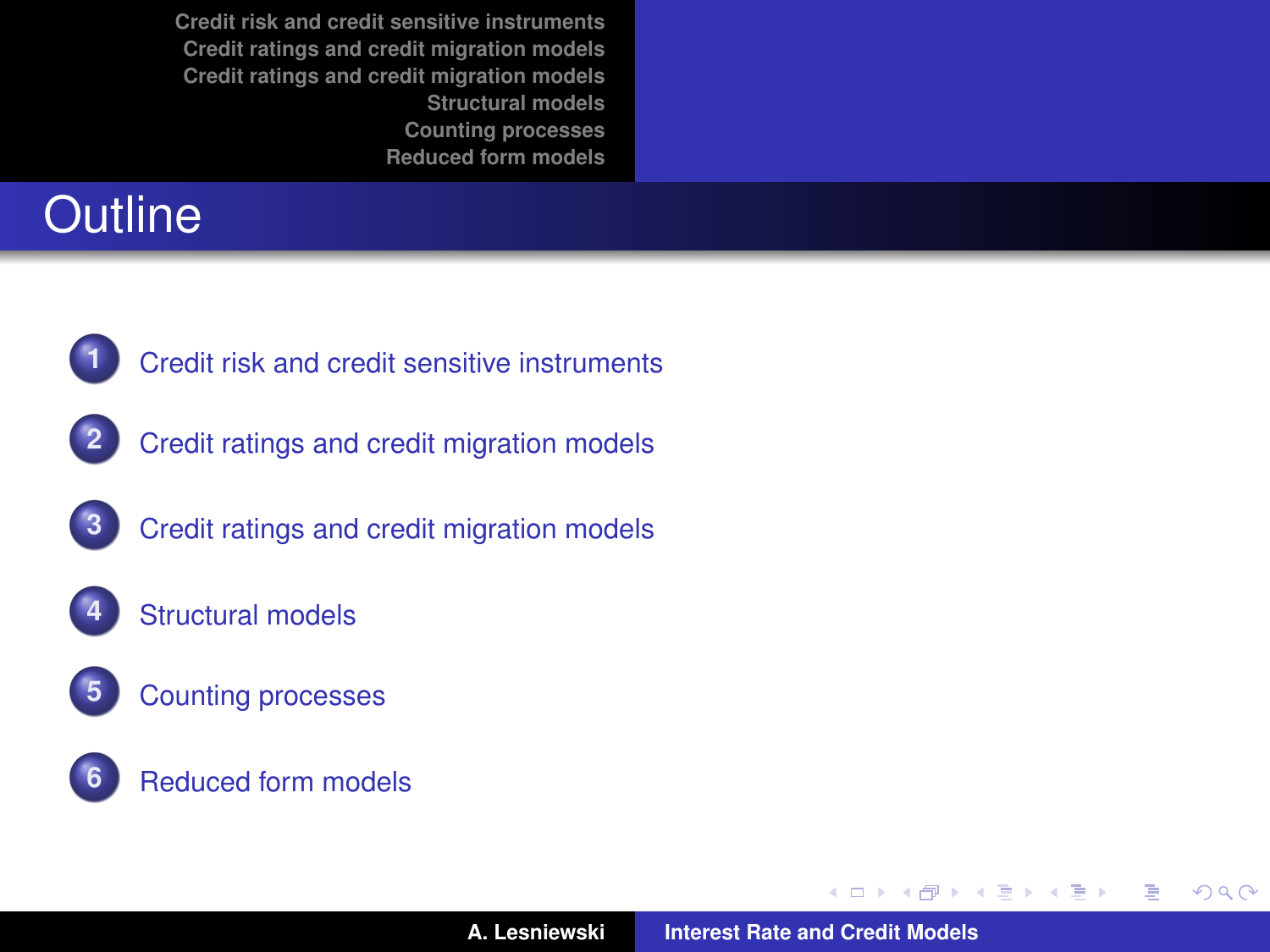# <span id="page-2-0"></span>Credit risk

- One of the main themes of this course is *credit risk* and its modeling.
- Credit risk is the potential that a borrower or a counterparty on a transaction will fail to meet its obligations in accordance with agreed terms. This failure is referred to as a *default*.
- The exact definition of what constitutes an event of default (bankruptcy, debt restructuring, failure to pay, etc.) is governed by strict legal language, and is constantly ammended.
- Credit risk comes in several flavors:
	- (i) Consumer (eg. a consumer fails to make a payment due on a mortgage loan, car loan, credit card, or line of credit).
	- (ii) Corporate (eg. a company bond issuer is unable to make a payment on a coupon or principal payment when due).
	- (iii) Sovereign (eg. a government bond issuer is unable to make a payment on a coupon or principal payment when due).

イロメ イ部メ イ君メ イ君メー

 $QQ$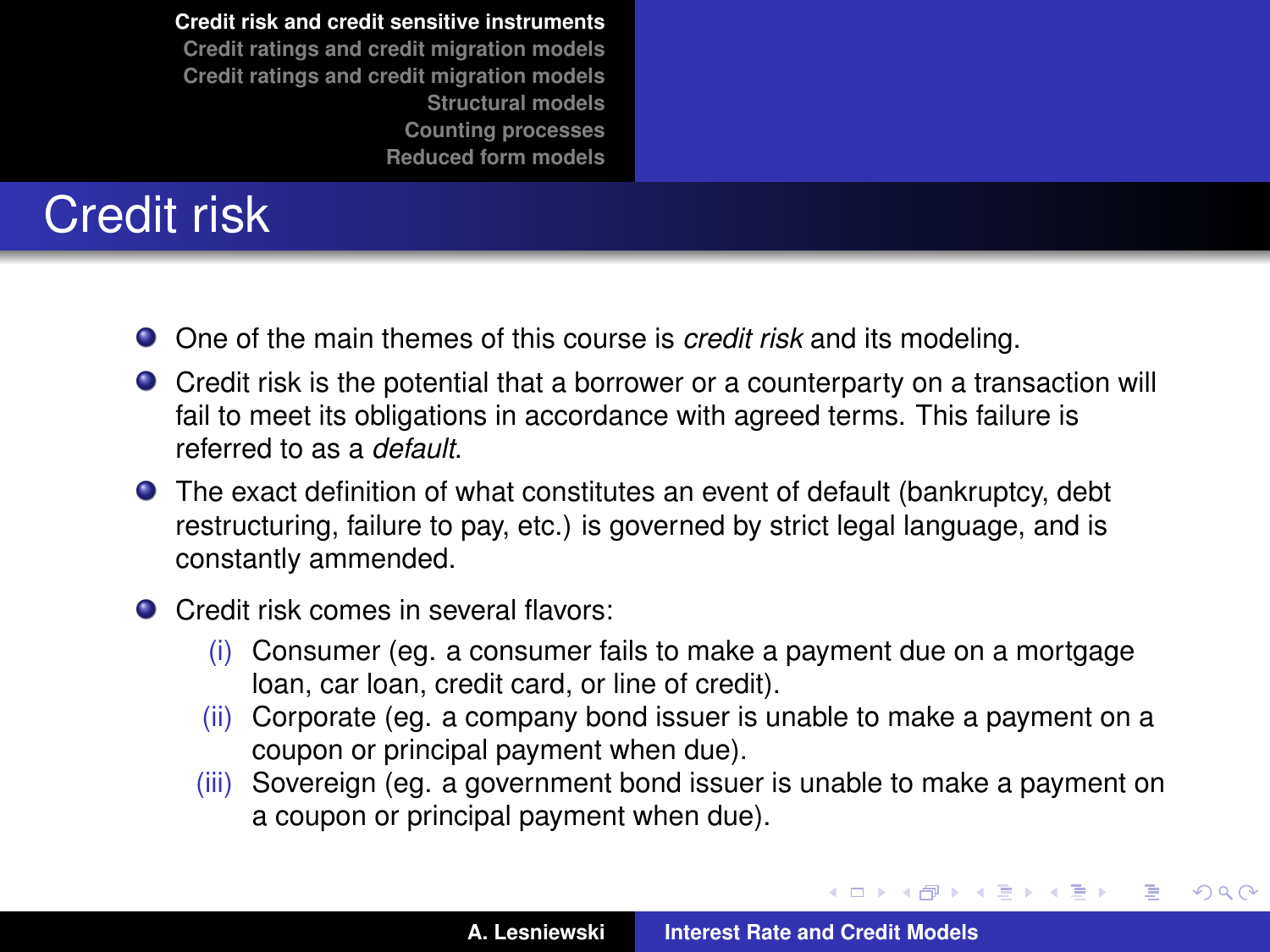# Credit risk

- $\bullet$  Like many other types of risk (FX risk, interest rate risk, prepaymant risk, ...), credit risk can be traded through a variety of credit sensitive instruments.
- These instruments fall into two broad categories:
	- (i) cash instruments (e.g. corporate coupon bonds, sovereign bonds, asset backed securities),
	- (ii) derivatives.

K ロ ▶ K 御 ▶ K 唐 ▶ K 唐 ▶

 $299$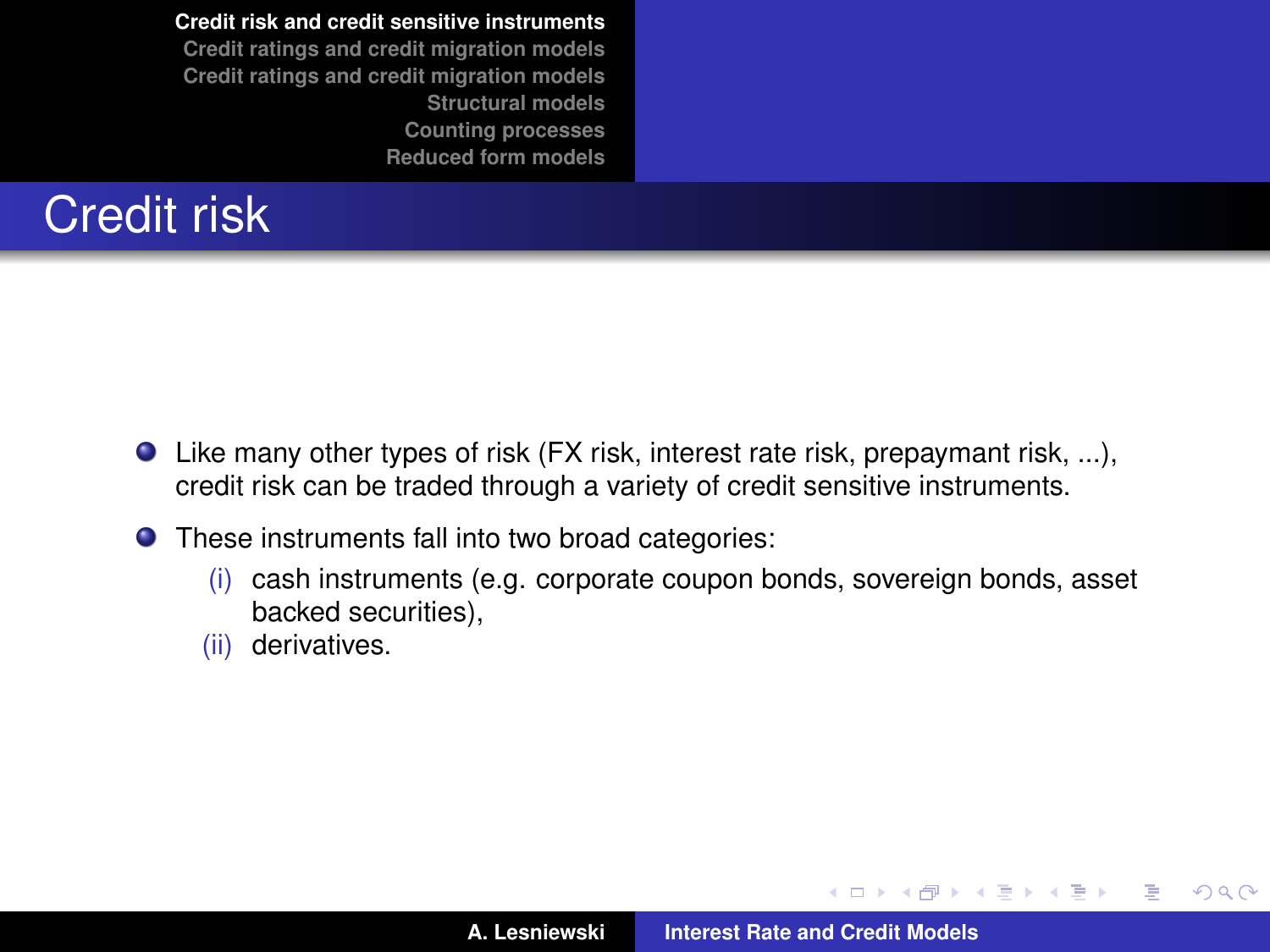# Credit sensitive instruments

- A basic credit sensitive instrument is a risky *coupon bond*.
	- (i) Bond holder receives a coupon in excess of the risk free rate in return for assuming the credit risk of the issuing entity.
	- (ii) The higher the default risk, the bigger the coupon.
- Consider first a riskless coupon bond with face value \$1 and annual coupon *C*.
	- (i) A future cash flow at time *T* is discounted on the risk free interest rate curve with the discount factor *P*(*T*).
	- (ii) The price of the bond is the sum of the present values of all coupon payments and the final principal repayment:

$$
Price = \sum_{j=1}^{n} P(T_j)C + P(T_n).
$$

(iii) The risk embedded in this bond is entirely interest rate risk (market risk).

(ロ) (個) (目) (目)

 $QQ$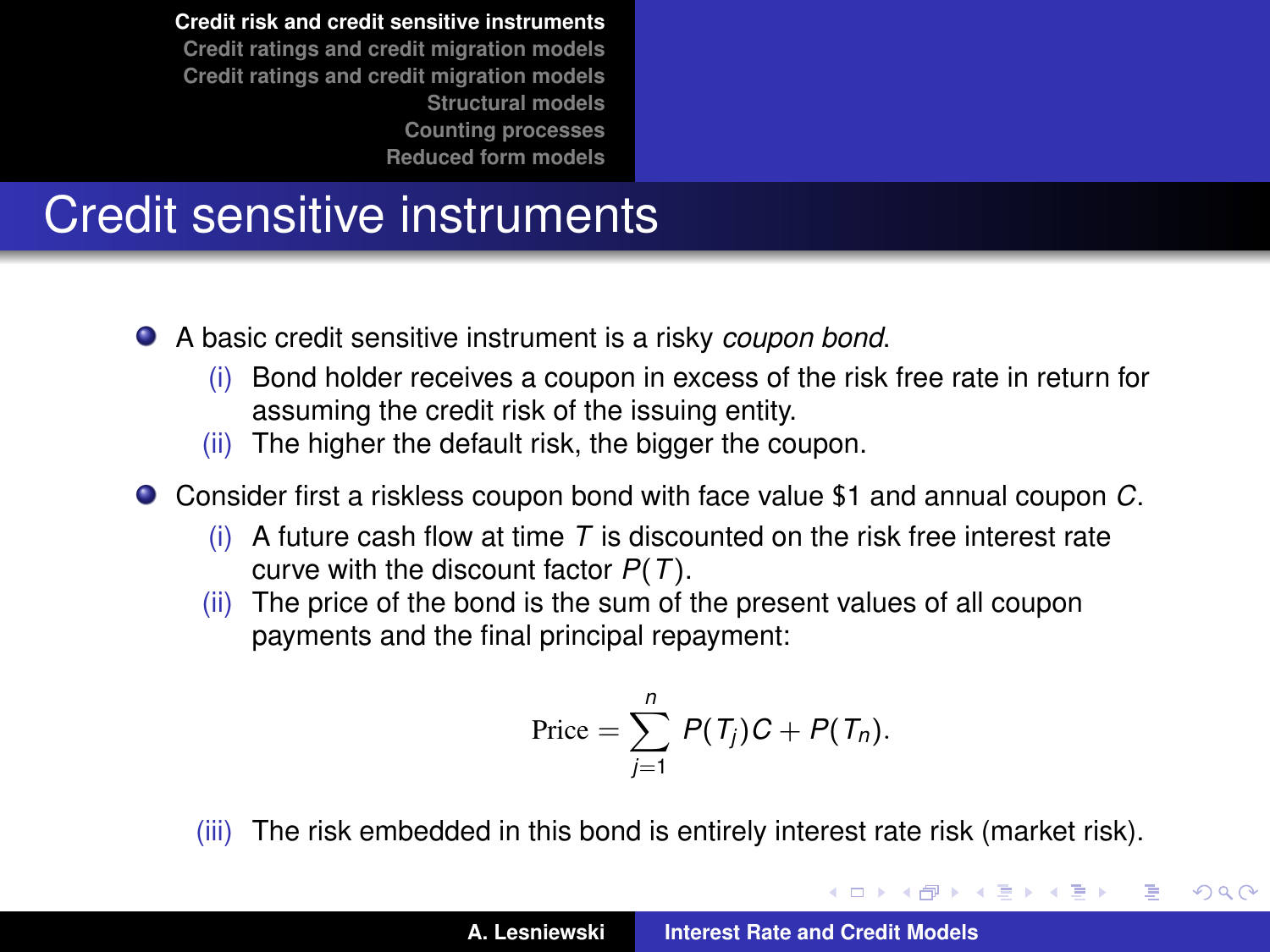## Credit sensitive instruments

This valuation formula has to be modified in the presence of credit risk:

- (i) The issuer may stop making coupon payments.
- (ii) The issuer may fail to repay the face value of the bond.
- In order to account for these events, we introduce the following concepts:
	- (i) By *S*(*T*) we denote the probability that the payment at time *T* will be made; we refer to it as the *survival probability*.
	- (ii) The quantity  $Q(T) = 1 S(T)$  is the *default probability*; it is the probability that the default event will occur some time between now and *T*.
	- (iii) By  $R(T)$  we denote the fraction of the face value that the bond holder will receive upon default at time *T*; we refer to it as the *recovery value*.

(ロトス個) (運) (運)

 $QQ$ 

Ξ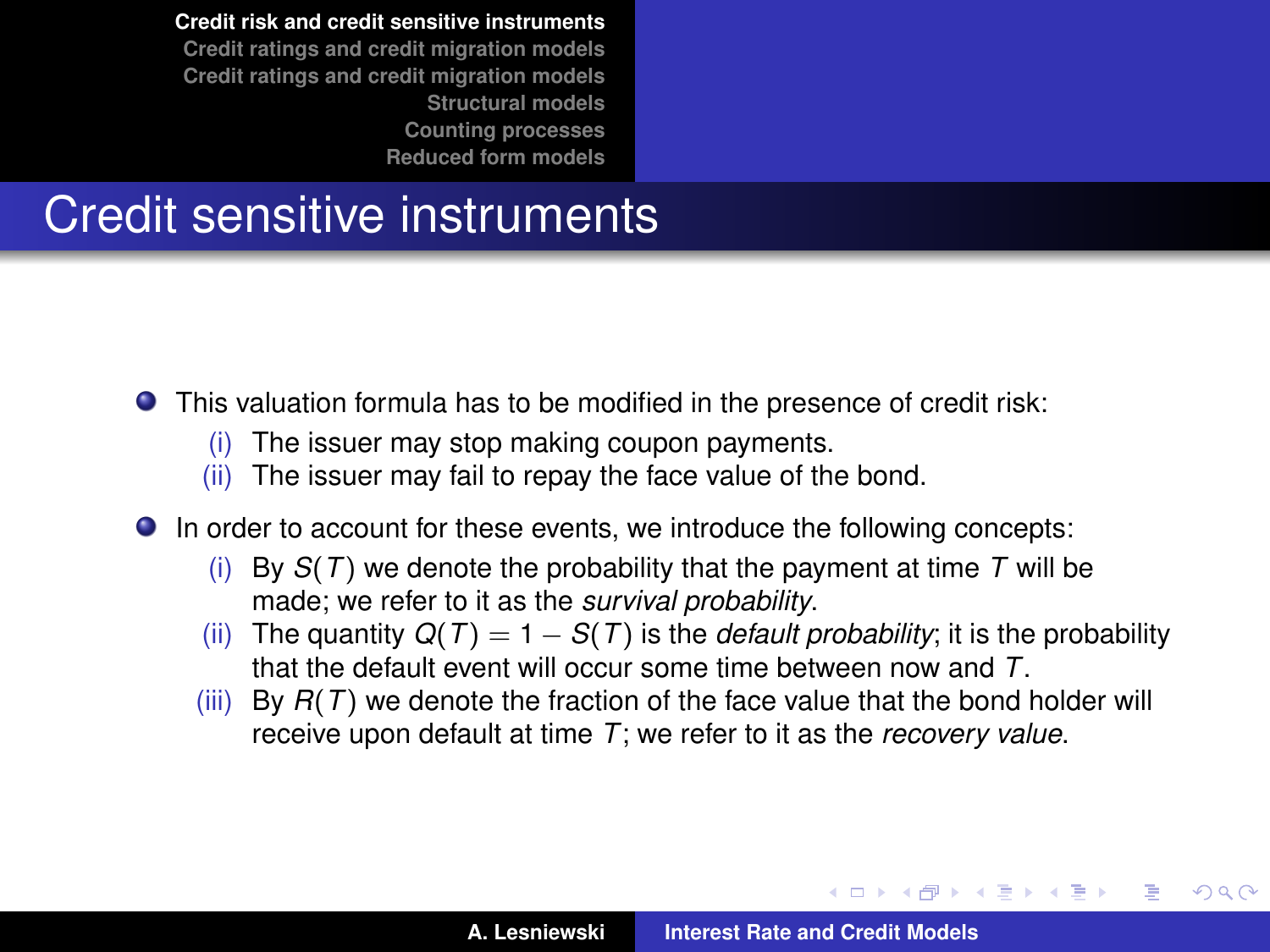# Credit sensitive instruments

- The bond valuation formula for a credit sensitive bond has to be modified as . follows:
	- (i) Each coupon payment at time  $T_j$  is multiplied by the survival probability.
	- (ii) The price of the bond is the sum of the present values of all coupon payments and the final principal repayment:

$$
\text{Price} = \sum_{j=1}^{n} (S(T_j)P(T_j)C + (S(T_{j-1})-S(T_j))P(T_{j-1})R(T_{j-1})) + S(T_n)P(T_n).
$$

- The risk has now two components: interest rate risk (market risk) and credit risk.
- Note that the natural discount factor for cash flows in a risky bond is he *risky discount factor,*  $P(T) = S(T)P(T)$ :

$$
Price = \sum_{j=1}^{n} (P(T_j)C + (1 - S(T_j)/S(T_{j-1}))P(T_{j-1})R(T_{j-1})) + P(T_n).
$$

イロメ イ部メ イ君メ イ君メー

Þ

 $QQ$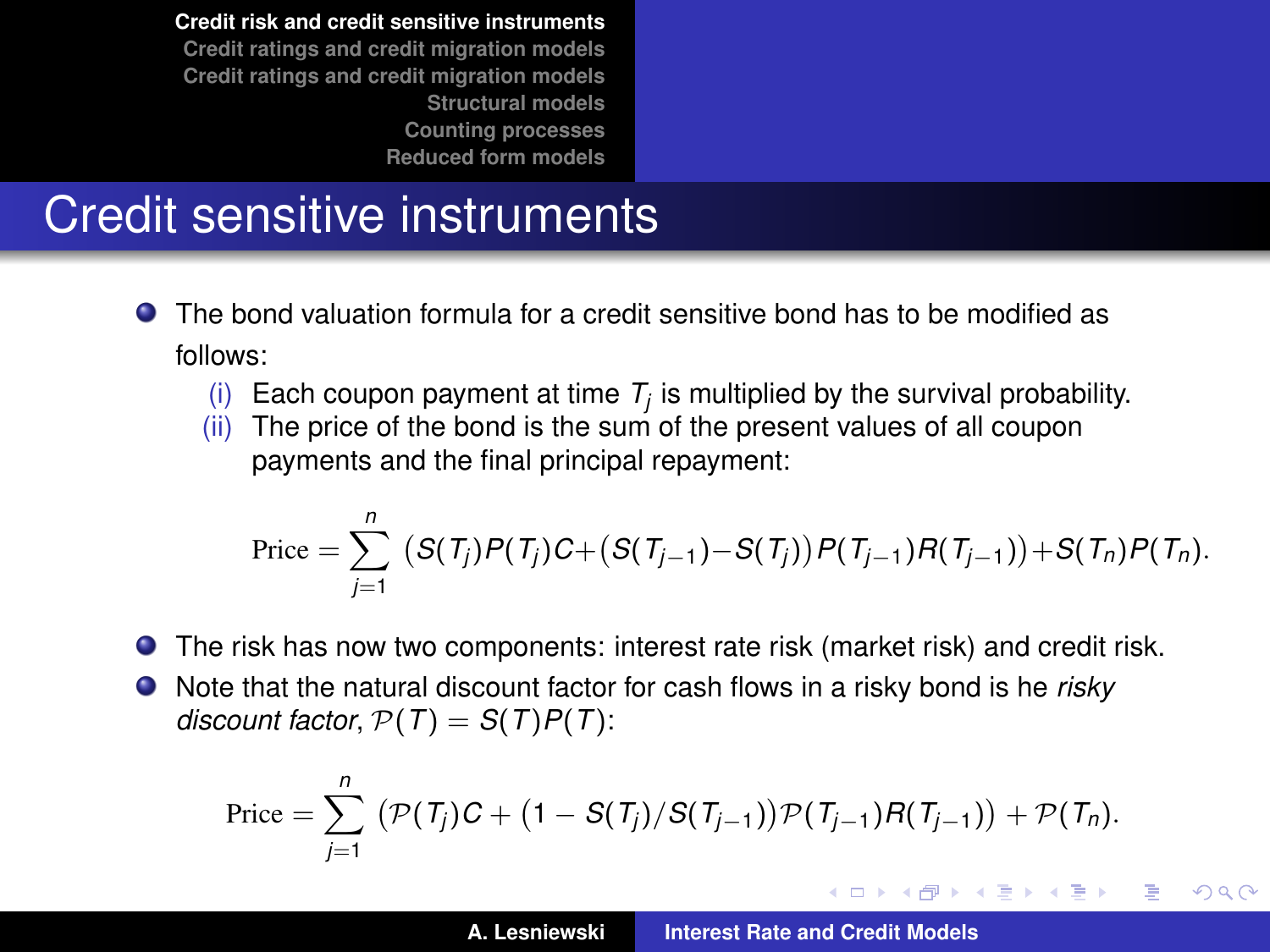#### Credit sensitive instruments

- The quantity 1 − *S*(*T<sup>j</sup>* )/*S*(*Tj*−1) is the *conditional* probability of default during the period [*Tj*−<sup>1</sup> , *T<sup>j</sup>* ] provided that there was no default prior to *Tj*−1.
- The value of the risky discount factor takes into account the likelihood of default.
- If the discounting is done on a constant riskless rate,  $P(T) = e^{-rT}$ .  $\bullet$
- Assume that  $S(T) = e^{-\lambda T}$ , with  $\lambda$  constant. We see then that P (*T*) = *e*−(*r*+λ)*<sup>T</sup>* , and so λ is the extra discounting to accommodate for the probability of default.
- λ is referred to as the *credit spread*.

イロメ イ部メ イヨメ イヨメー

B

 $QQ$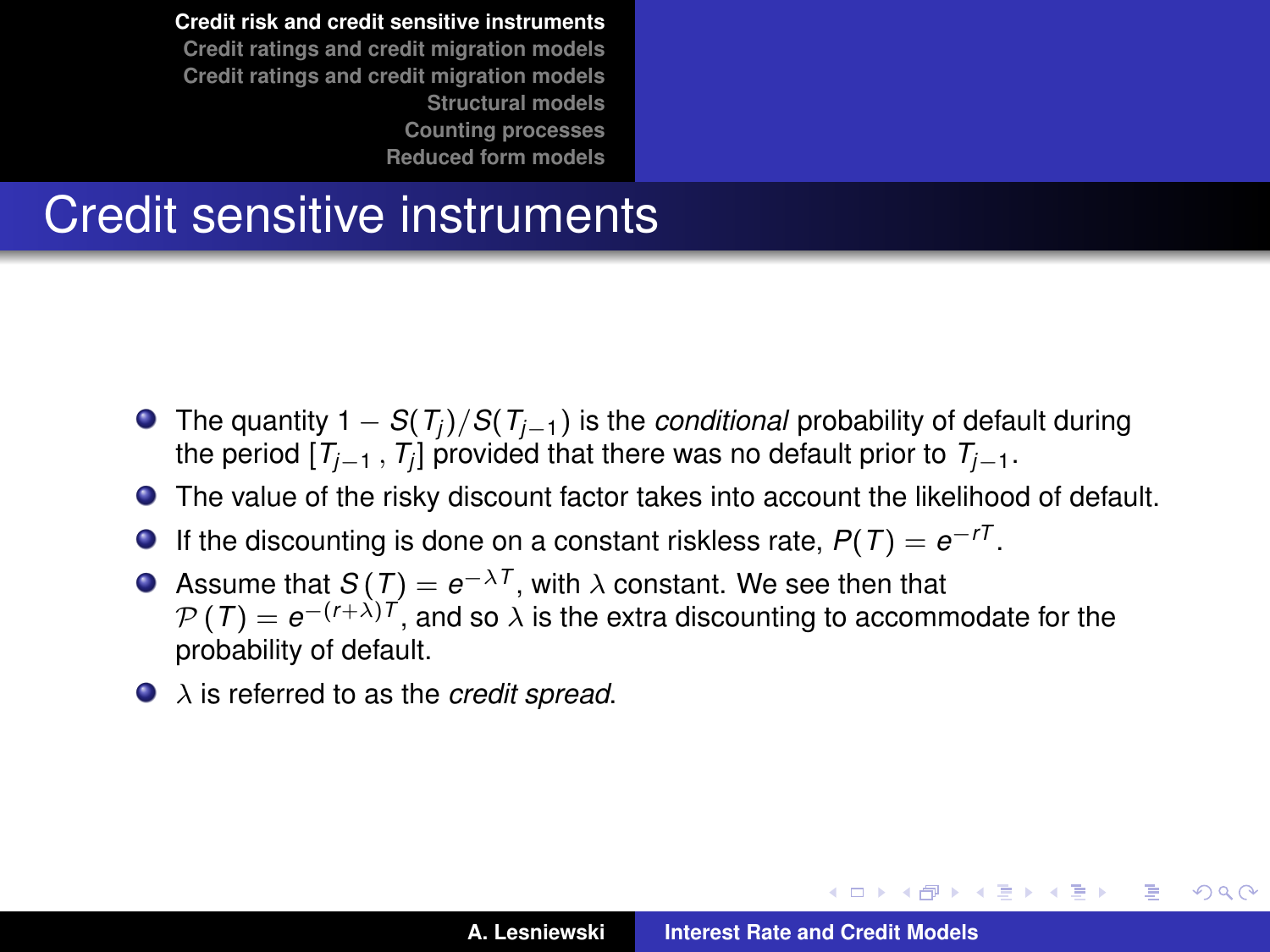# Credit derivatives

- Credit derivatives are financial contracts that allow to transfer the *credit risk* of a *reference entity* from one counterparty to another.
- The counterparties on a credit derivative are a *protection seller* (the party that assumes the credit risk) and a *protection buyer*.
- Credit risk of the counterparties on credit derivatives (as well as on any other financial transaction) came to the forefront of interest after the spectacular failure of AIG Financial Products in 2008 followed up by the US government bailout.
- We will address the counterparty risk later in the course, for now assume no counterparty risk.
- A precise definition of a default event is largely a legal matter and it will not concern us here.

(ロトス個) (運) (運)

 $QQ$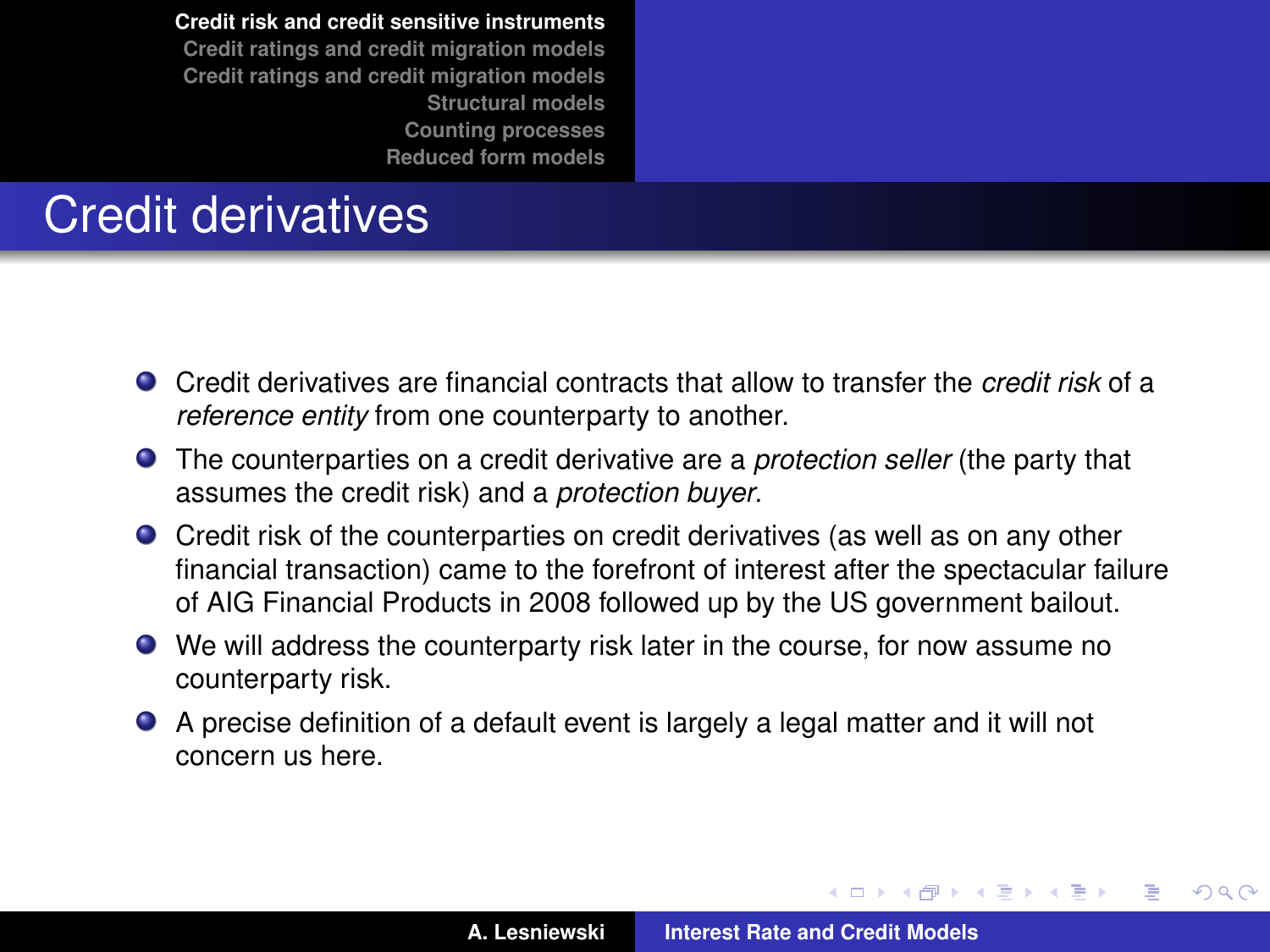# Credit derivatives

Two main categories of credit derivatives are:

- (i) *Unfunded credit derivatives*. Under a contract of this type, the protection seller makes an initial payment that is used to settle any potential future credit events.
- (ii) *Funded credit derivatives*. These are bilateral contracts between two counterparties, each of which is responsible for making its contractual payments (i.e. payments of premiums and any cash or physical settlement amount) itself without recourse to other assets.
- Note that the protection buyer is exposed to the credit risk of the protection seller. This is an example of counterparty credit risk that we will discuss in detail later.

(ロ) (個) (目) (目)

 $QQ$ 

∍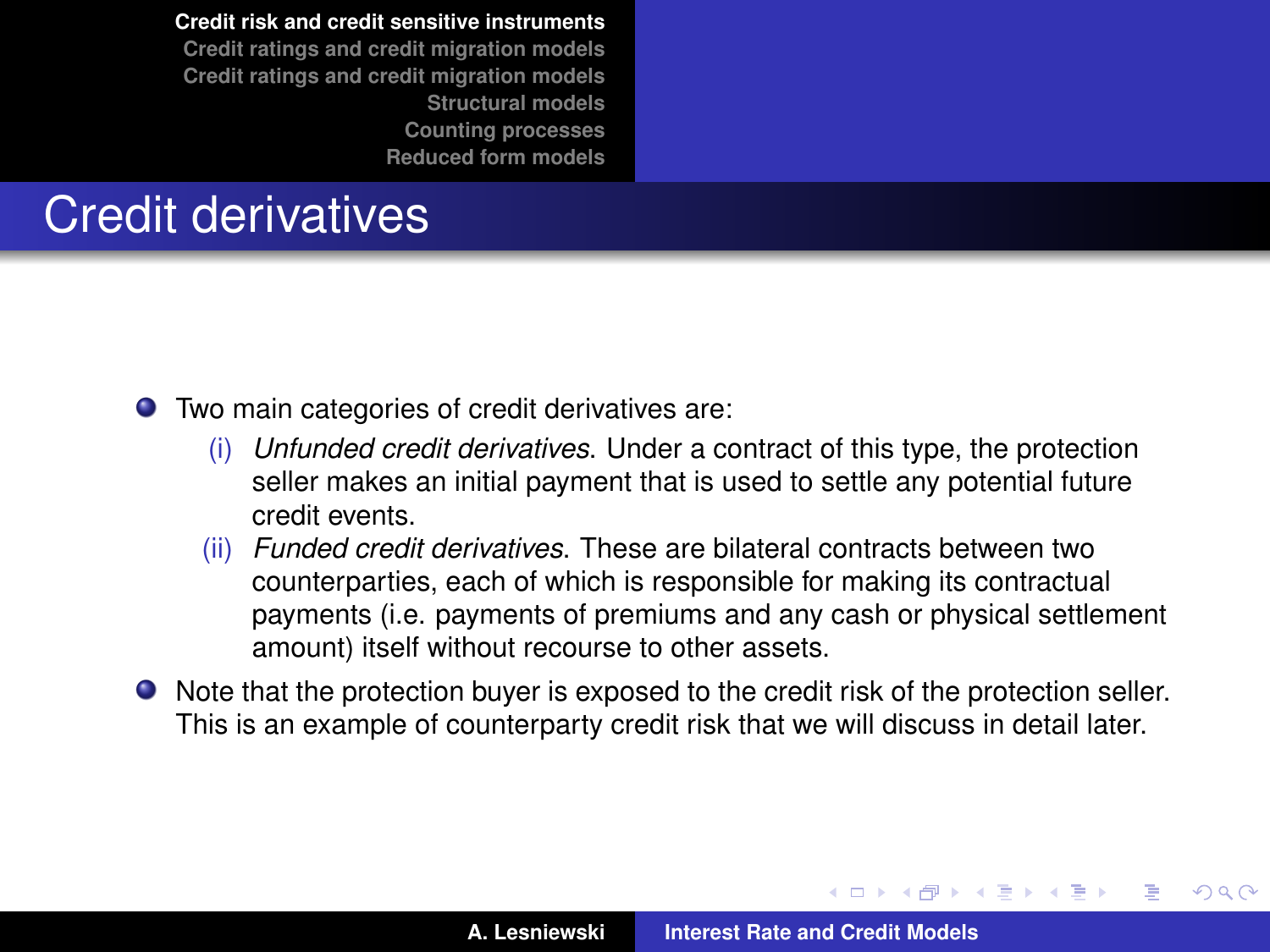# Credit derivatives

- Unfunded credit derivative products include the following products:
	- (i) Single name credit default swap (CDS)
	- (ii) Total return swap (TRS)
	- (iii) CDS index products (CDX, iTraxx)
	- (iv) Constant maturity credit default swap (CMCDS)
	- (v) First to default credit default swap
	- (vi) Portfolio credit default swap
	- (vii) Credit default swap on asset backed securities (ABS CDS)
	- (viii) Credit default swaption
	- (ix) Recovery lock
	- (x) Credit spread option
- Funded credit derivative products include the following products:
	- (i) Credit-linked note (CLN)
	- (ii) Synthetic collateralized debt obligation (SCDO)
	- (iii) Constant proportion debt obligation (CPDO)
	- (iv) Synthetic constant proportion portfolio insurance (Synthetic CPPI)

K 御 と K 唐 と K 唐 と…

÷.  $298$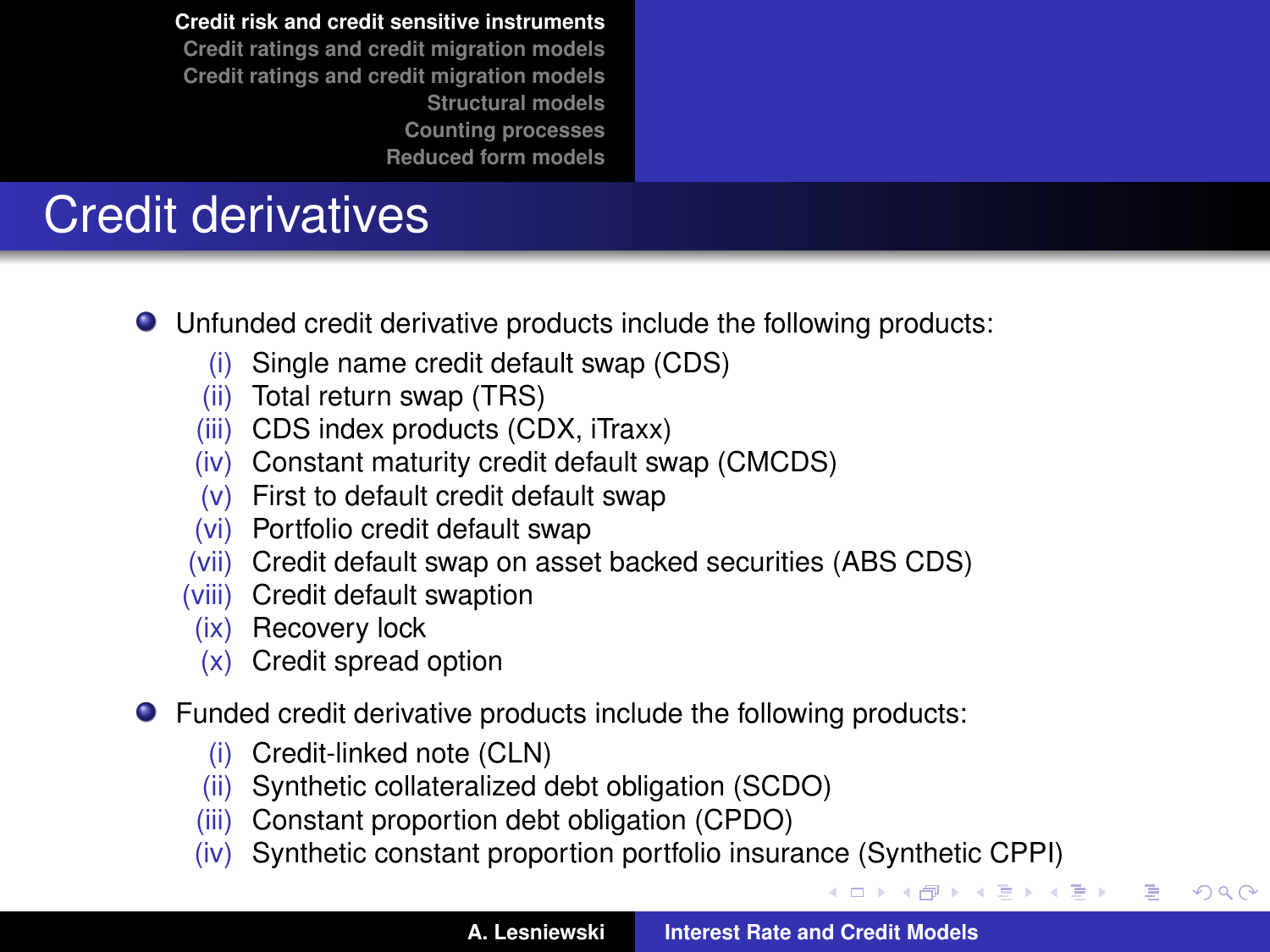# Credit modeling

- Default events are relatively infrequent.
- Historical default data are available for past events.
- Moody's Investor Services has an extensive database of corporate defaults, various companies collect data on consumer credit.
- The central questions of credit risk modeling are:
	- (i) Probability of default
	- (ii) Credit spread
	- (iii) Recovery rate

**A. Lesniewski [Interest Rate and Credit Models](#page-0-0)**

(ロトス個) (運) (運)

Þ

 $298$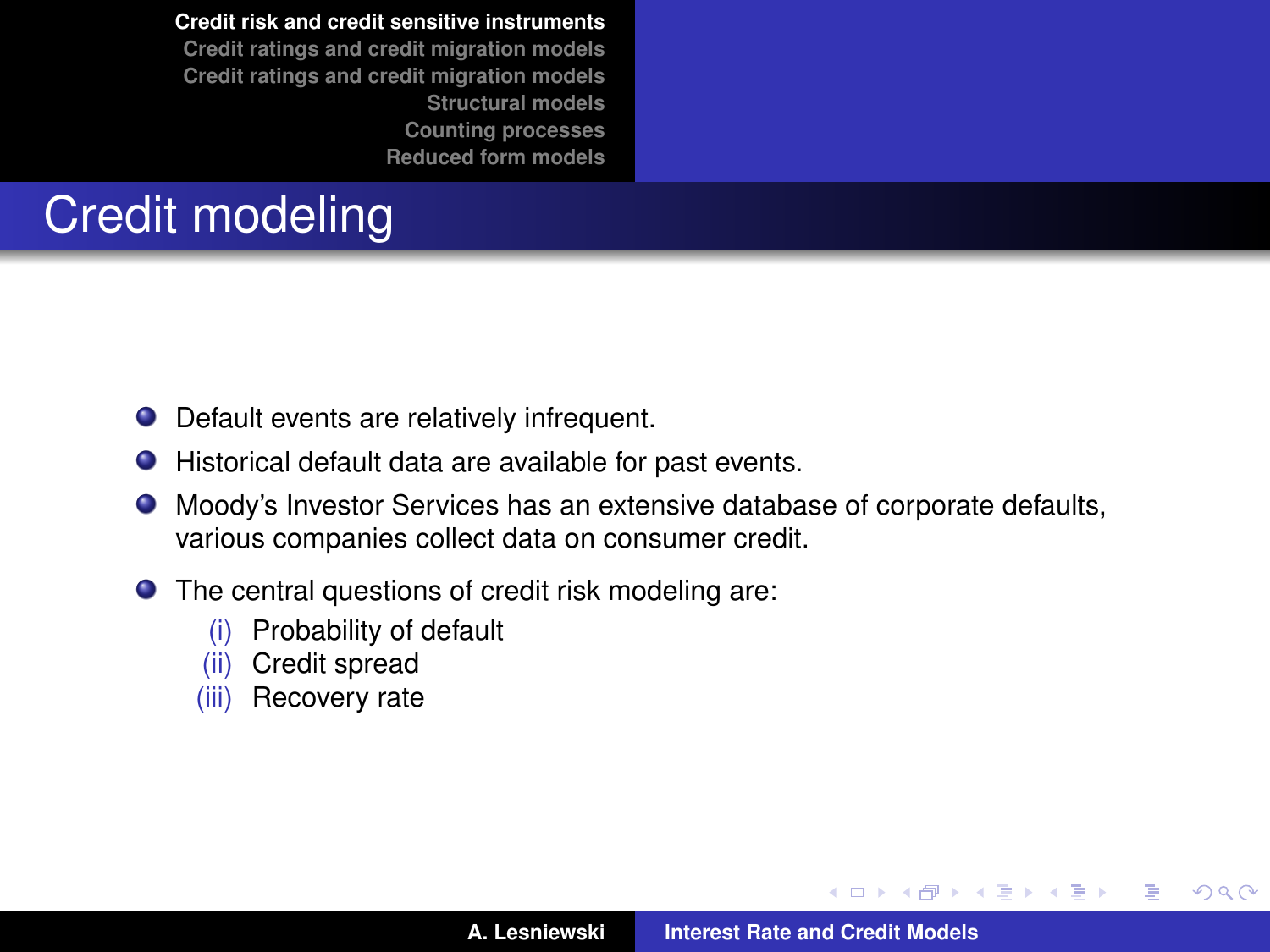# Credit modeling

- There several different approaches to credit modeling:
	- (i) *Scoring*. Each entity is assigned a score. The scores can be produced on the basis of a mathematical model, purely judgmentally, or through a combination of both. Typically, credit scores are not associated with specific forecasts of default probabilities. Examples are Altman's Z-score (for corporations) and FICO scores (for consumers).
	- (ii) *Credit migration models*. Each entity is assigned a credit rating from "riskless" to "defaulted", and probabilities of transitions between these ratings are estimated. This approach is taken by credit rating agencies such Moody's, S&P, and Fitch.
	- (iii) *Structural models*. In this approach, the default probability is modeled through a Black-Scholes style stochastic model.
	- (iv) *Reduced form models*. This approach uses the conditional probability of default, called the *intensity* or *hazard rate*, as the starting point.

(ロ) (個) (目) (言)

 $QQ$ 

Ξ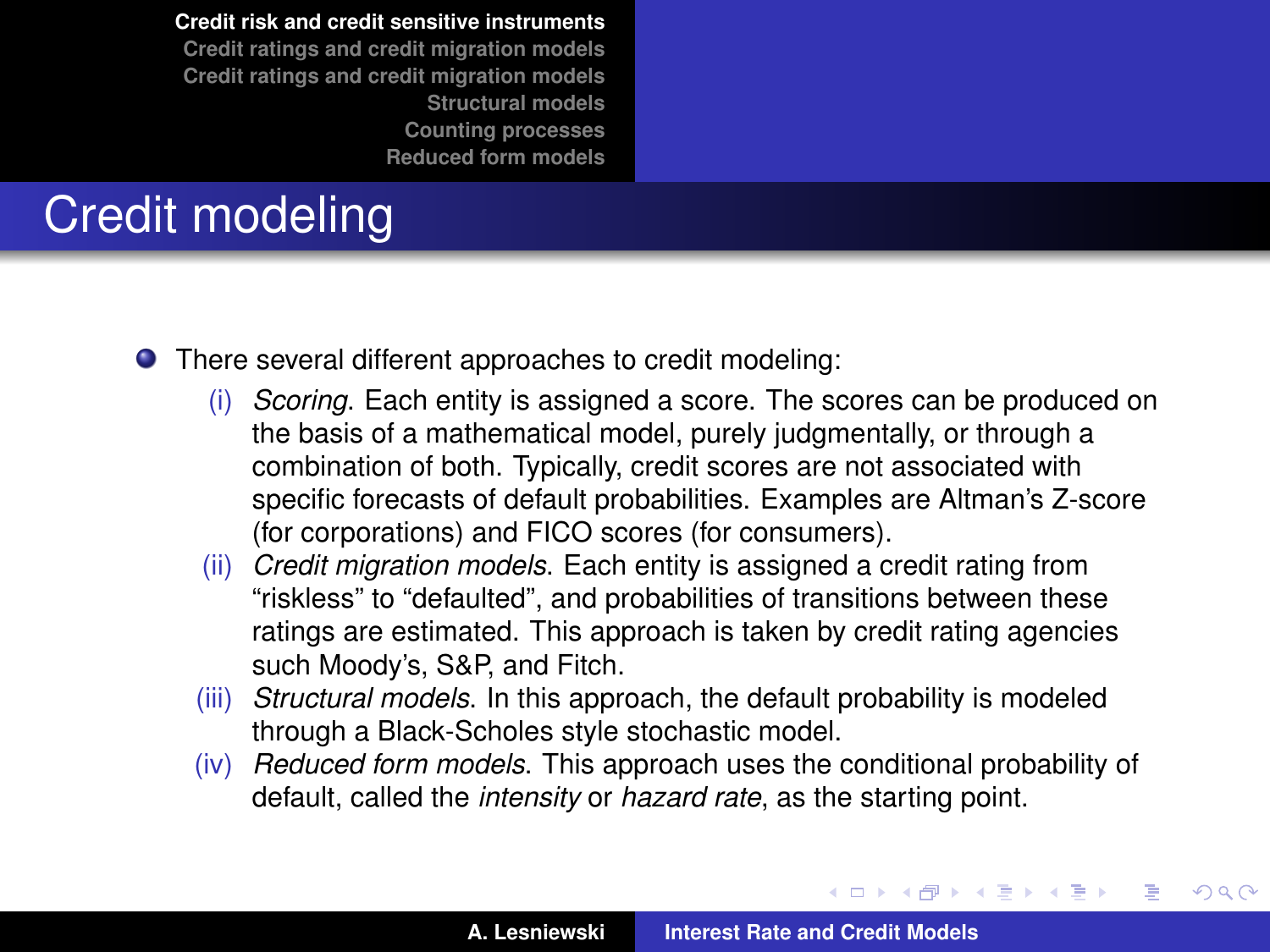# <span id="page-13-0"></span>Credit migration matrix

- Credit rating agencies periodically review the credit quality of each issuer, and may change their rating.
- Such a change will likely impact the perception of credit worthiness of the name.
- Historical observations of such changes are summarized in the form of a *credit migration matrix*.

(ロトス個) (運) (運)

 $299$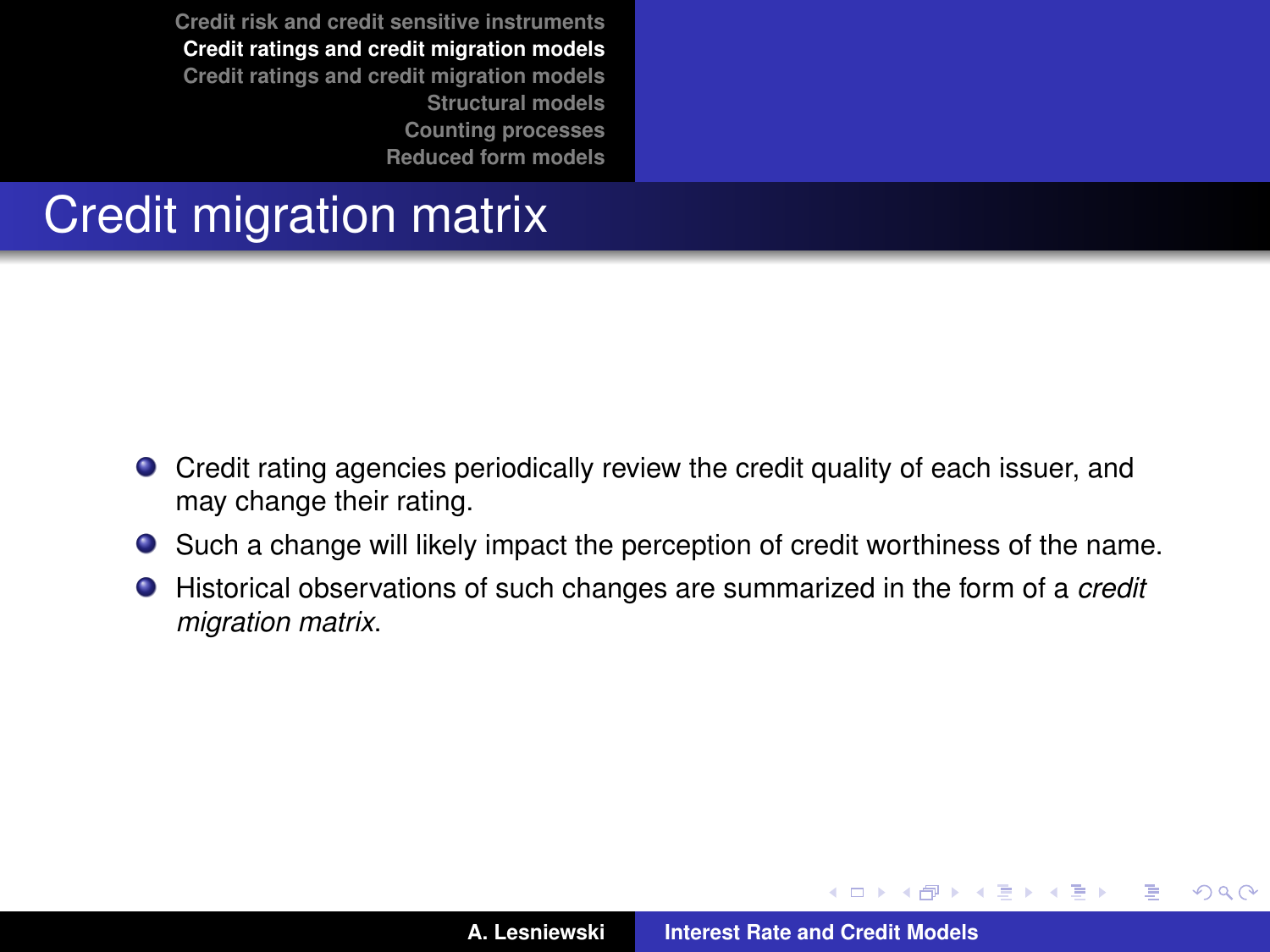### <span id="page-14-0"></span>Credit migration matrix

For example, here is a one-year credit migration matrix from Moody's data:

|        | Grade          | Ааа                         | Aa                           | A                           | Baa                        | Ba                         | B                          | D                          |
|--------|----------------|-----------------------------|------------------------------|-----------------------------|----------------------------|----------------------------|----------------------------|----------------------------|
| $\Box$ | Aaa<br>Aa<br>А | 91.027%<br>7.003%<br>2.000% | 6.998%<br>85.823%<br>10.865% | 1.003%<br>5.997%<br>80.251% | 0.650%<br>0.704%<br>6.159% | 0.238%<br>0.266%<br>0.397% | 0.059%<br>0.147%<br>0.238% | 0.025%<br>0.060%<br>0.090% |
|        | Baa            | 0.299%                      | 0.999%                       | 3.798%                      | 90.624%                    | 3.680%                     | 0.400%                     | 0.200%                     |
|        | Ba             | 0.151%                      | 0.902%                       | 3.701%                      | 7.002%                     | 72.855%                    | 12.889%                    | 2.500%                     |
|        | B              | $0.007\%$                   | 0.047%                       | 0.217%                      | 0.405%                     | 8.898%                     | 78.849%                    | 11.576%                    |
|        | D              | 0.000%                      | $0.000\%$                    | 0.000%                      | 0.000%                     | 0.000%                     | 0.000%                     | 100.000%                   |

- The probabilities in Moody's transition matrix are historical ("P-measure")  $\bullet$ probabilities.
- A matrix with risk neutral ("Q-measure") probabilities would typically lead to higher default probabilities.

イロメ イ部メ イ君メ イ君メー

 $299$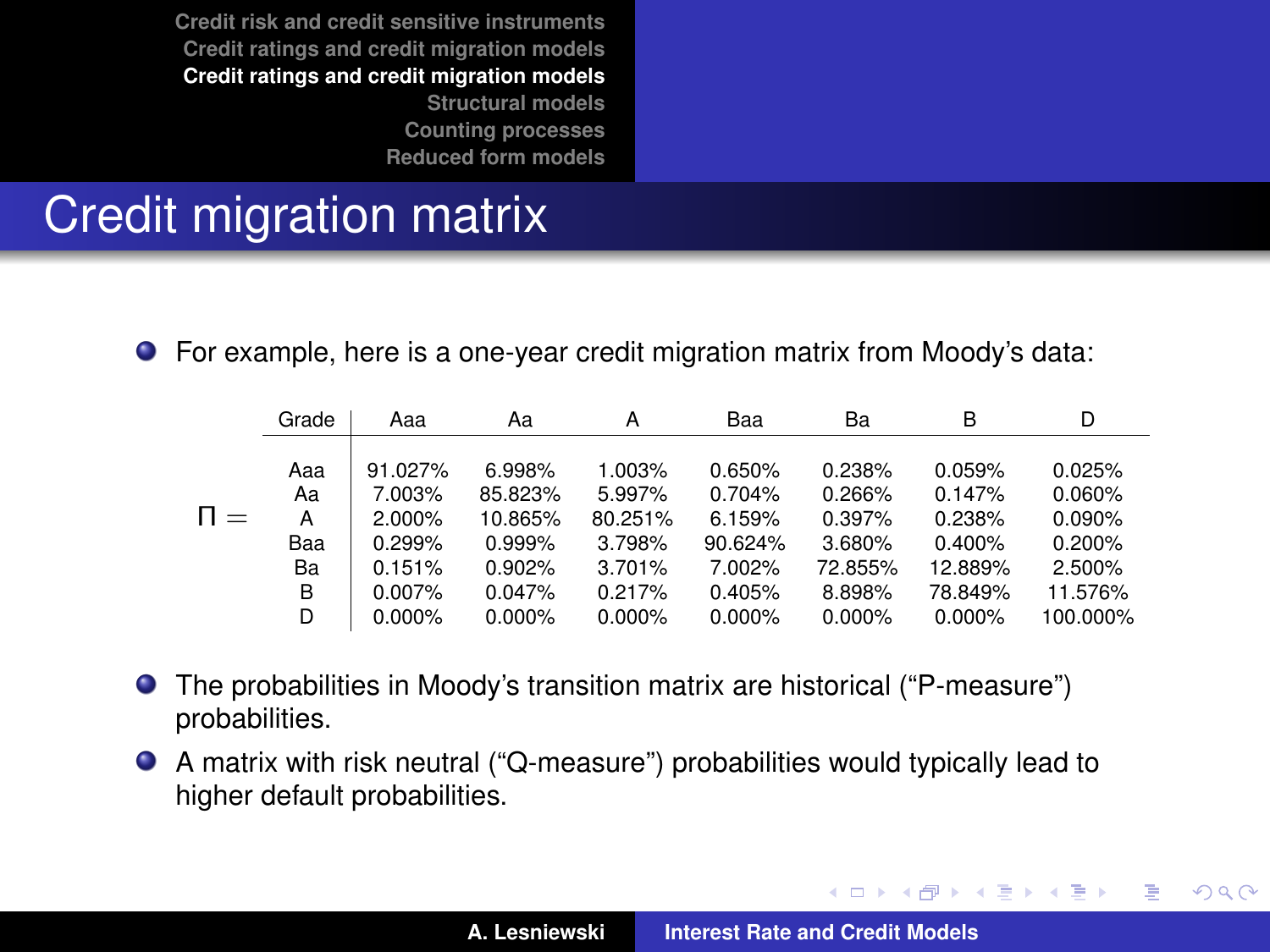#### Credit as a Markov chain

- $\bullet$  We consider a *finite state* space  $E = \{E_1, \ldots, E_k\}$ , and a sequence of random variables *X<sup>t</sup>* , with *X<sup>t</sup>* ∈ *E*. Such a sequence is called a *discrete-time stochastic process*.
- A *Markov chain* is a discrete-time stochastic process such that

$$
P(X_{t+1}=e|X_t=e_t,X_{t-1}=e_{t-1},\ldots,X_0=e_0)=P(X_{t+1}=e|X_t=t_n).
$$

- The property above is called the *Markov property*.
- A Markov chain is called *homogeneous*, if the conditional probability  $P(X_{t+1} = e | X_t = e_t)$  is independent of the time *t*.
- We call the matrix

$$
\Pi_{ij} = \mathsf{P}(X_{t+1} = E_j | X_t = E_i)
$$

the *transition matrix*. For a homogeneous process, Π is independent of *t*.

イロメ イ部メ イヨメ イヨメー

Þ

 $298$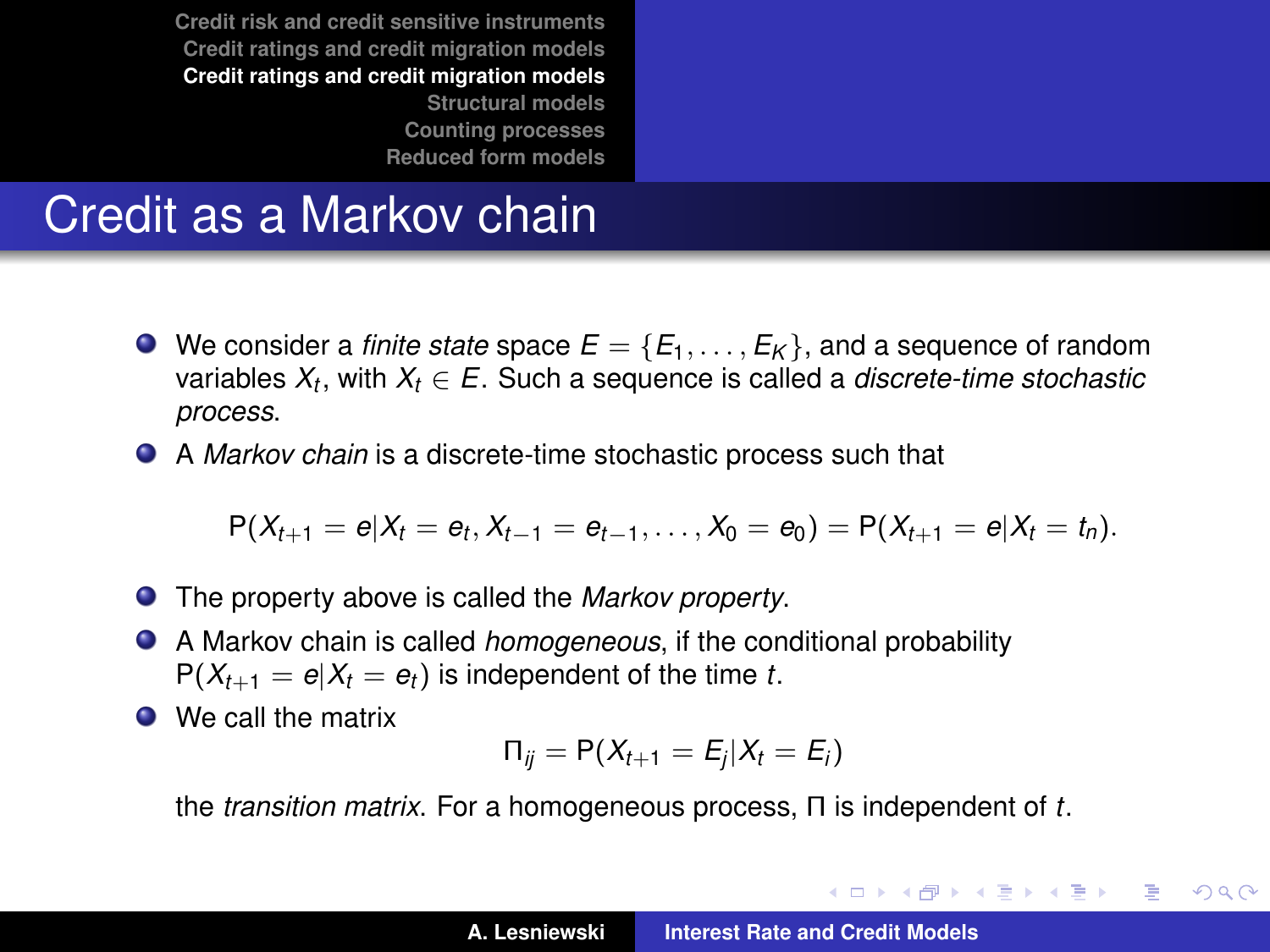#### Credit as a Markov chain

- **•** The probability distribution of the initial state is denoted by  $p_0(i)$  and is given by  $p_0(i) = P(X_0 = E_i).$
- Using Bayes' rule and the Markov property we find that the *t*-step transition probability

$$
\Pi(t)_{ij} = P(X_{s+t} = E_j | X_s = E_i)
$$

is given by

 $Π(t) = Π<sup>t</sup>$ .

 $\bullet$  The probability distribution  $p_t$  at time *t* is given by

$$
p_t^{\mathrm{T}}=p_0^{\mathrm{T}}\Pi^t.
$$

イロメ イ団メ イヨメ イヨメー

 $2Q$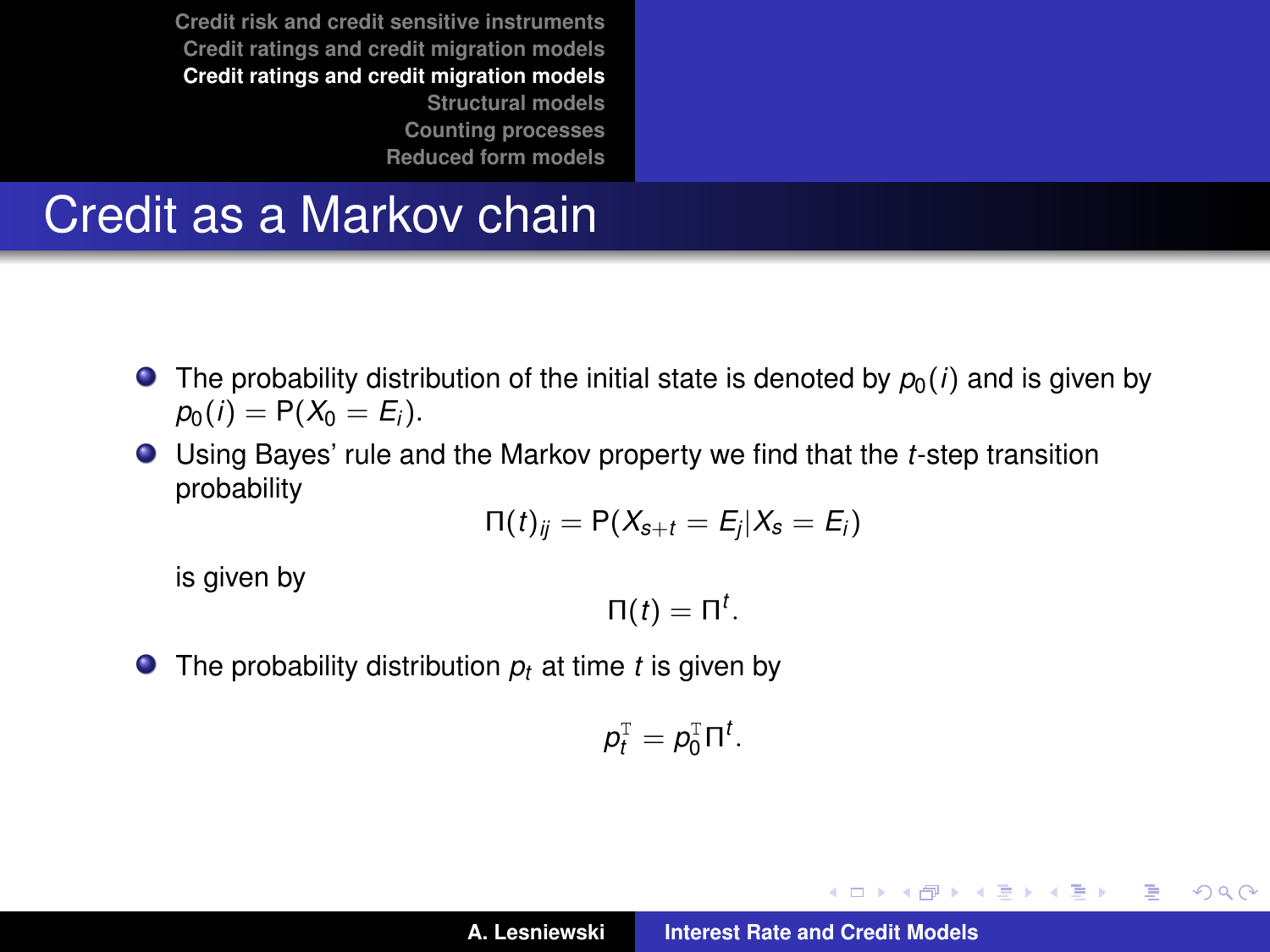### Credit as a Markov chain

- The credit migration matrix is a starting point to a Markov chain model of credit ratings.
- Assume that there are K "live" (non-default) states, and a  $(K + 1)$ -st default state *D*. The transition probabilities between the states are given by the entries of the credit migration matrix.
- $\bullet$  Notice that *D* is an absorbing state: the probability of transitioning out of it is zero.
- By the Markov property, the *t*-year transition matrix is given by:

$$
\Pi_t=\Pi^t,
$$

for integer *t* (of course,  $\Pi^1 = \Pi$ ).

The transition matrix does not have to be built out of historical data (it can be produced e.g. by a model).

イロメ イ部メ イヨメ イヨメー

重

 $QQ$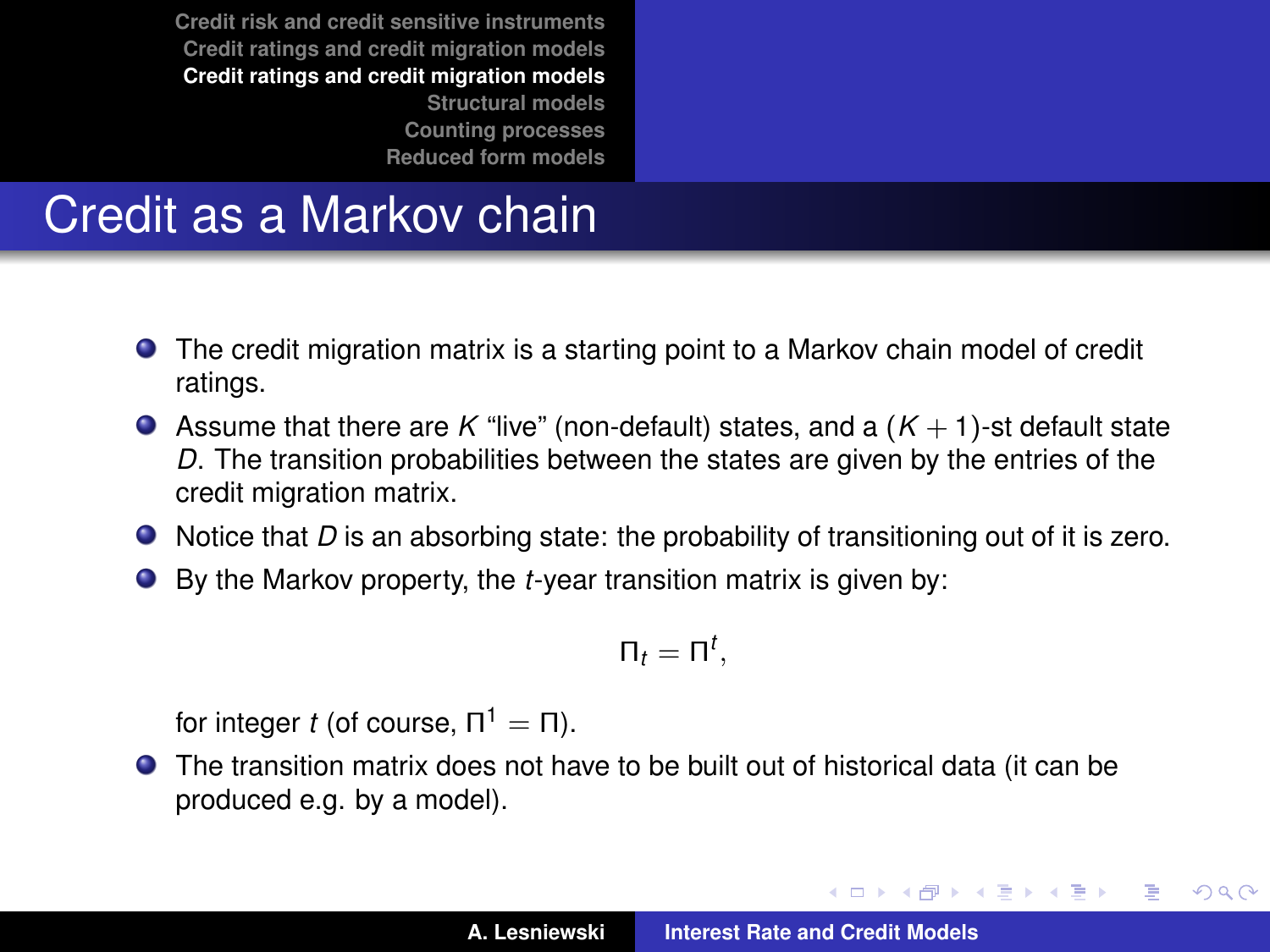# Credit as a Markov chain

For convenience, one may choose to work with a *continous-time Markov chains Xt* . We than have:

$$
P(X_{t_{n+1}} = e | X_{t_n} = e_n, X_{t_{n-1}} = e_{n-1}, \ldots, X_{t_0} = e_0) = P(X_{t_{n+1}} = e | X_{t_n} = e_n),
$$

for all choices of observation times  $t_0 < \ldots < t_{n-1} < t_n < t_{n+1}$ .

In the continuous time framework, it is convenient to work with a so called *generator matrix* Λ. For a homogeneous Markov chain, it is defined by

$$
\begin{aligned} \Pi_t &= e^{\Lambda t} \\ &\triangleq \sum_{k=0}^{\infty} \frac{(t \Lambda)^k}{k!} \, . \end{aligned}
$$

- Notice that  $\Pi_1 = e^{\Lambda} = \Pi$ .
- Calibrating the generator matrix to historical data (or to a model) allows us to calculate transition probabilities for all time horizons. イロメ イ団メ イヨメ イヨメー

÷,

 $QQ$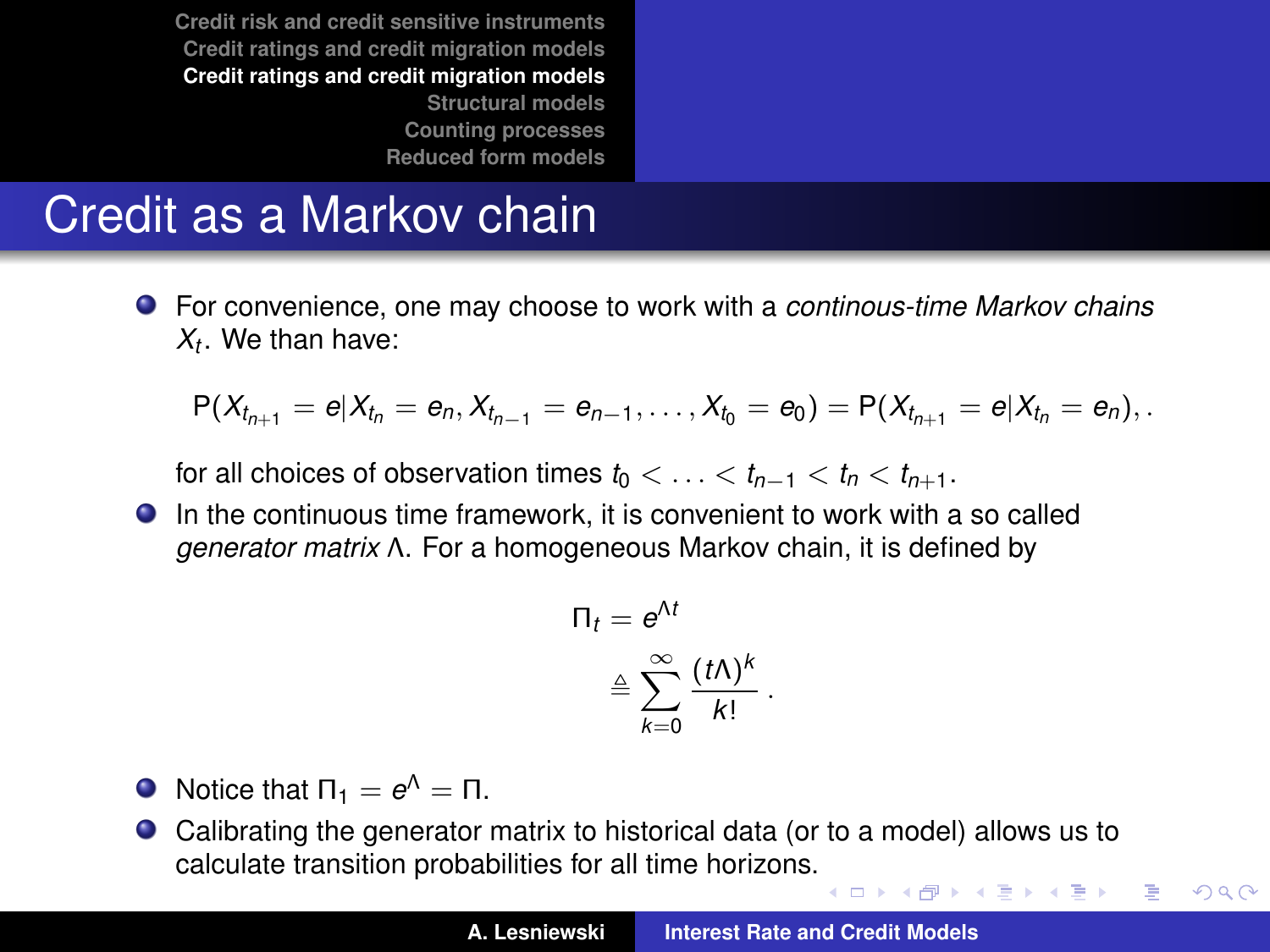#### Credit as a Markov chain

For example, the generator matrix used to produce the credit migration matrix above is given by:

|             | Grade          | Aaa                              | Aa                              | A                             | Baa                        | Ba                         | B                           | D                                |
|-------------|----------------|----------------------------------|---------------------------------|-------------------------------|----------------------------|----------------------------|-----------------------------|----------------------------------|
| $\Lambda =$ | Aaa<br>Aa<br>А | $-0.0971753$<br>0.0788<br>0.0182 | 0.0788<br>$-0.16071$<br>0.13035 | 0.0087<br>0.072<br>$-0.22666$ | 0.0065<br>0.0051<br>0.0718 | 0.0026<br>0.0029<br>0.0031 | 0.0004<br>0.00143<br>0.0025 | 0.000175<br>0.000482<br>0.000705 |
|             | Baa            | 0.0025                           | 0.0083                          | 0.0433                        | $-0.10179$                 | 0.0452                     | 0.001                       | 0.001491                         |
|             | Ba             | 0.0009                           | 0.0079                          | 0.0463                        | 0.0846                     | $-0.32923$                 | 0.1711                      | 0.018426                         |
|             | B              | 0                                | 0                               | 0                             | 0                          | 0.1182                     | $-0.24746$                  | 0.129255                         |
|             | D              | 0                                | 0                               | $\Omega$                      | 0                          | 0                          | 0                           | 0                                |

 $\bullet$ Notice that the transition matrix satisfies the following ODE (forward Kolmogorov equation):

$$
\frac{d\Pi_t}{dt}=\Lambda\Pi_t,
$$

with  $Π<sub>0</sub> = *I*$ .

イロメ イ部メ イヨメ イヨメー

 $2Q$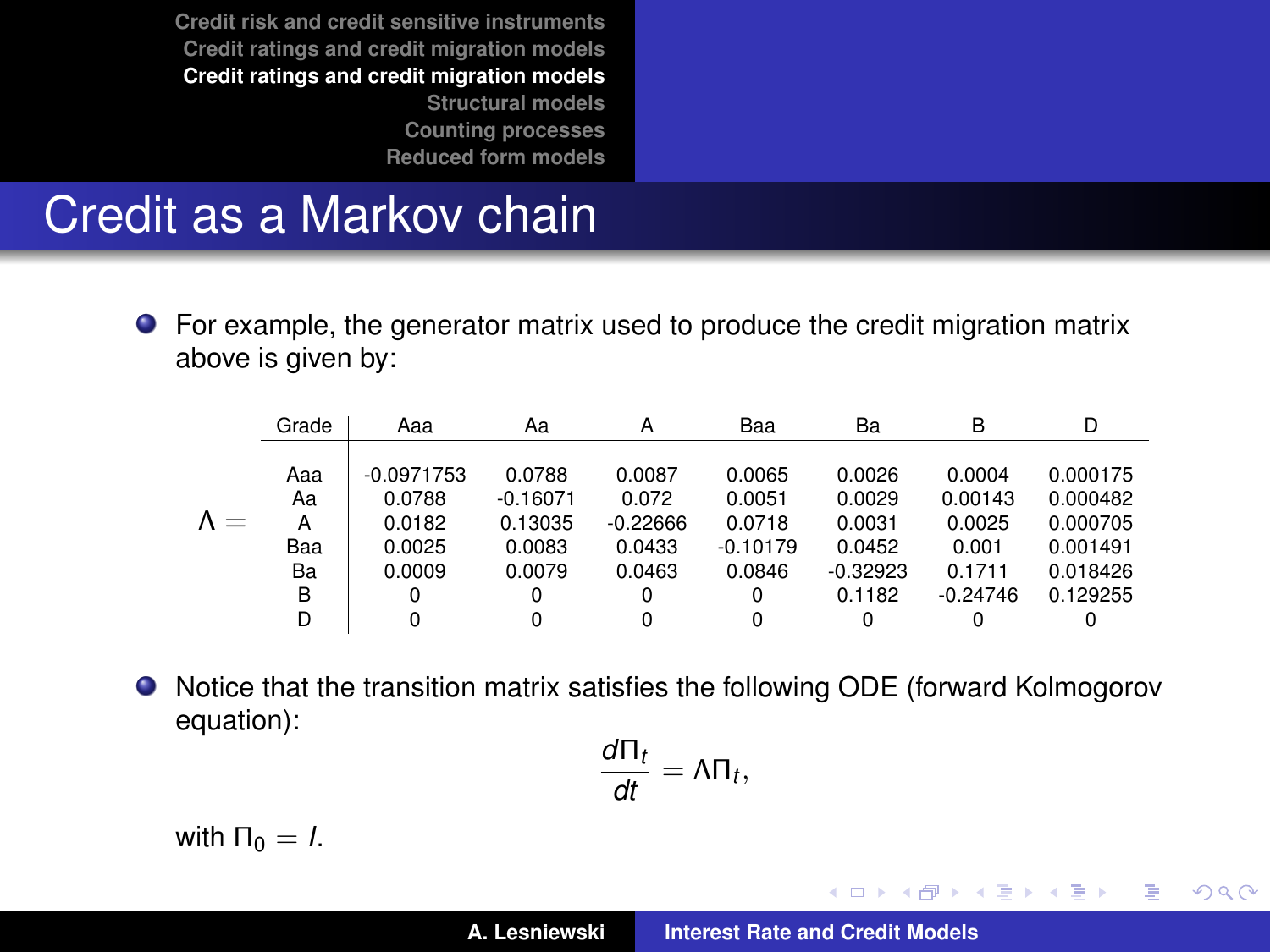#### <span id="page-20-0"></span>Credit as a Markov chain

- It is possible (and, sometimes, necessary) to extend the Markov chain model to time dependent generators Λ*<sup>t</sup>* .
- The starting point is the ODE:

$$
\frac{d\Pi_t}{dt}=\Lambda_t\Pi_t.
$$

- **In general (when the matrices**  $\Lambda_t$  **do not commute for different values of** *t***), it is** generally impossible to solve it in closed form.
- $\bullet$  Numerical solution, satisfying  $\Pi_0 = I$ , is given by:

$$
\begin{aligned} \n\Pi_t &= \text{T} \exp \int_0^t \Lambda_t \, \text{d}s \\ \n&\triangleq \lim_{n \to \infty} \prod_{j=1}^n \left( I + \Lambda \left( \frac{(j-1)t}{n} \right) \frac{t}{n} \right). \n\end{aligned}
$$

イロメ イ部メ イ君メ イ君メー

重  $2Q$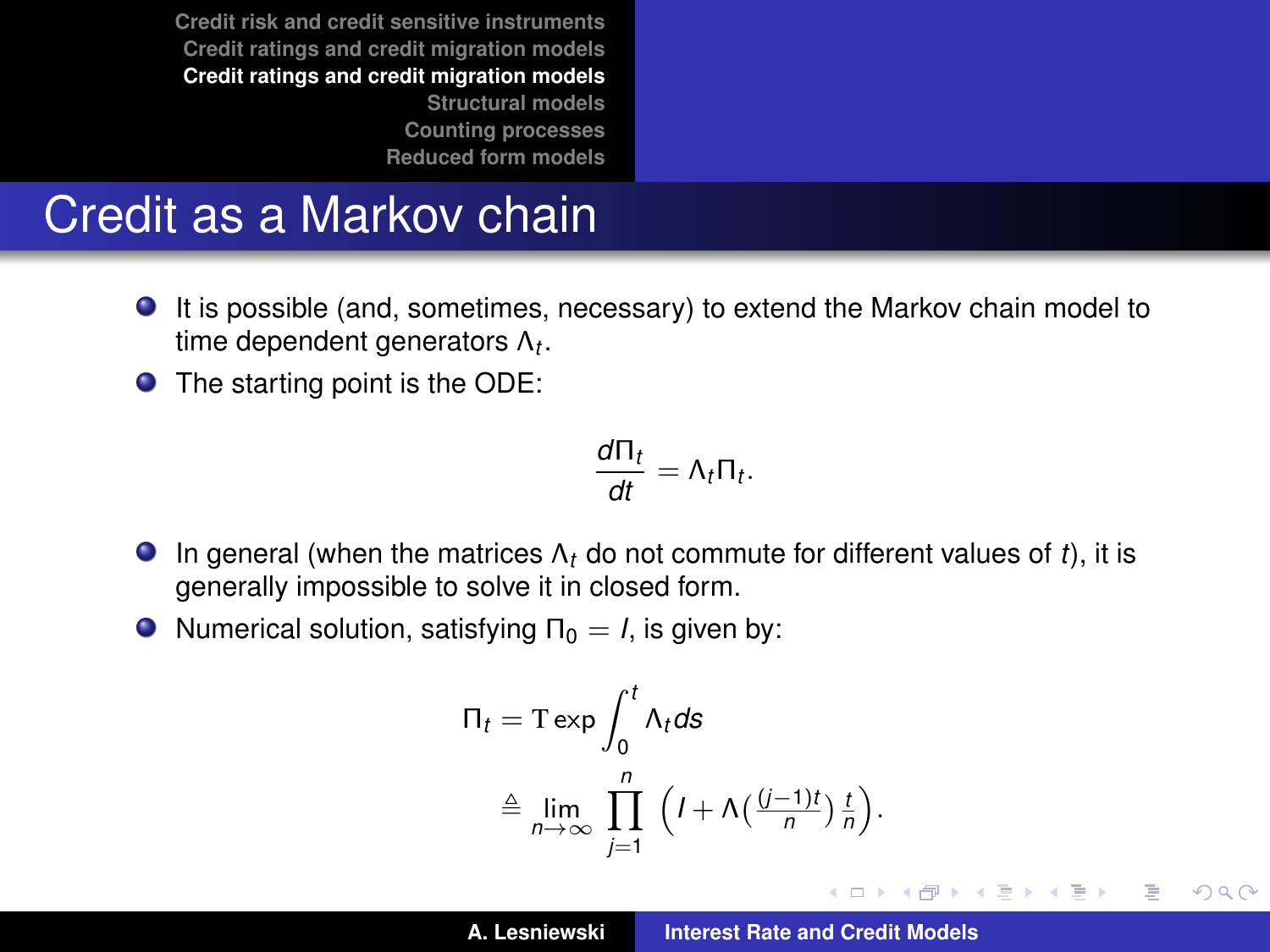**[Structural models](#page-21-0)**

**[Counting processes](#page-40-0) [Reduced form models](#page-54-0)**

# <span id="page-21-0"></span>Structural credit models

- Structural models of credit risk historically emerged first, they originated with Merton's paper [\[3\]](#page-61-1) applying the Black-Scholes framework to the problem of default.
- **•** The structural approach allows for relating the economic context, such as balance sheet information, to understand the definition of the event of default.
- We begin with the discussion of Merton's model.
- It is a single period (extremely simplified) stochastic model of a firm with time horizon *T*.

イロメ イ部メ イ君メ イ君メー

Þ

 $QQ$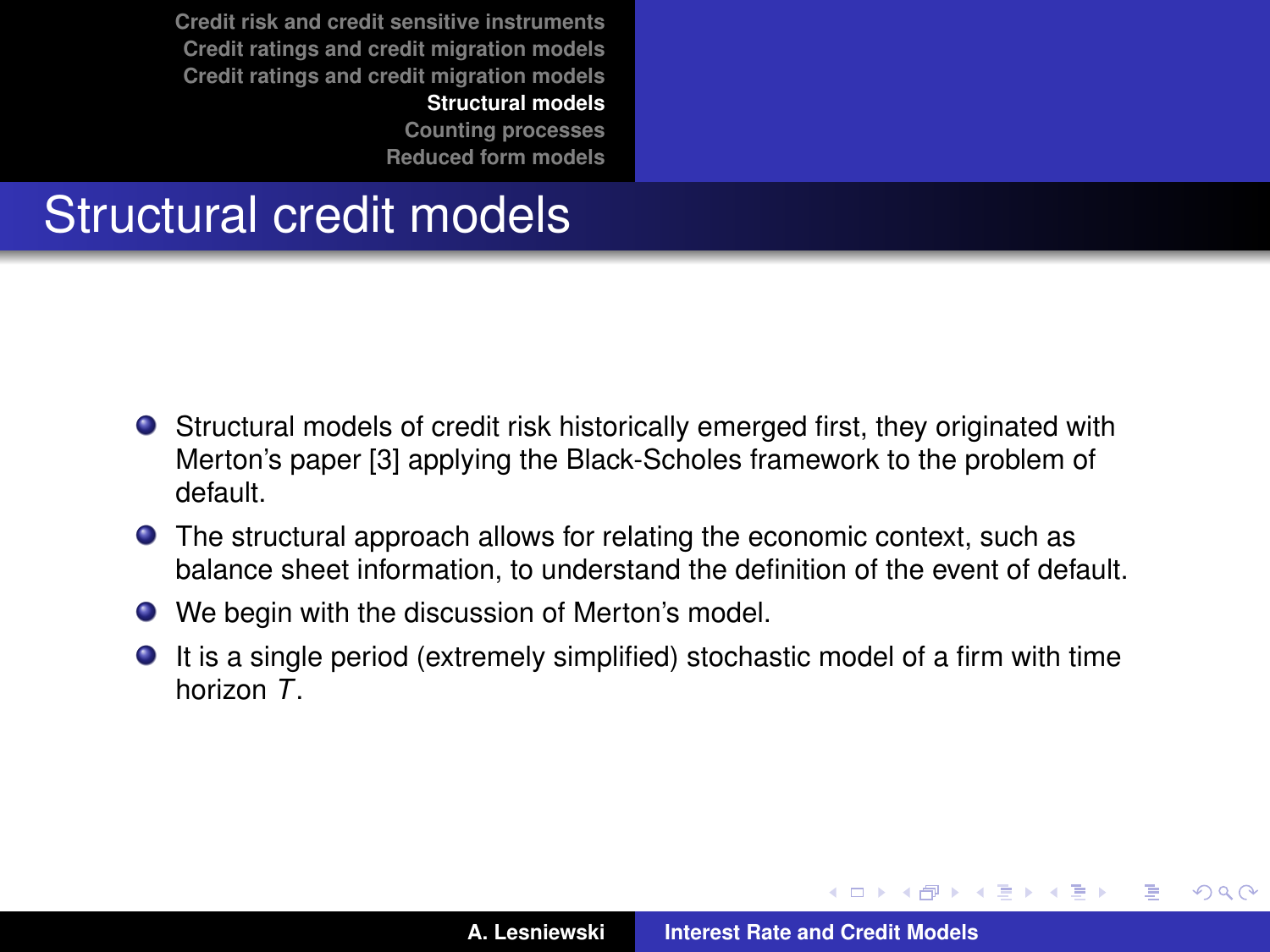**[Structural models](#page-21-0)**

**[Counting processes](#page-40-0) [Reduced form models](#page-54-0)**

# <span id="page-22-0"></span>Merton's firm value model

- The capital structure of the firm consists only of
	- (i) debt whose value is *B*, and
	- (ii) equity whose value is *S*.
- The debt is a zero coupon bond with face value *F* which matures at *T*.
- $\bullet$ The equity consists of non-dividend paying shares.
- The total value *V* (*t*) of the firm at time *t* is thus

$$
V(t) = B(t) + S(t).
$$

At time *T*, the firm is solvent if  $V(T) > F$ , and it is in default, if  $V(T) < F$ .

イロメ イ部メ イ君メ イ君メー

Þ

 $QQ$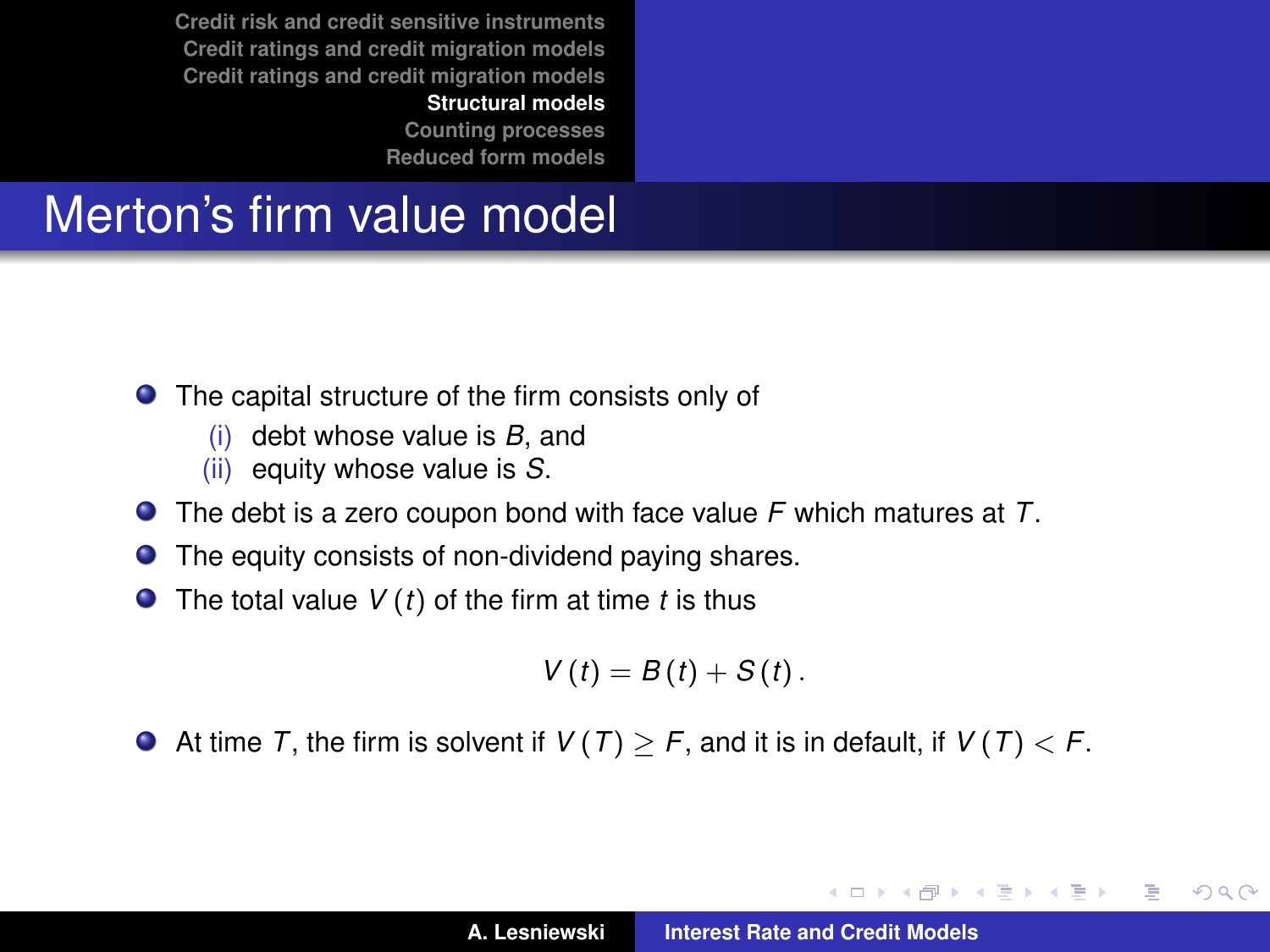**[Counting processes](#page-40-0) [Reduced form models](#page-54-0)**

# <span id="page-23-0"></span>Merton's firm value model

The debt holders' payoff at *T* is

$$
B(T) = \min(F, V(T)) \\
= V(T) - (V(T) - F)^+,
$$

where we have used the notation  $x^+=\max(x,0).$ 

● The equity holders' payoff at *T* is

$$
S(T) = (V(T) - F)^{+}
$$
  
= 
$$
V(T) - B(T).
$$

We assume that the value of the firm follows a lognormal diffusion:

$$
dV(t) = V(t) (\mu dt + \sigma_V dW(t)),
$$

wher[e](#page-40-0)  $\mu$  $\mu$  is the firm's rate [of](#page-22-0) return, and  $\sigma_V$  is the vol[atil](#page-22-0)it[y](#page-24-0) of [th](#page-23-0)e [va](#page-20-0)[l](#page-21-0)ue [pr](#page-20-0)[o](#page-21-0)[c](#page-39-0)[es](#page-40-0)[s.](#page-0-0)

 $2990$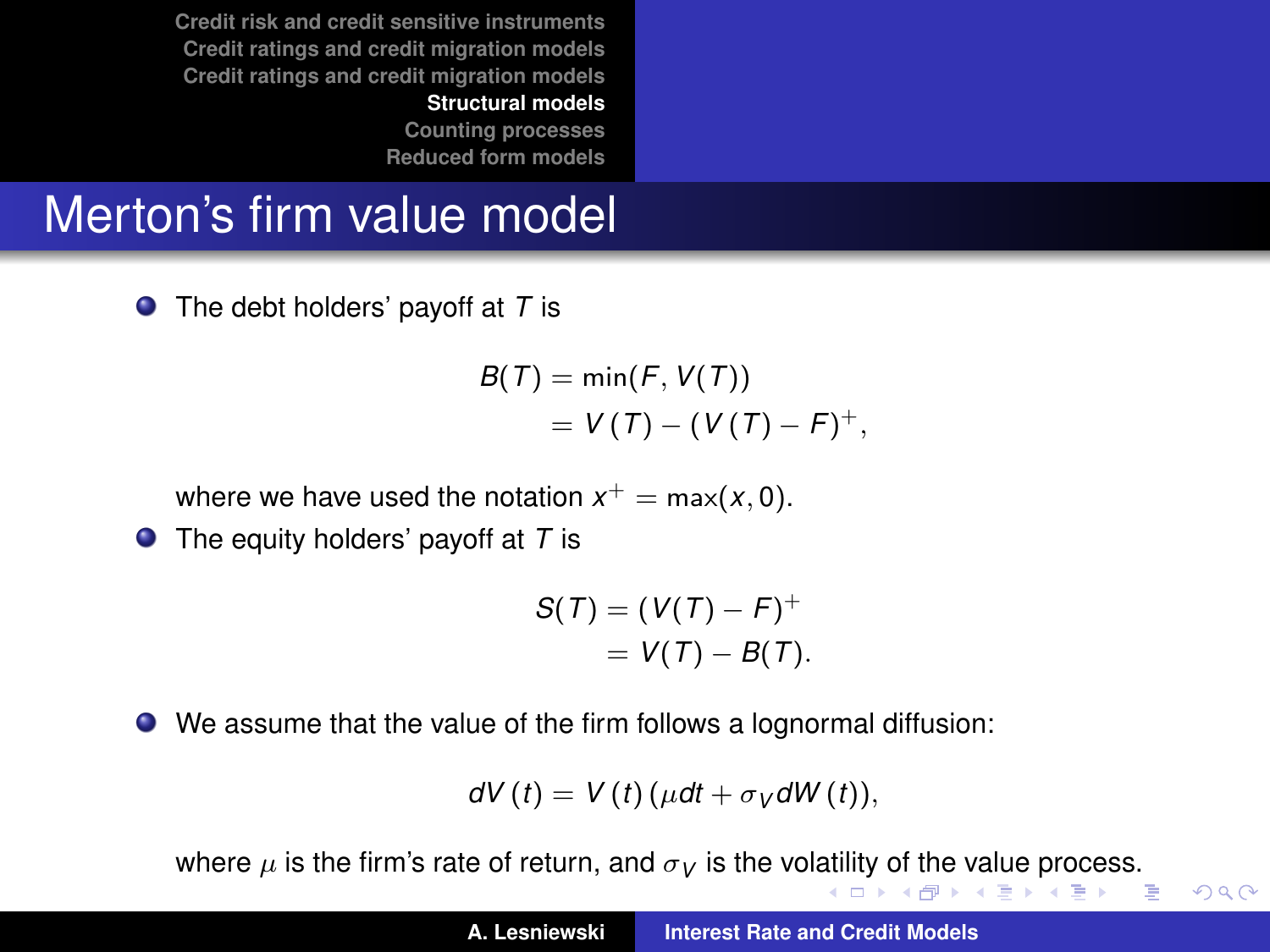**[Counting processes](#page-40-0) [Reduced form models](#page-54-0)**

#### <span id="page-24-0"></span>Merton's firm value model

- We assume that the pricing is done in the risk neutral measure Q associated with a riskless rate *r*.
- **•** From the Black-Scholes theory we get

$$
S(t, T) = V(t) N(d_1) - Fe^{-r(T-t)} N(d_2),
$$
  
\n
$$
B(t, T) = Fe^{-r(T-t)} N(d_2) + V(t) N(-d_1).
$$

 $\bullet$  Here  $N(x)$  is the cumulative normal distribution function, and

$$
d_1 = \frac{\log \frac{V(t)}{F} + (r + \frac{1}{2}\sigma_V^2)(T - t)}{\sigma_V\sqrt{T - t}},
$$
  
\n
$$
d_2 = d_1 - \sigma_V\sqrt{T - t}.
$$

イロメ イ部メ イ君メ イ君メー

 $2Q$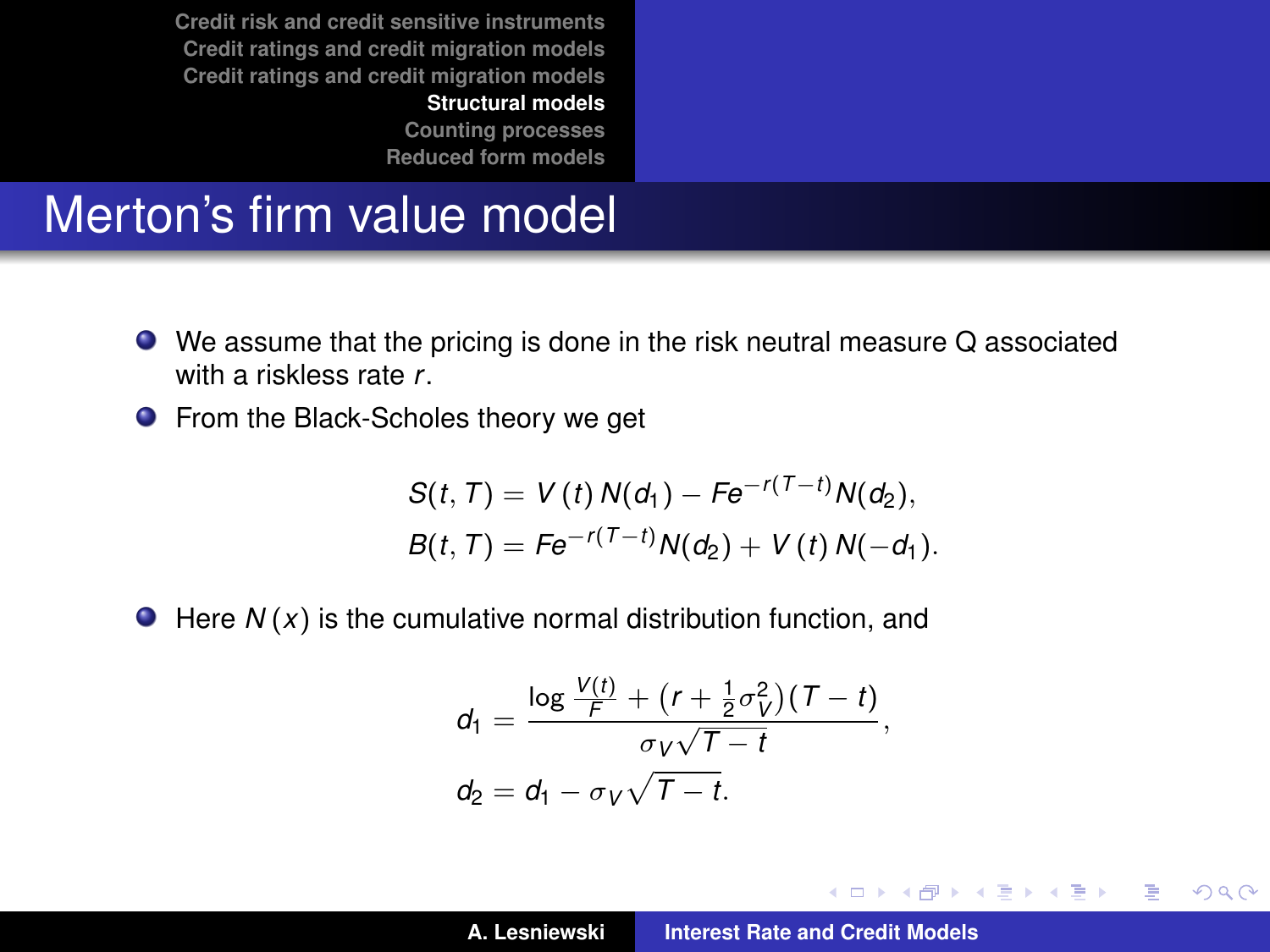**[Counting processes](#page-40-0) [Reduced form models](#page-54-0)**

### Merton's firm value model

- We can now calculate the credit metrics defined earlier within Merton's model:
	- (i) Survival probability:

$$
S(T) = Q(V(T) \geq F)
$$
  
=  $N(d_2)$ .

(ii) Recovery rate:

$$
R(t)=\frac{V(t) N(-d_1)}{Fe^{-r(T-t)}N(-d_2)}.
$$

(iii) Implied volatility for the stock process:

$$
\sigma_S = \frac{\partial S(t)}{\partial V(t)} \frac{V(t)}{S(t)} \sigma_V
$$

$$
= N(d_1) \frac{V(t)}{S(t)} \sigma_V.
$$

K ロ ▶ K 御 ▶ K 唐 ▶ K 唐 ▶ .

 $2Q$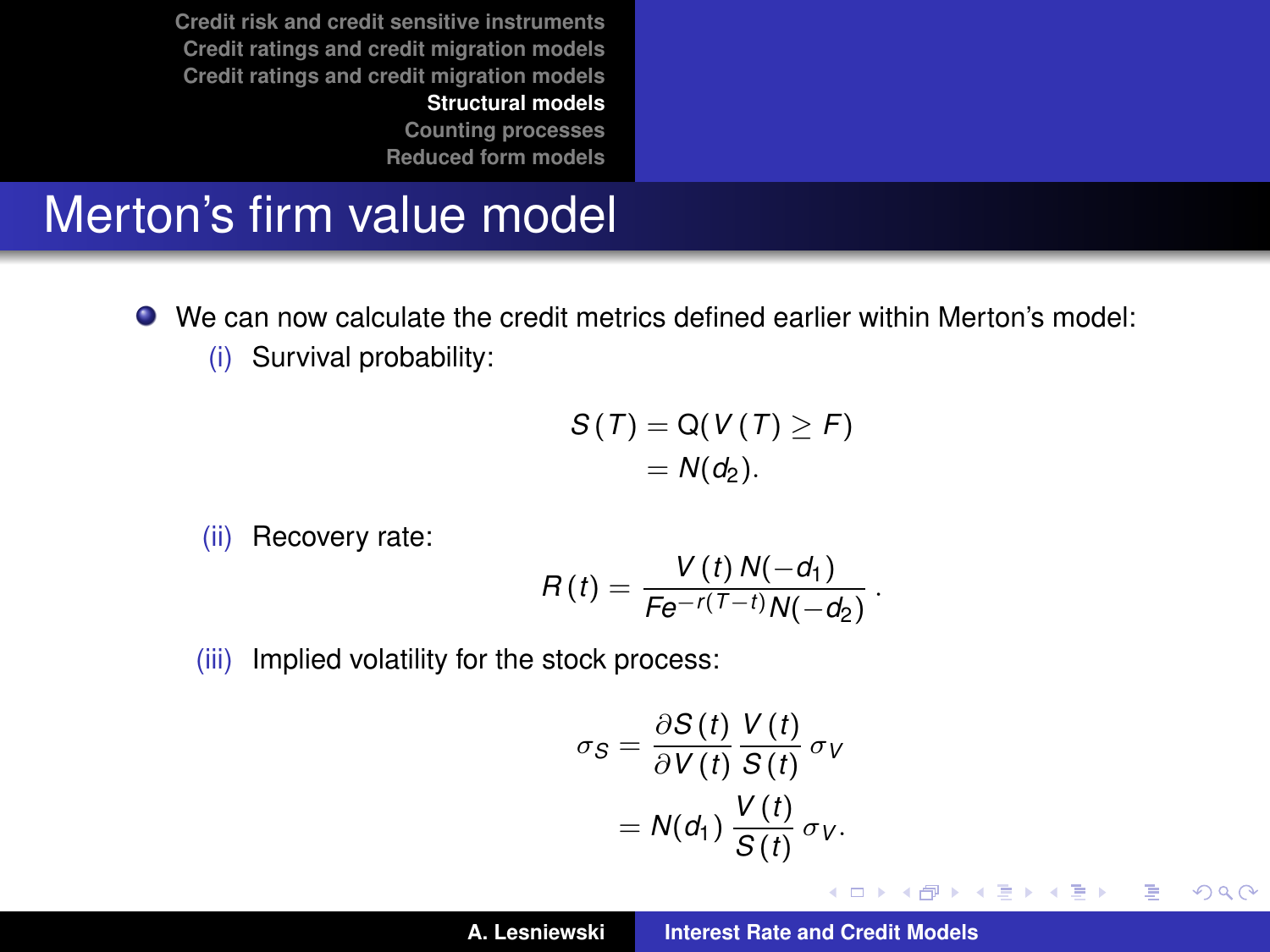> **[Counting processes](#page-40-0) [Reduced form models](#page-54-0)**

#### Merton's firm value model

- Merton's model leads to an explicit expression for the credit spread.
- Recall that the credit spread *s* is defined by

$$
B(t) = Fe^{-(r+s)(T-t)}.
$$

**O** Hence,

$$
s = -\frac{1}{T-t} \log \frac{B(t, T)}{F} - r
$$
  
= -\frac{1}{T-t} \log \left(N(d\_2) + e^{r(T-t)} \frac{V(t)}{F} N(-d\_1)\right).

K ロ ▶ K 御 ▶ K 唐 ▶ K 唐 ▶ .

 $2Q$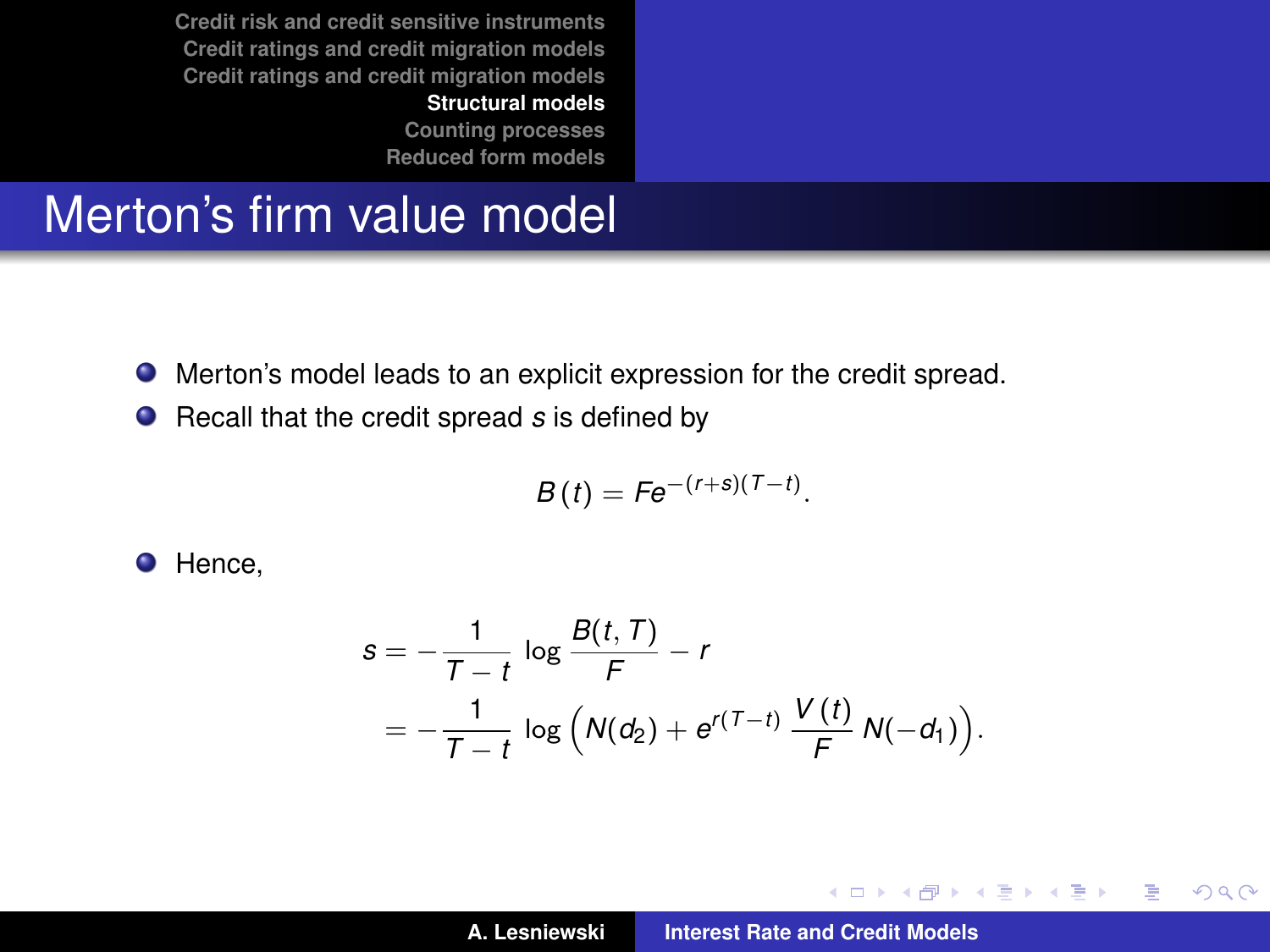> **[Counting processes](#page-40-0) [Reduced form models](#page-54-0)**

# Merton's firm value model

The graph below shows the credit spreads for different values *V* (*t*) implied by Merton's model.



 $2Q$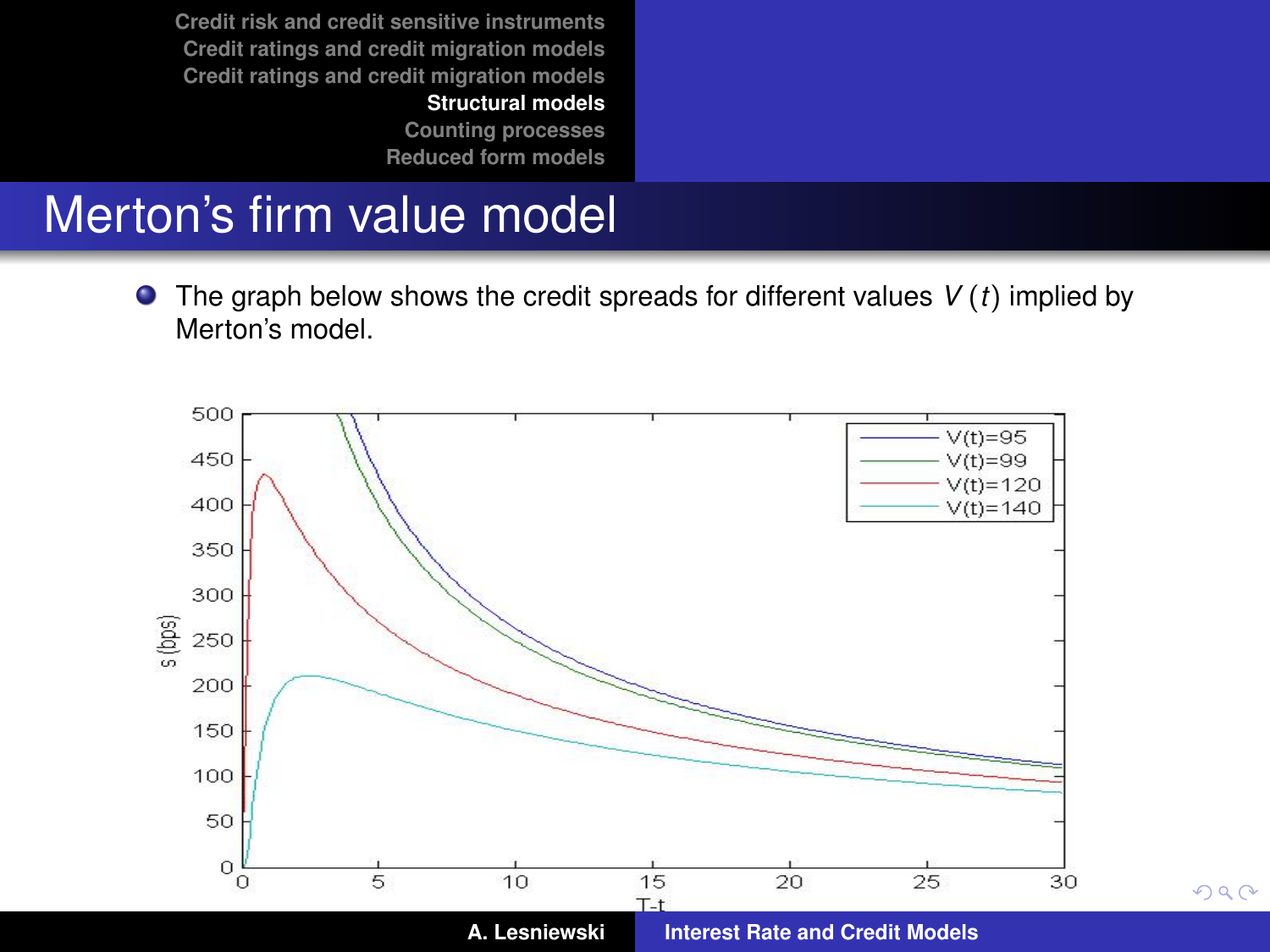**[Structural models](#page-21-0)**

**[Counting processes](#page-40-0) [Reduced form models](#page-54-0)**

# Black and Cox model

- One of the problems with Merton's original model is that the default can occur only at one time, namely the time horizon *T*.
- A natural extension, due to Black and Cox [\[2\]](#page-61-2) assumes that there is a *safety covenant* in place, and the firm is obliged to reimburse its debt holders, if *V* (*t*) falls below a predefined safety level.
- $\bullet$  Such a safety level is given by a continuous barrier  $H(t)$  and the firm defaults as soon as  $V(t) \leq H(t)$ .
- **•** From the point of view of option pricing, the price of the bond is related to the price of a barrier option.
- $\bullet$  To describe this, let  $\tau$  be the default time of the firm. Then

 $\tau = \inf\{t > 0 : V(t) \leq H(t)\}.$ 

イロメ イ団メ イヨメ イヨメー

÷.

 $298$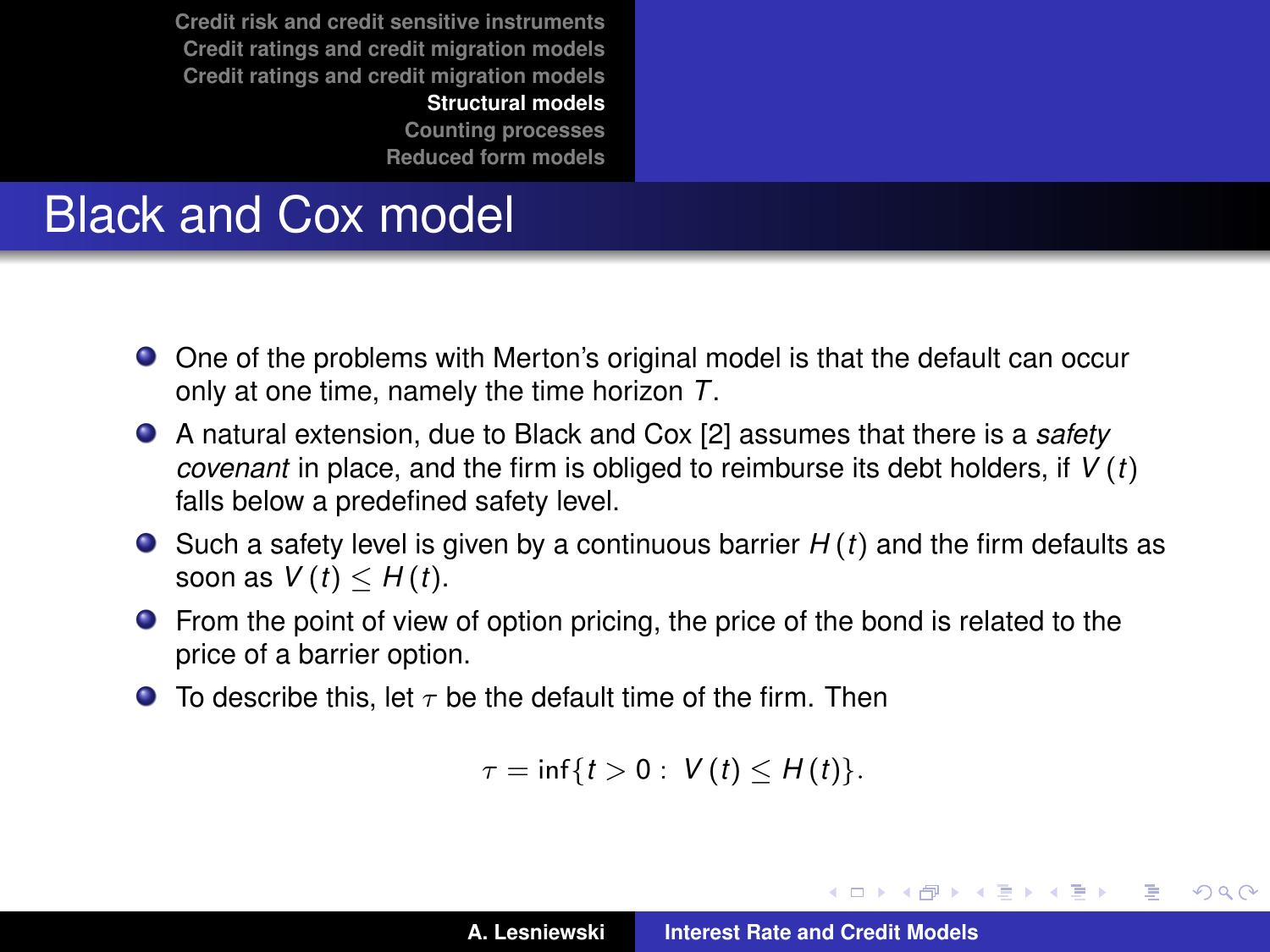**[Structural models](#page-21-0)**

**[Counting processes](#page-40-0) [Reduced form models](#page-54-0)**

# Black and Cox model

- The choice of the barrier *H* (*t*) should be financially meaningful.
- $\bullet$  Observe that if  $H(t) > F$ , for all *t*, then the debt holders would always be protected from losses. Therefore, we require that at the very least  $H(T) \leq F$ .
- A natural choice could thus be

$$
H(t)=H_0e^{at},
$$

where  $H_0 < Fe^{-aT}$ . Below we assume this form of the barrier.

イロメ イ部メ イヨメ イヨメー

Þ  $QQQ$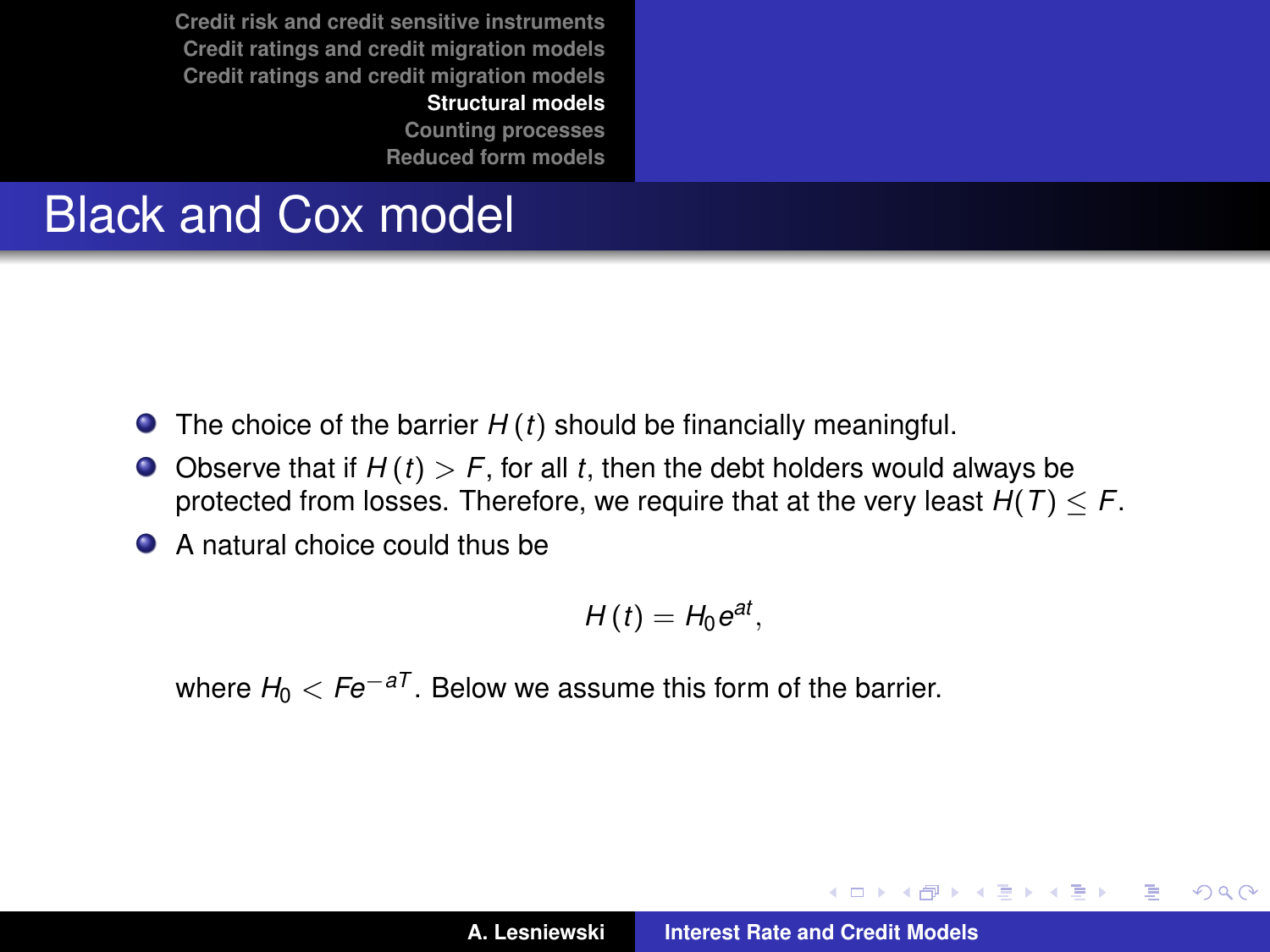> **[Counting processes](#page-40-0) [Reduced form models](#page-54-0)**

# Black and Cox model

● As before, we assume that *V* (*t*) follows the lognormal process

$$
dV(t) = V(t)(\mu dt + \sigma_V dW(t)),
$$

and so, under the risk neutral measure Q,

$$
V(t) = V_0 \exp (\sigma_V W(t) + \left(r - \frac{\sigma_V^2}{2}\right)t\right).
$$

● As a consequence,

$$
\{V(t) \leq H(t)\} = \{\sigma_V W(t) + (r - \sigma_V^2/2 - a)t \leq \log \frac{H_0}{V_0}\}.
$$

イロトメ 御 トメ ミトメ ミト

 $2Q$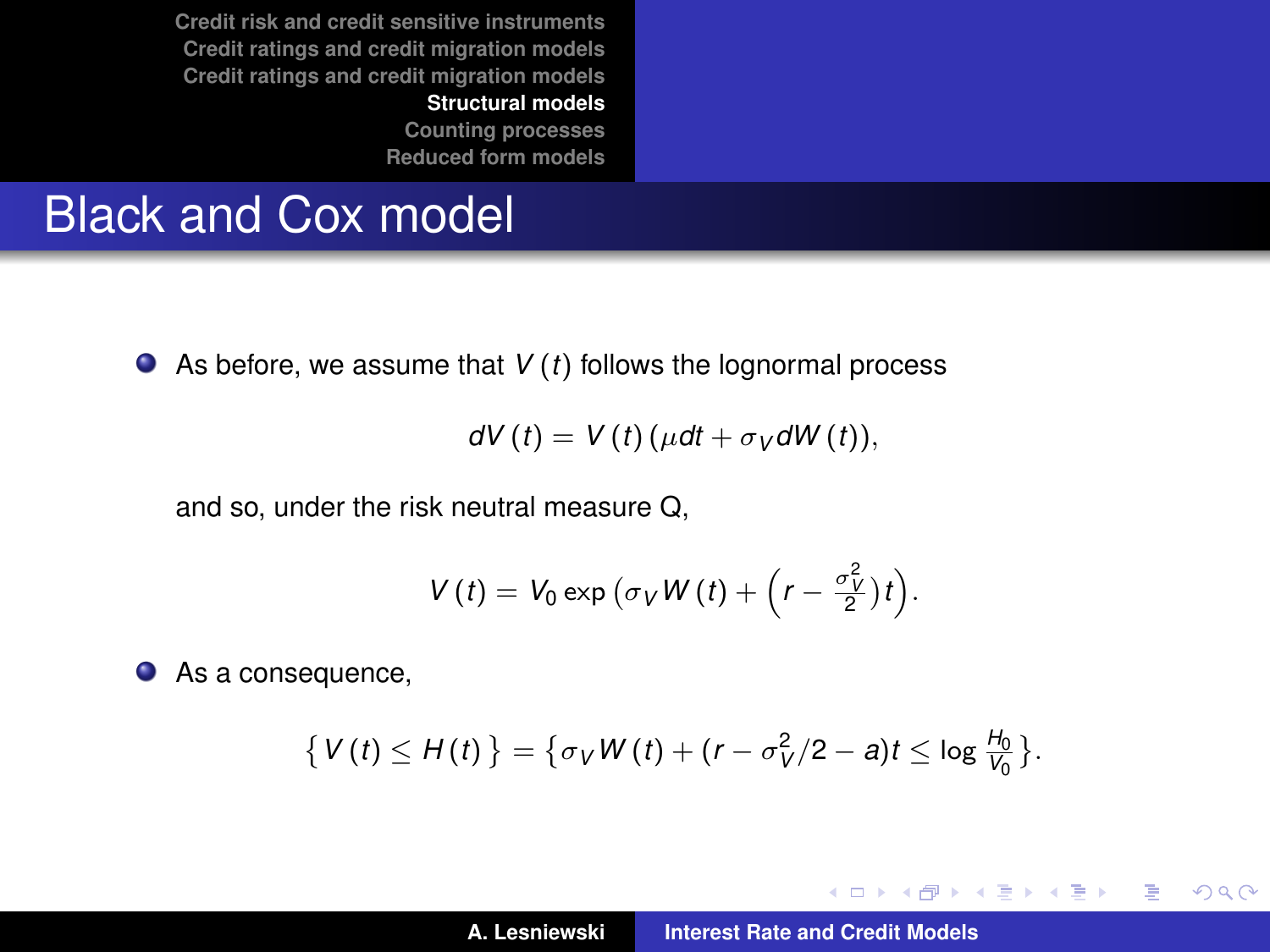#### **[Structural models](#page-21-0)**

**[Counting processes](#page-40-0) [Reduced form models](#page-54-0)**

# Black and Cox model

 $\bullet$ Consequently,

$$
Q(\tau \leq t) = Q\Big(\min_{s \leq t} \frac{V(s)}{H(s)} \leq 1\Big) = Q\Big(\min_{s \leq t} (W(s) + bs) \leq \frac{1}{\sigma_V} \log \frac{H_0}{V_0}\Big),
$$

where  $b = (r - \sigma_V^2/2 - a)/\sigma_V$ .

- From the mathematical point of view, this is the classic problem of *the first passage time for the Brownian motion with drift*.
- We will digress now to briefly present the key ideas of the solution to this problem.

イロメ イ部メ イヨメ イヨメー

 $2Q$ 

B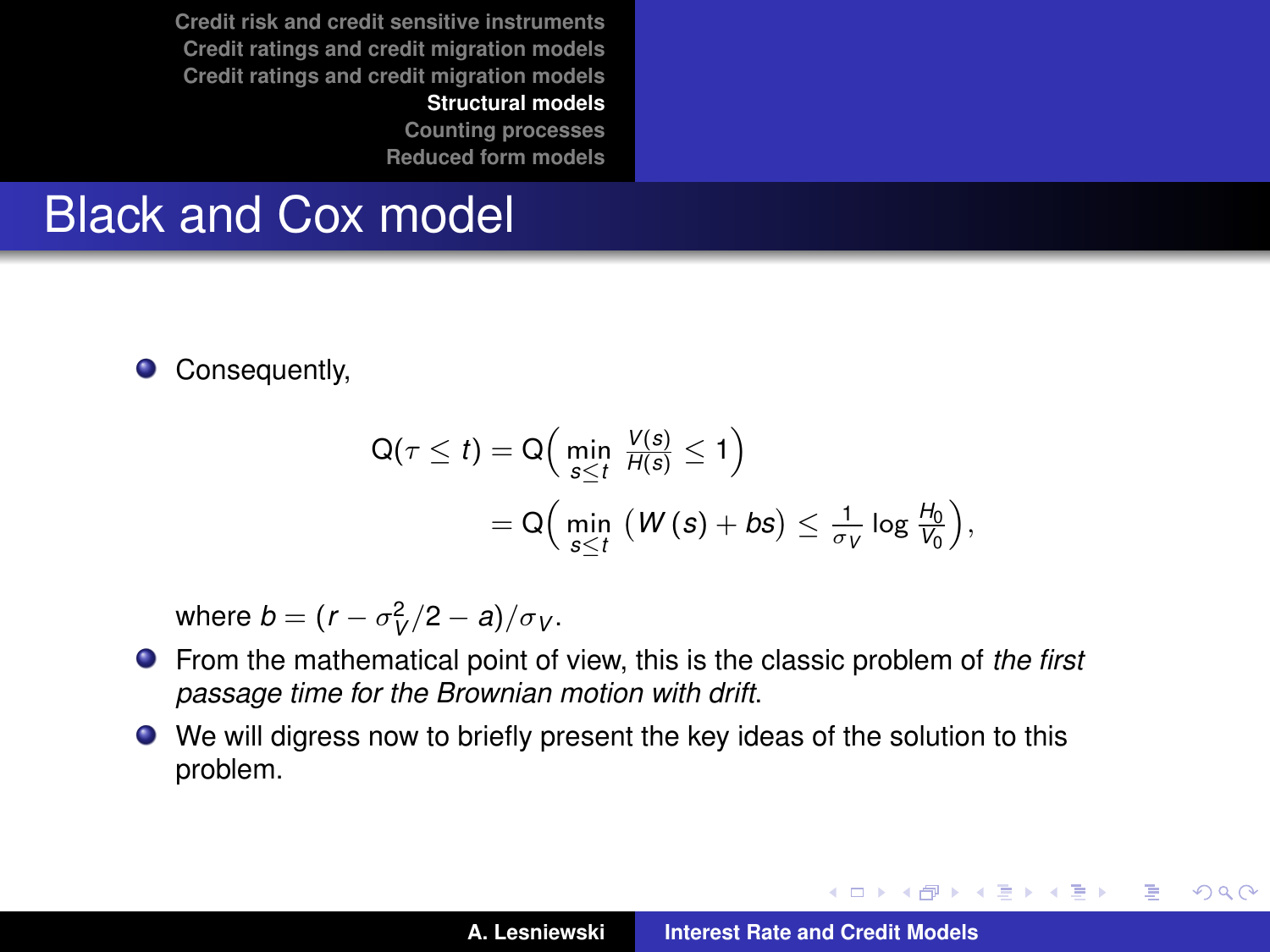> **[Counting processes](#page-40-0) [Reduced form models](#page-54-0)**

# Black and Cox model

● Consider the following stochastic processes:

$$
M(t) = \max_{s \leq t} (W(s) + bs),
$$
  

$$
m(t) = \min_{s \leq t} (W(s) + bs).
$$

- We are concerned with determining the probability distributions of *M* (*t*) and *m* (*t*).
- To this end, we define the following function:

$$
\Phi(\alpha,\beta,b,t)=N\left(\frac{\alpha-bt}{\sqrt{t}}\right)-e^{2b\beta}N\left(\frac{\alpha-2\beta-bt}{\sqrt{t}}\right),
$$

for  $\alpha < \beta$ .

イロメ イ部メ イ君メ イ君メー

 $2Q$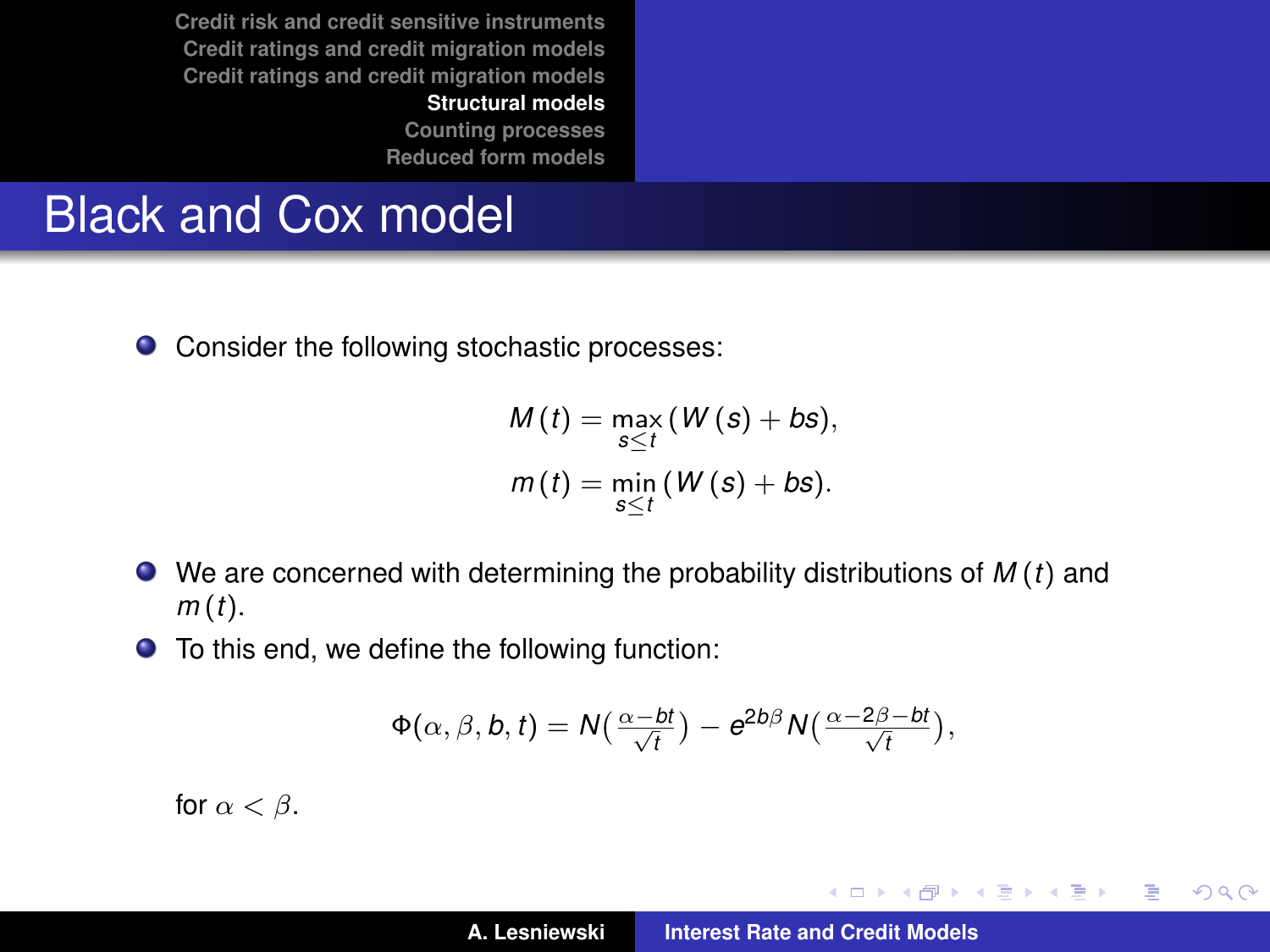**[Structural models](#page-21-0)**

**[Counting processes](#page-40-0) [Reduced form models](#page-54-0)**

# Black and Cox model

- The probability distribtions of *M* (*t*) and *m* (*t*) can be expressed in terms of the function Φ as follows.
- **•** For any  $\alpha$  and  $\beta > 0$ . (i)  $P(M(t) \leq \beta, W(t) + bt \leq \alpha) = \Phi(\min(\alpha, \beta), \beta, b, t),$ (ii)  $P(m(t) \geq -|\beta|, W(t) + bt \geq \alpha) = \Phi(-\min(\alpha, \beta), \beta, -b, t),$  $\mathsf{P}(M(t) \leq \beta) = \Phi(\beta, \beta, b, t),$  $\mathsf{P}(m(t) \geq -|\beta|) = \Phi(\beta, \beta, -b, t).$
- $\bullet$  Note first that (i) implies the other three formulas by changing the sign of *W* (*t*) and noting that

 $m(t) \le W(t) + bt \le M(t)$ .

イロト イ母 トイヨ トイヨ トーヨー

 $2Q$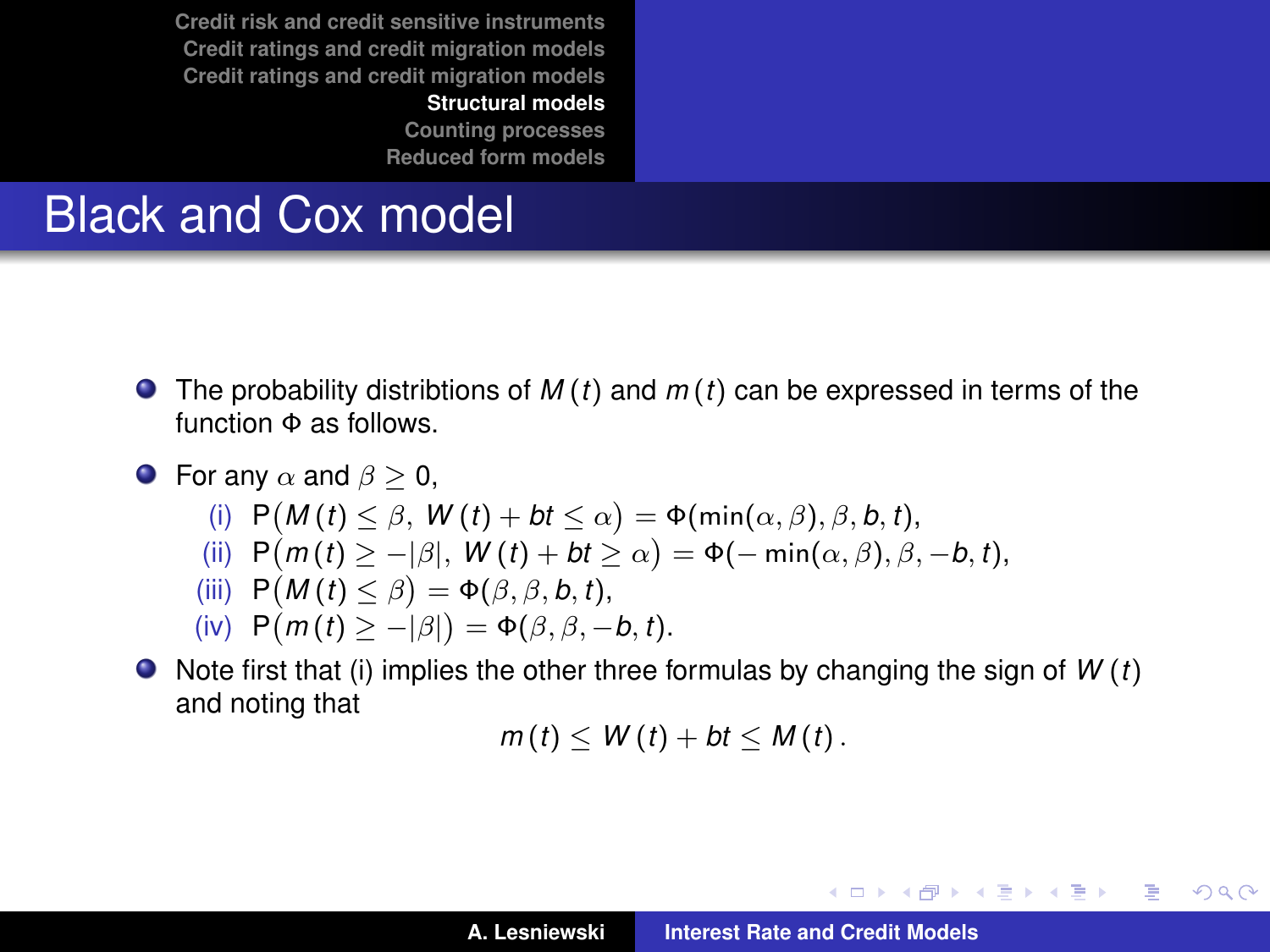> **[Counting processes](#page-40-0) [Reduced form models](#page-54-0)**

# Black and Cox model

- The proof of (i) proceeds in two steps.
- **O** Consider first  $b = 0$ , and  $\alpha \leq \beta$ . We have:

$$
P(M(t) \le \beta, W(t) \le \alpha) = P(W(t) \le \alpha) - P(M(t) \ge \beta, W(t) \le \alpha)
$$
  
= 
$$
P(W(t) \le \alpha) - P(M(t) \ge \beta, W(t) \ge 2\beta - \alpha)
$$
  
= 
$$
P(W(t) \le \alpha) - P(W(t) \ge 2\beta - \alpha)
$$
  
= 
$$
N(\alpha/\sqrt{t}) - N((\alpha - 2\beta)/\sqrt{t})
$$
  
= 
$$
\Phi(\min(\alpha, \beta), \beta, b, t).
$$

**•** The case of  $b \neq 0$  is now a consequence of Girsanov's theorem, since the Radon-Nikodym derivative is equal to

$$
\left. \frac{d\mathsf{P}^b}{d\mathsf{P}} \right|_t = e^{-bW(t)-\frac{1}{2}b^2t}.
$$

イロメ イ部メ イ君メ イ君メー

 $2Q$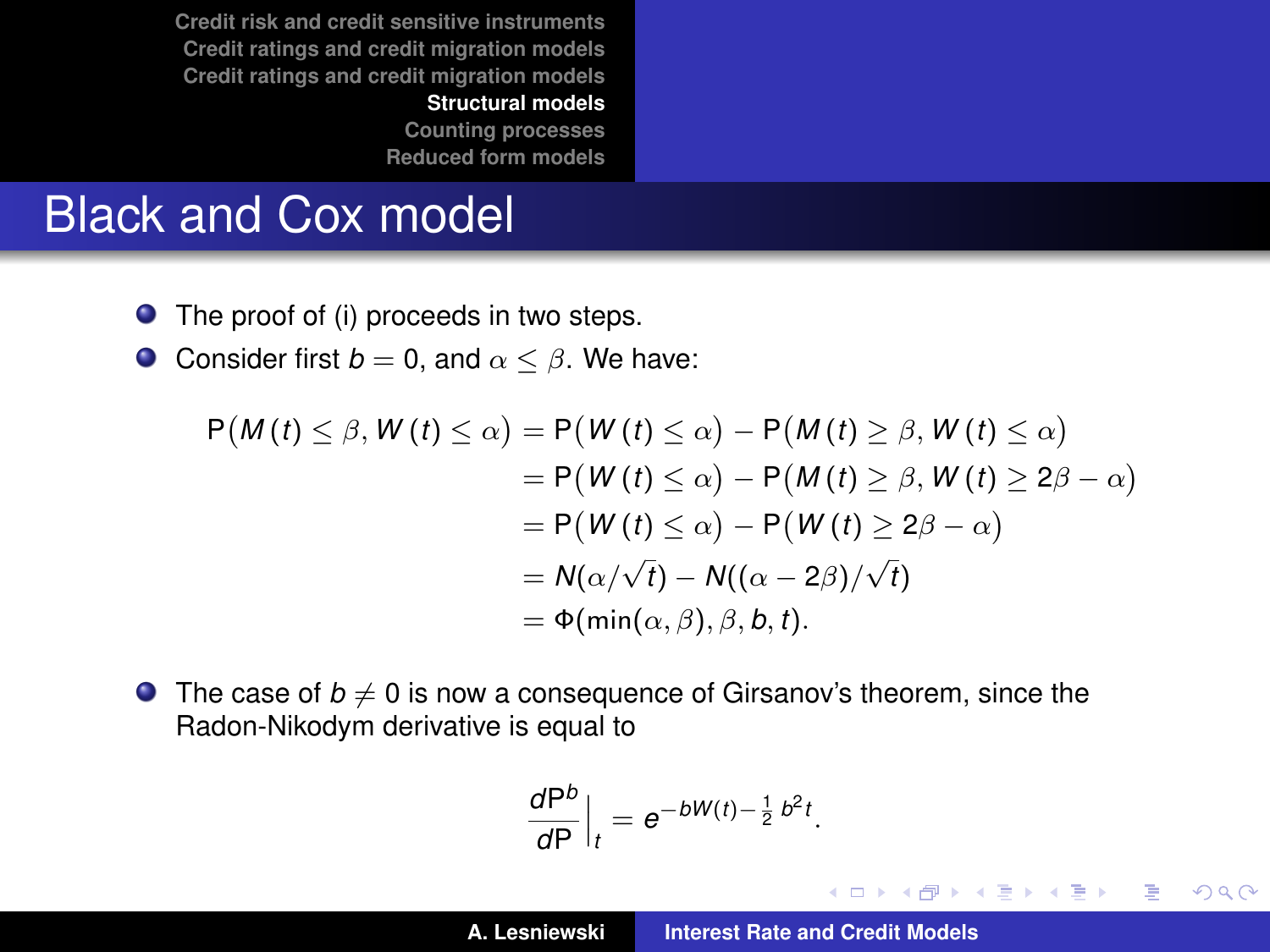#### **[Structural models](#page-21-0)**

**[Counting processes](#page-40-0) [Reduced form models](#page-54-0)**

# Black and Cox model

**O** Therefore,

$$
E^{P}[1_{M(t)\leq\beta}1_{W(t)+bt\leq\alpha}]
$$
\n
$$
= E^{P^{b}}[\frac{d^{P}}{dP^{b}}1_{M(t)\leq\beta}1_{W(t)+bt\leq\alpha}]
$$
\n
$$
= E^{P^{b}}[e^{b(X(t)-bt)+\frac{1}{2}b^{2}t}1_{M(t)\leq\beta}1_{X(t)\leq\alpha}]
$$
\n
$$
= \int_{-\infty}^{\alpha} e^{b(y+bt)-\frac{1}{2}b^{2}t} \int_{y^{+}}^{\beta} \frac{\partial^{2}}{\partial x\partial y} \Phi(y,x,0,t)dx dy
$$
\n
$$
= \frac{1}{\sqrt{t}} \int_{-\infty}^{\alpha} e^{b(y+bt)-\frac{1}{2}b^{2}t} (n(-|y|/\sqrt{t}) - n((y-2\beta)/\sqrt{t})) dx dy,
$$

where  $n(x) = (2\pi)^{-1/2} \exp(-x^2/2)$ .

● Carrying out the integration we obtain formula (i).

イロメ イ部メ イ君メ イ君メー

 $2Q$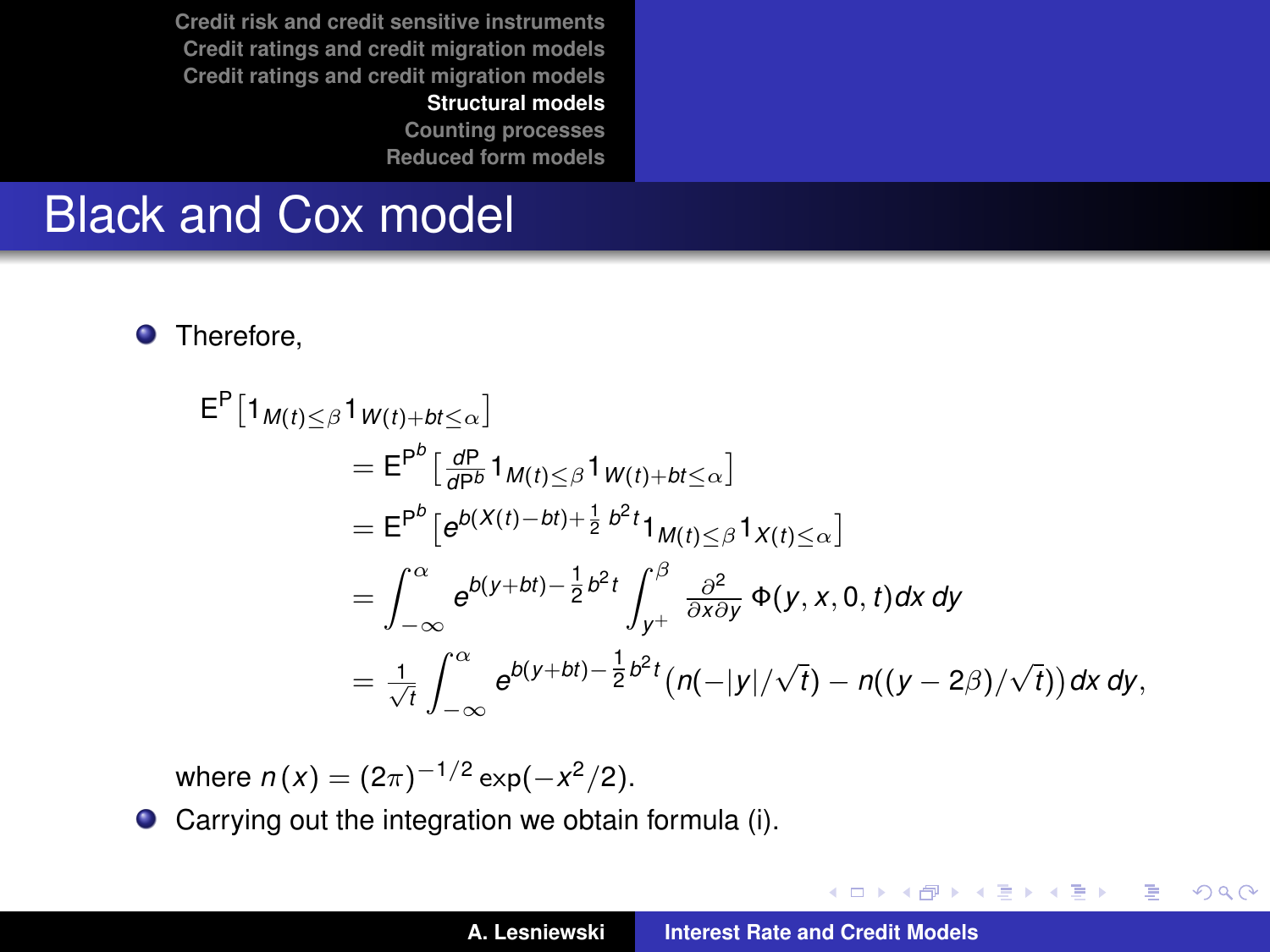> **[Counting processes](#page-40-0) [Reduced form models](#page-54-0)**

# Black and Cox model

● Let us now go back to the Black and Cox model. We have

$$
Q\Big(\min_{s\leq t} \left(W(s) + bs\right) \leq d\Big) = 1 - \Phi(-d, -d, -b, t)
$$
  
= 1 - N\left(\frac{-d+bt}{\sqrt{t}}\right) + e^{2bd}N\left(\frac{d+bt}{\sqrt{t}}\right),

where  $d = \frac{1}{\sigma_V} \log \frac{H_0}{V_0}$ .

 $\bullet$  Using the fact that  $1 - N(-x) = N(x)$ , we see that the risk neutral probability of default is given by

$$
Q(\tau < t) = N\left(\frac{d-bt}{\sqrt{t}}\right) + e^{2bd} N\left(\frac{d+bt}{\sqrt{t}}\right).
$$

イロメ イ部メ イ君メ イ君メー

 $2Q$ 重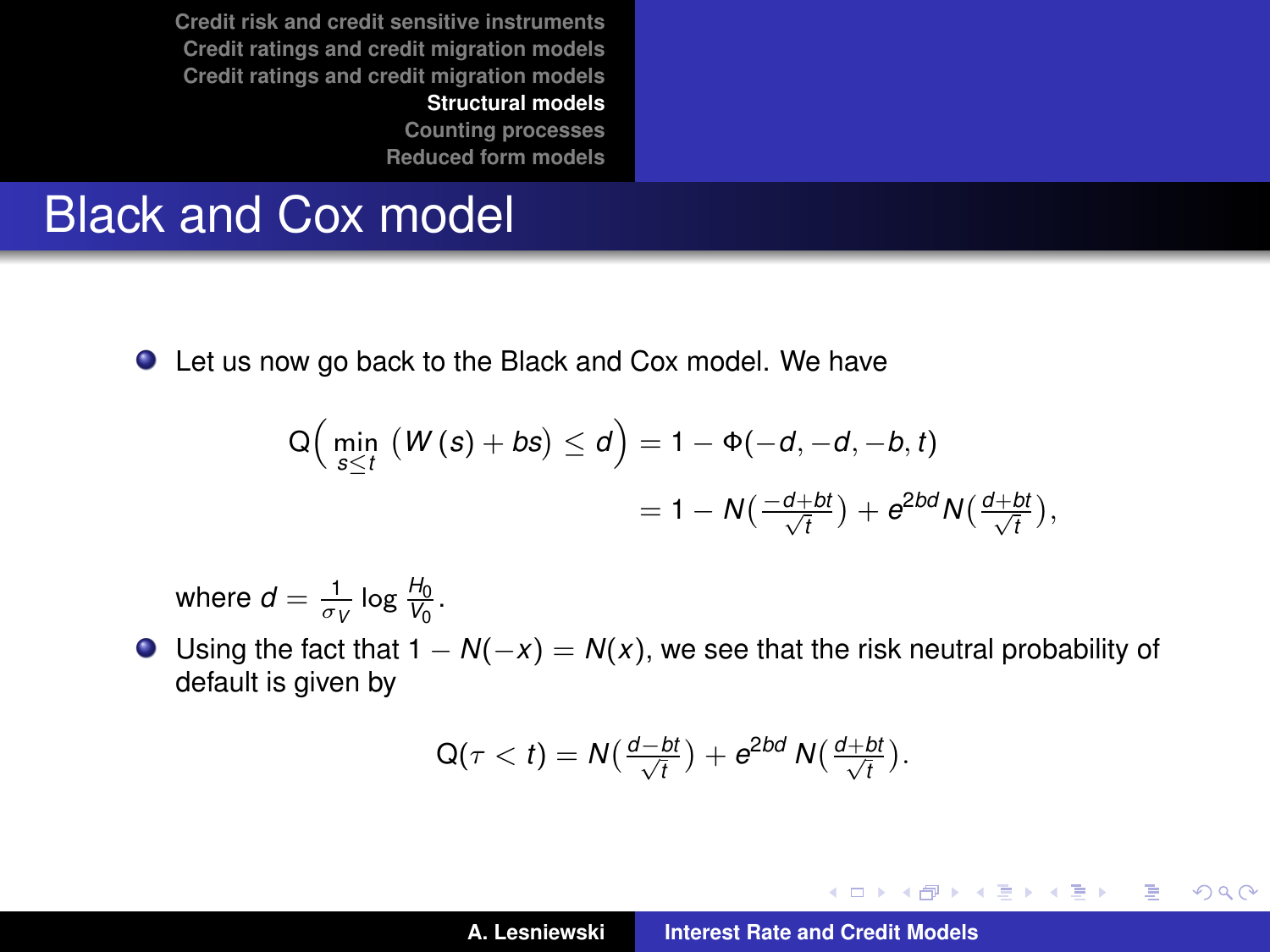**[Structural models](#page-21-0)**

**[Counting processes](#page-40-0) [Reduced form models](#page-54-0)**

# Black and Cox model

 $\bullet$  The equity holders' payoff at maturity *T* is given by

$$
(V(T) - F)^{+}1_{\tau \geq T} = (V_0 e^{aT} e^{\sigma_V(W(T) + bT)} - F)^{+}1_{m(T) \geq d}.
$$

- This is the payoff of a down and out call option.
- $\bullet$  Its expected value gives the equity value of the company.
- As a consequence, the equity value in the Black and Cox model is smaller than the equity value in Merton's model.

K ロ ▶ K 御 ▶ K 唐 ▶ K 唐 ▶

Þ  $2Q$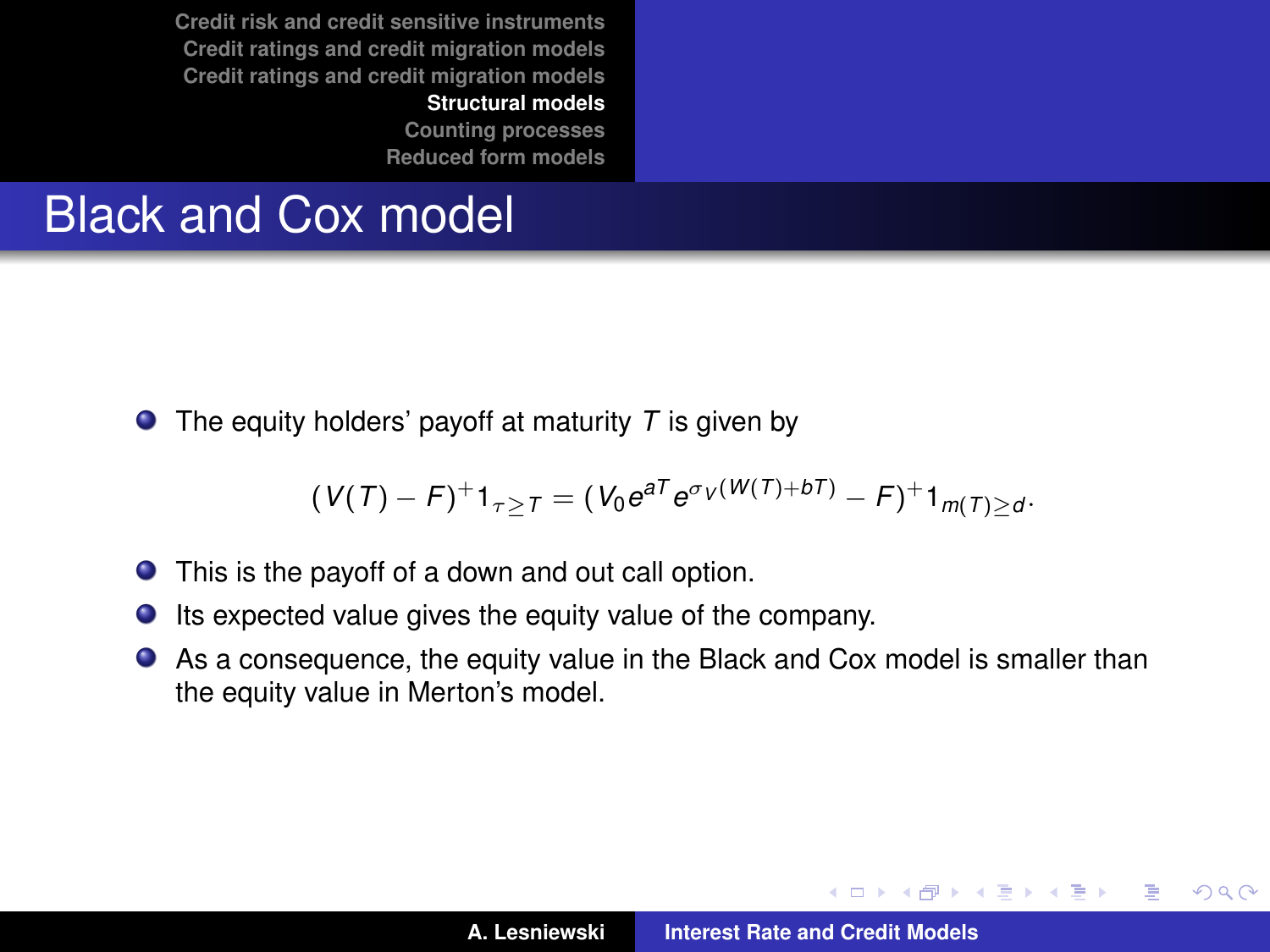**[Structural models](#page-21-0)**

**[Counting processes](#page-40-0) [Reduced form models](#page-54-0)**

# Black and Cox model

- In the event of default, the debt holders' payoff for is  $V(\tau) = H(\tau)$ .  $\bullet$
- $\bullet$ The recovery value can be computed by integrating the discounted *H* (*s*) through the time of default  $\tau$ .
- The recovery value is thus

$$
B^{\text{rec}}(t,T)=-\int_{t}^{T}e^{-r(s-t)}H(s)\frac{\partial}{\partial s}\Phi(-d(t),-d(t),-b,s-t)ds,
$$

where  $d(t) = \frac{1}{\sigma_V} \log \frac{H(t)}{V_0}$ .

イロメ イ部メ イヨメ イヨメー

重  $2Q$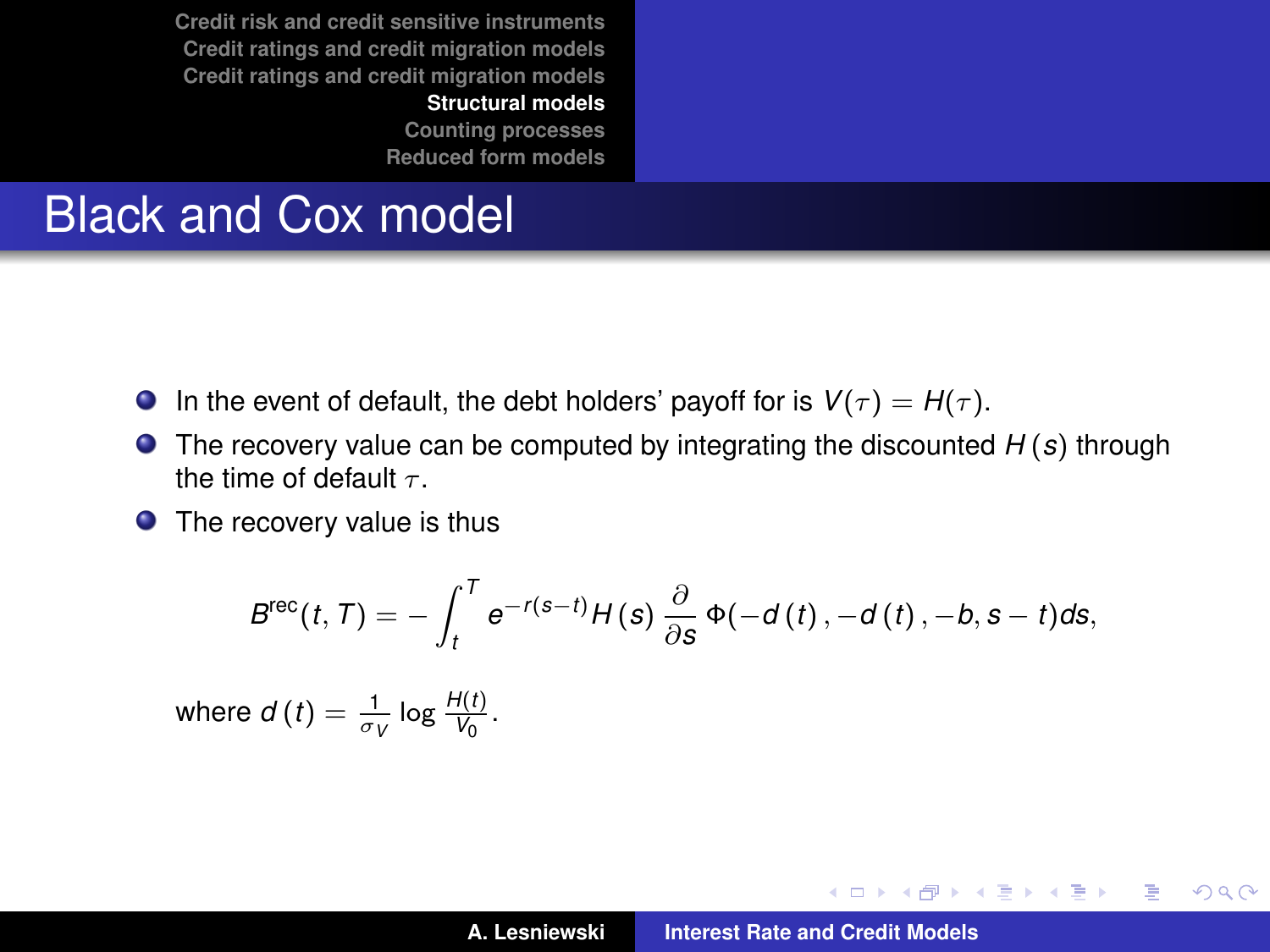#### **[Structural models](#page-21-0)**

**[Counting processes](#page-40-0) [Reduced form models](#page-54-0)**

# <span id="page-39-0"></span>Black and Cox model

- This integral can be calculated explicitly.
- The value of the bond at time *t* prior to default is the sum of the payment at maturity (*B*<sup>mat</sup>) and the recovery value (*B*<sup>rec</sup>).
- The payment at maturity term can be written as the risk neutral price of a difference of two barrier call options:

$$
B^{\text{mat}}(t, T) = E^{\text{Q}} \left[ e^{-r(T-t)} \left( V(T) - (V(T) - F)^{+} \right) 1_{\tau > T} \, | \, \mathcal{F}_t \right]
$$
\n
$$
= e^{-r(T-t)} F \Phi(-d(t), -d(t), -b, T-t).
$$

イロメ イ部メ イ君メ イ君メー

 $2Q$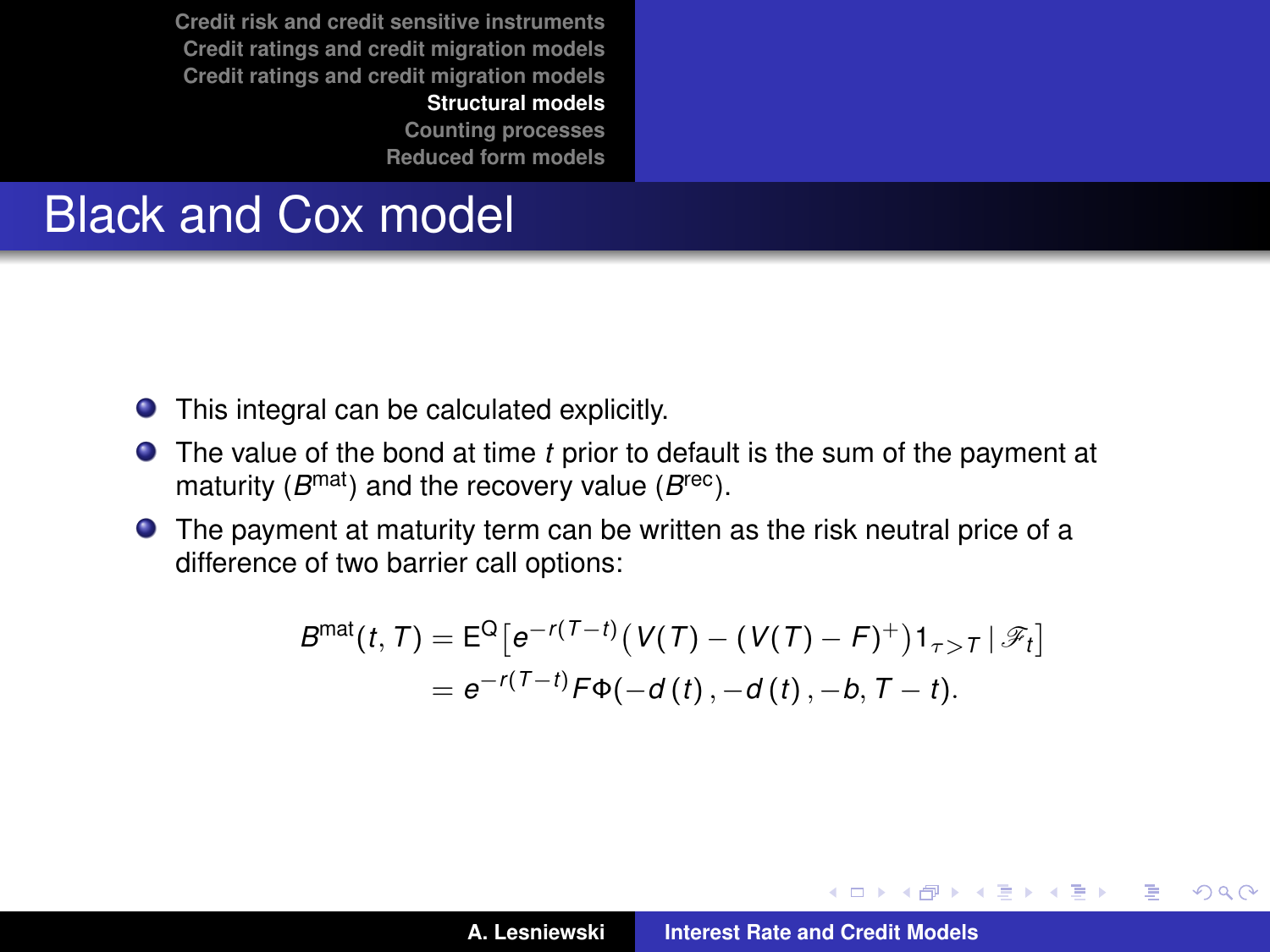**[Counting processes](#page-40-0)**

**[Reduced form models](#page-54-0)**

# <span id="page-40-0"></span>Reduced form models

- In a structural model of credit, a default event is an *endogenous* feature of the model and it results as a consequence of the (stochastic) value of the entity falling below a certain threshold.
- In order to take all factors properly into account, such a description requires a detailed knowledge of the capital structure of the entity, and lead to complicated computational problems.
- In contrast, in the *reduced form* approach, a default event is an *exogenous* occurrence, which is governed exclusively by the assumed probability distribution of a random time  $\tau$ , namely the *time to default*.
- While structural models offer a better intuitive insight into the nature of the credit of the entity, reduce form models are generally more transparent and numerically tractable.
- We begin by reviewing the basics of the theory of counting processes.

(ロトス個) (運) (運)

 $QQ$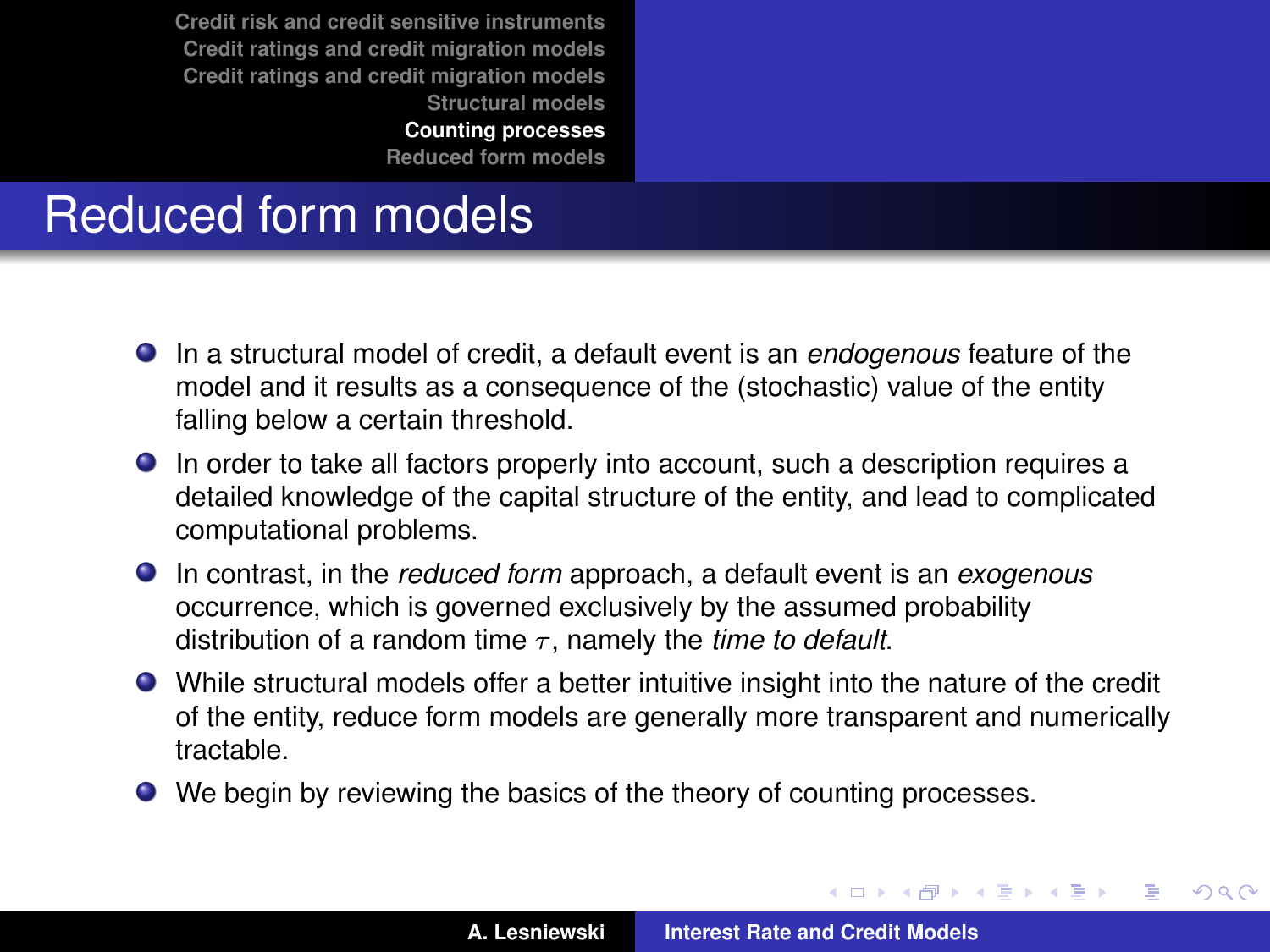**[Counting processes](#page-40-0)**

**[Reduced form models](#page-54-0)**

# Reduced form models

- Credit events are examples of financial processes with discrete outcomes (unlike, say, stock prices which are usually treated as continuous processes).
- The basic probabilistic set up to model event risk is based on the concept of a random time  $\tau$
- **O** The stochastic process  $1_{\tau \leq t}$  defines a filtration  $(\mathscr{G}_t)_{t>0}$ , which is referred to as the *information set*.
- Of key importance to financial event modeling are *counting processes*.

イロメ イ部メ イ君メ イ君メー

 $QQ$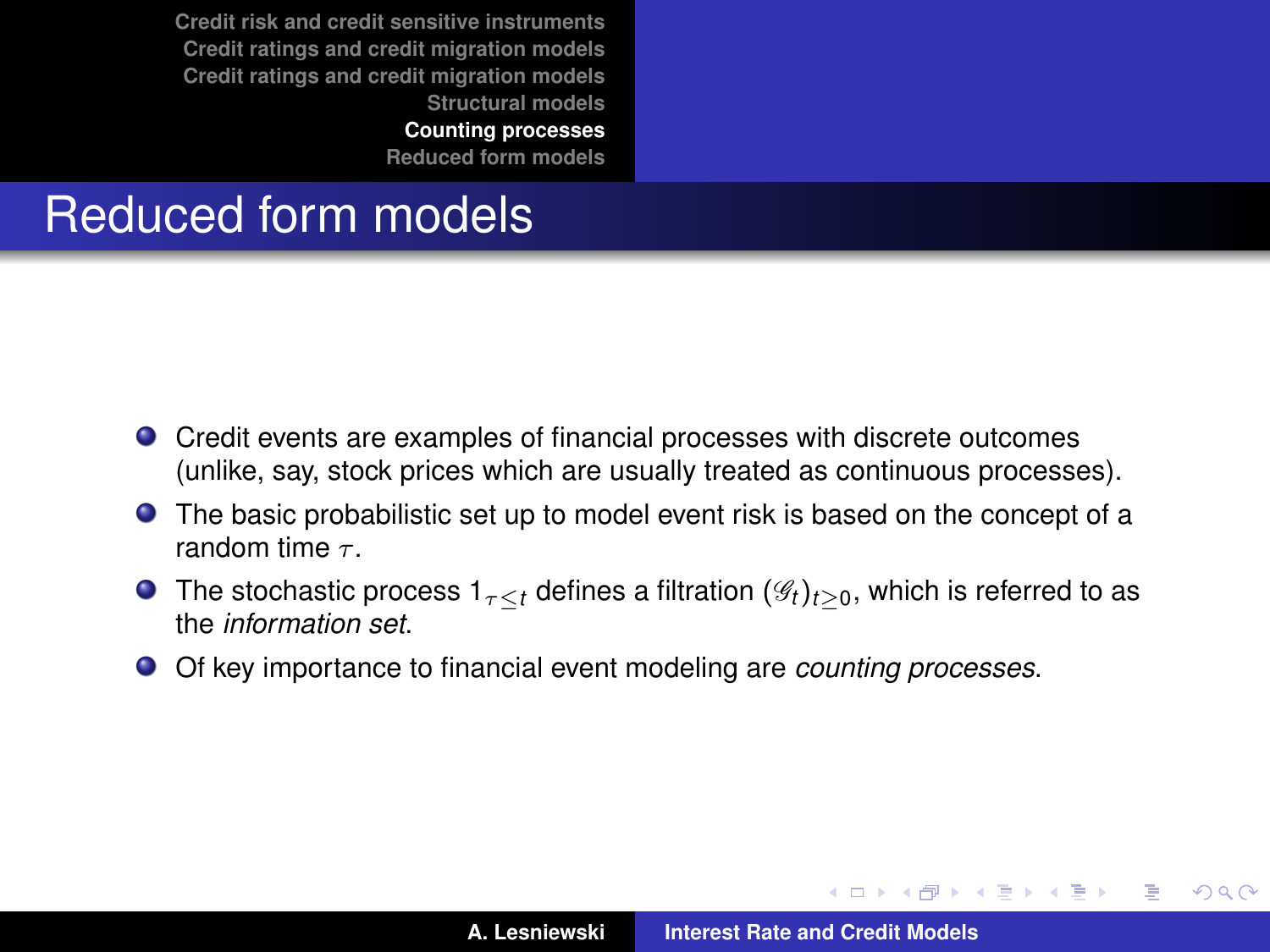**[Counting processes](#page-40-0)**

**[Reduced form models](#page-54-0)**

# Counting processes

- An stochastic process *N* (*t*) is called a counting process if:
	- (i) *N*(*t*) is defined on a probability space( $\Omega$ , ( $\mathscr{G}_t$ )<sub>*t*>0</sub>, P).
	- (ii) *N* (*t*) is integer valued, non-negative, with  $N(0) = 0$ .
	- (iii) Sample paths of *N* (*t*) are right continuous, piecewise constant, may have jumps of size 1.
- $\bullet$  Jump times  $\tau_1 < \tau_2 < \ldots$  are stopping times at which the process  $N(t)$ increases by 1.
- **O** The *intensity*  $\lambda$  (*t*) of *N* (*t*) is defined by

$$
\lambda(t) dt = P(N(t+dt) - N(t) = 1 | \mathcal{G}_{t-})
$$

Alternatively,

$$
\lambda(t) dt = \mathsf{E}[N(t+dt) - N(t) | \mathcal{G}_{t-}].
$$

イロメ イ部メ イヨメ イヨメー

÷.  $2Q$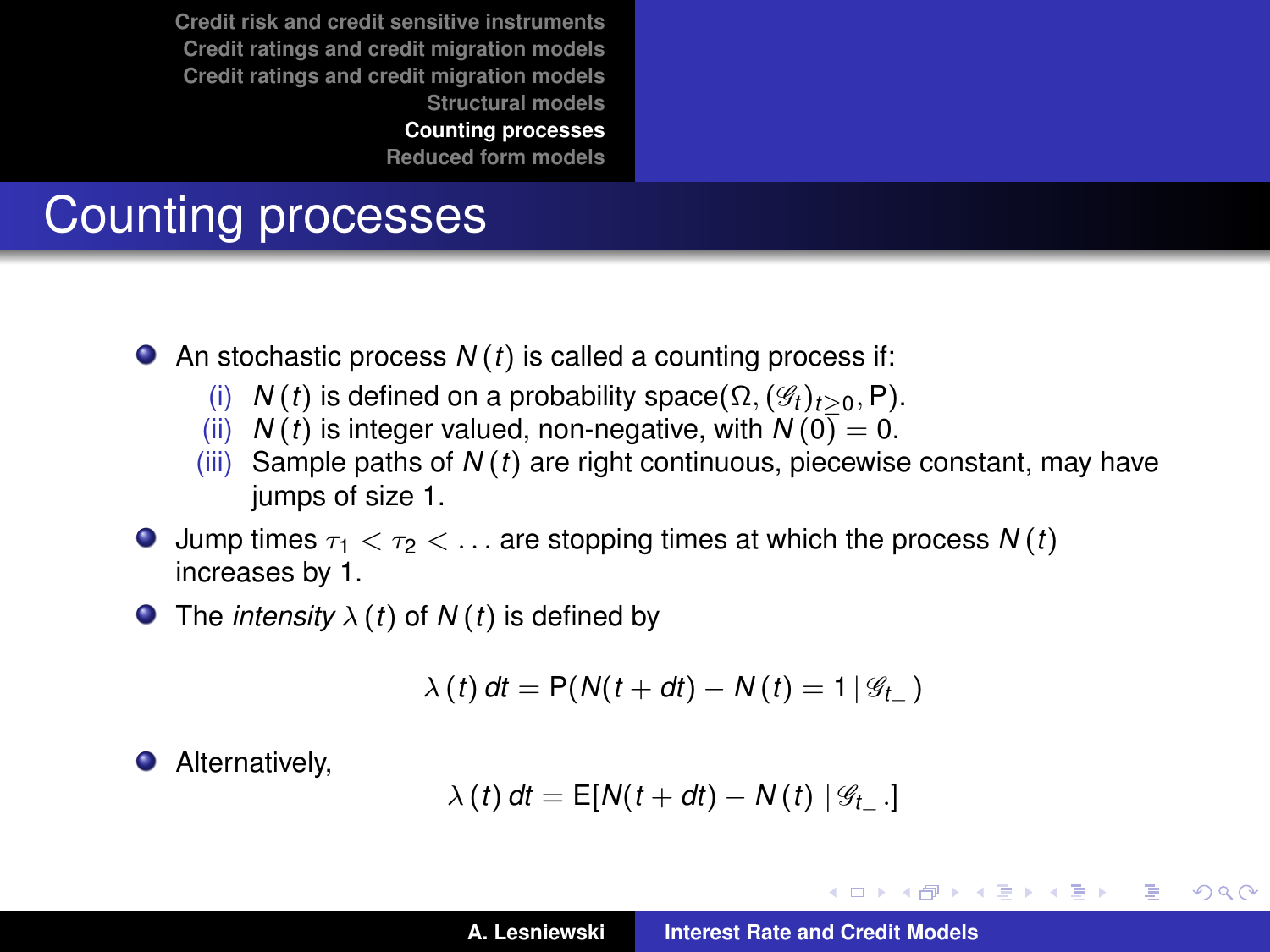**[Counting processes](#page-40-0)**

**[Reduced form models](#page-54-0)**

# Counting processes

The graph below shows a sample path of a counting process.

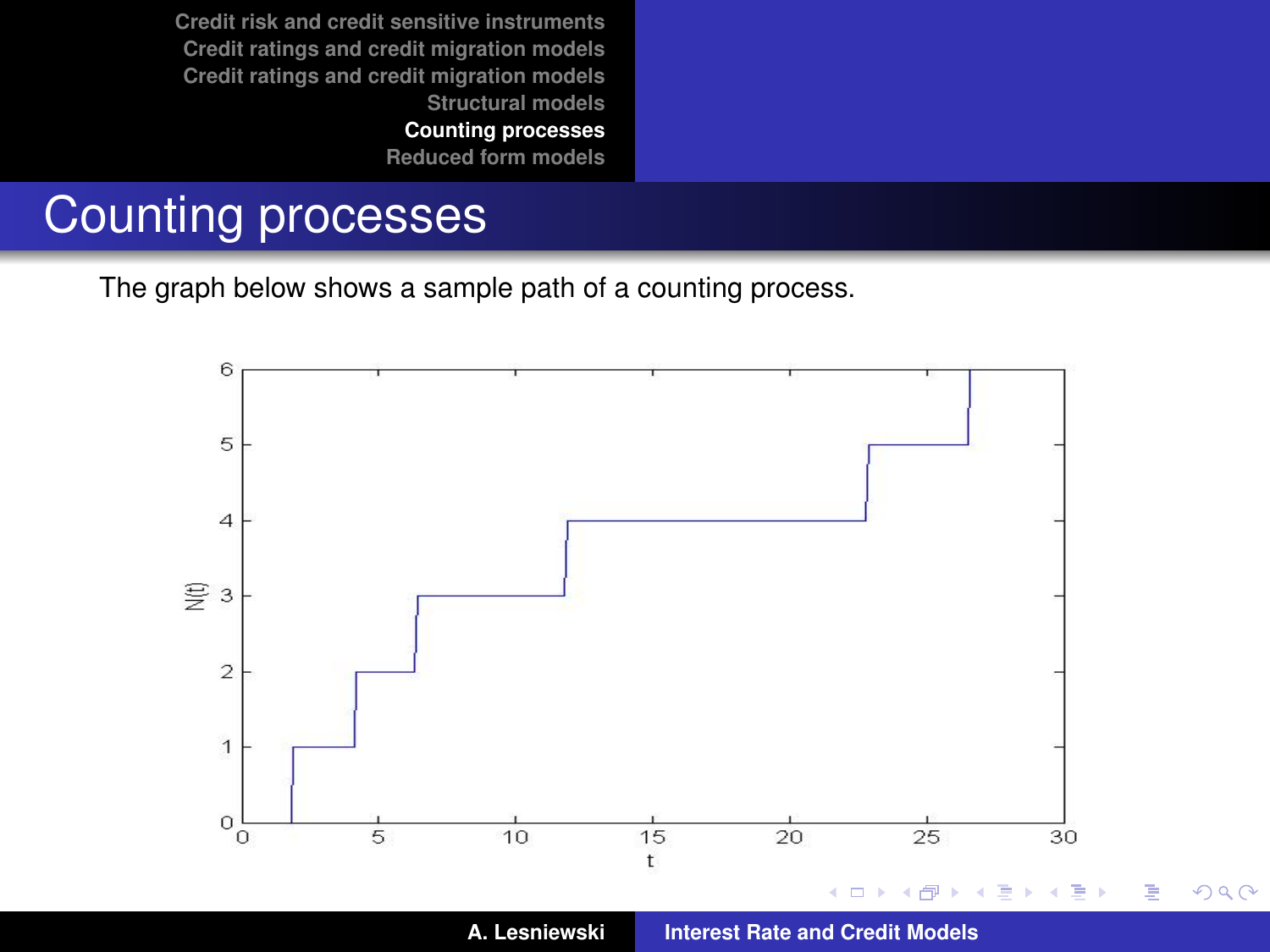**[Reduced form models](#page-54-0)**

# Counting processes

**O** The simplest counting process is given by  $N(t) \in \{0, 1\}$  and constant intensity  $\lambda$ . In this case.

$$
P(N(t) = 0) = P(\tau \ge t)
$$
  
=  $e^{-\lambda t}$ .

This probability distribution is called the exponential distribution. **O** Indeed,

$$
P(\tau \ge t) = \lim_{n \to \infty} \prod_{j=0}^{n} \left(1 - P\left(\frac{j}{n}t \le \tau \le \frac{j+1}{n}t\right)\right)
$$
  
= 
$$
\lim_{n \to \infty} \prod_{j=0}^{n} \left(1 - \lambda \frac{t}{n}\right)
$$
  
= 
$$
\left(1 - \lambda \frac{t}{n}\right)^n
$$
  
= 
$$
e^{-\lambda t}.
$$

 $2Q$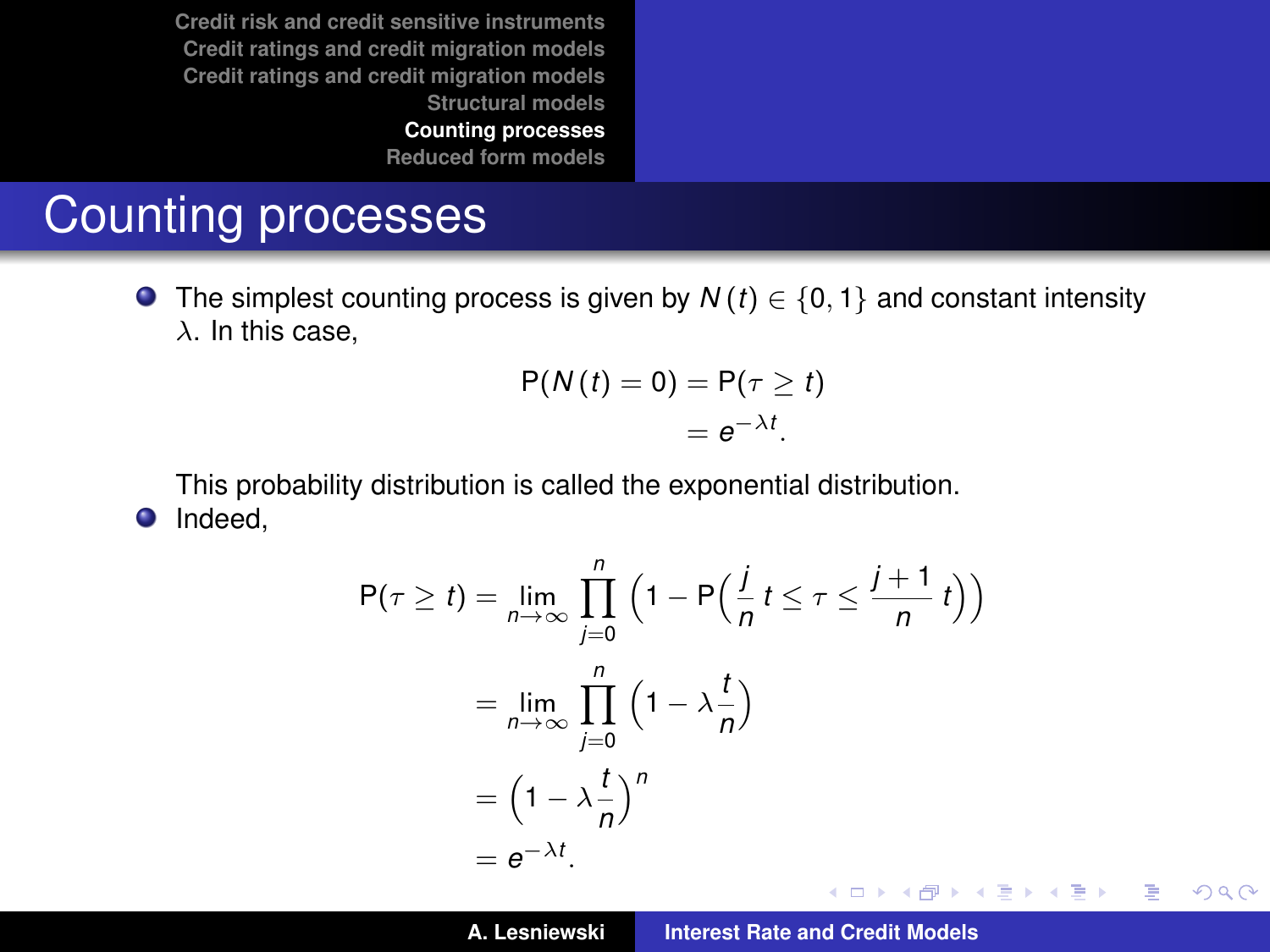**[Counting processes](#page-40-0)**

**[Reduced form models](#page-54-0)**

# <span id="page-45-0"></span>Poisson process

- Another important example of a counting process is a *Poisson process*.  $\bullet$
- A Poisson process is defined by the two requirements:
	- (i) The probability that given  $N(t) = n$ ,  $N(t + dt) = n + 1$  is  $\lambda dt$ ,
	- (ii) The probability that given  $N(t) = n$ ,  $N(t + dt) > n + 1$  is 0.
- $\bullet$  Here,  $\lambda > 0$  is the intensity of the Poisson process.
- Notice that the Poisson process has independent increments and is Markovian.
- We shall show that

$$
P(N(t) = n) = \frac{(\lambda t)^n}{n!} e^{-\lambda t}.
$$

(ロトス個) (運) (運)

Þ

 $298$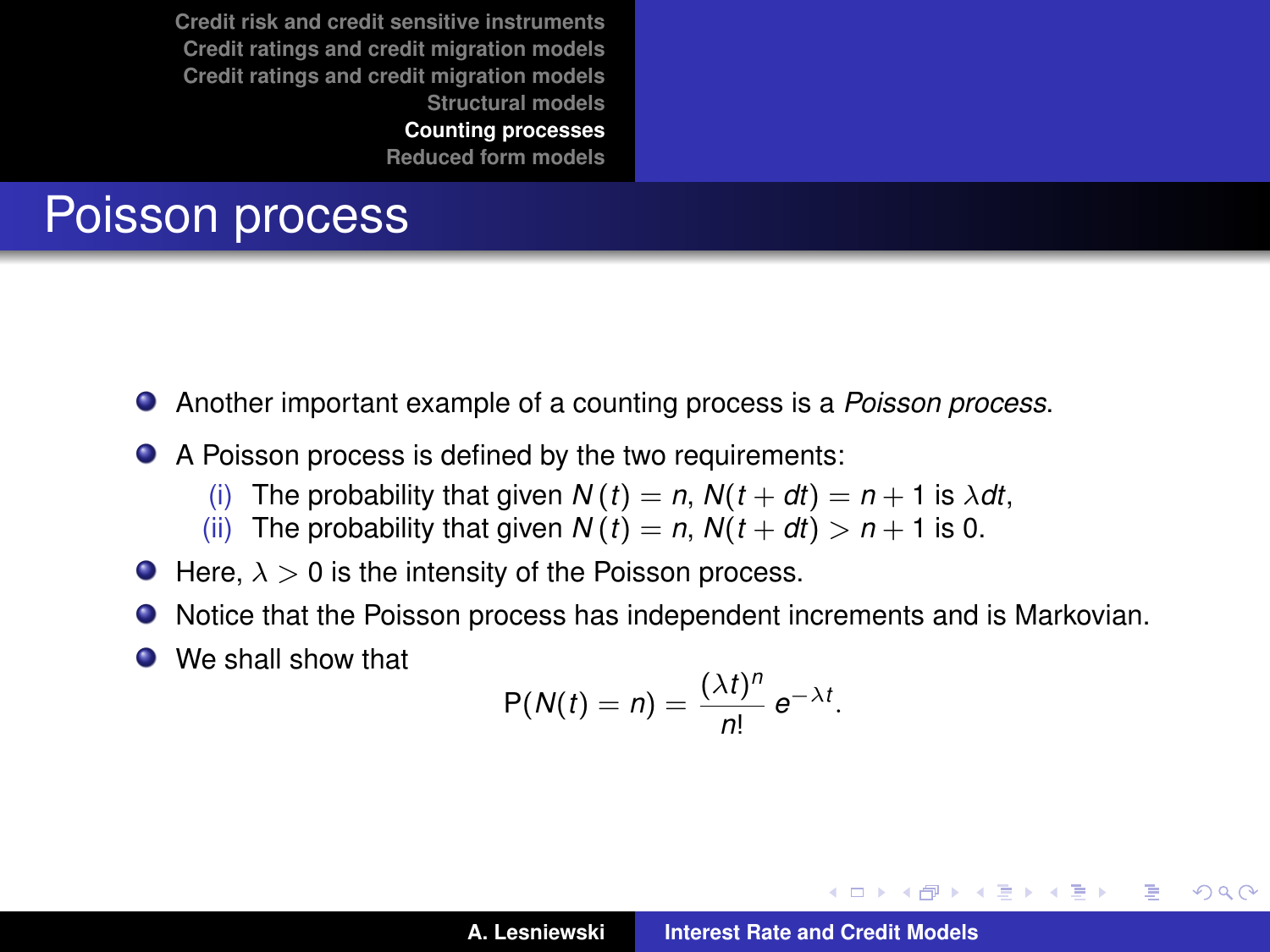**[Counting processes](#page-40-0)**

**[Reduced form models](#page-54-0)**

#### <span id="page-46-0"></span>Poisson process

 $\bullet$  Indeed, using  $N(0) = 0$ ,

$$
P(N(t) = n) = \lim_{N \to \infty} {N \choose n} \left(\lambda \frac{t}{N}\right)^n \left(1 - \lambda \frac{t}{N}\right)^{N-n}
$$
  
\n
$$
= \lim_{N \to \infty} \frac{N^N e^{-N} \sqrt{2\pi N}}{n!(N-n)^{N-n} e^{-N+n} \sqrt{2\pi (N-n)}} \left(\lambda \frac{t}{N}\right)^n \left(1 - \lambda \frac{t}{N}\right)^{N-n}
$$
  
\n
$$
= \frac{(\lambda t)^n}{n!} \lim_{N \to \infty} \frac{N^{N-n+1/2}}{(N-n)^{N-n+1/2} e^n} \left(1 - \lambda \frac{t}{N}\right)^{N-n}
$$
  
\n
$$
= \frac{(\lambda t)^n}{n!} \lim_{N \to \infty} \frac{1}{(1 - \frac{n}{N})^{N-n+1/2} e^n} \left(1 - \lambda \frac{t}{N}\right)^{N-n}
$$
  
\n
$$
= \frac{(\lambda t)^n}{n!} \lim_{N \to \infty} \frac{1}{(1 - \frac{n}{N})^N e^n} \left(1 - \lambda \frac{t}{N}\right)^N
$$
  
\n
$$
= \frac{(\lambda t)^n}{n!} e^{-\lambda t},
$$

where we have used Stirli[n](#page-46-0)g's approximation  $n! \approx (n/e)^n \sqrt{2\pi n}.$  $n! \approx (n/e)^n \sqrt{2\pi n}.$  $n! \approx (n/e)^n \sqrt{2\pi n}.$  $n! \approx (n/e)^n \sqrt{2\pi n}.$  $n! \approx (n/e)^n \sqrt{2\pi n}.$ 

÷,

 $2Q$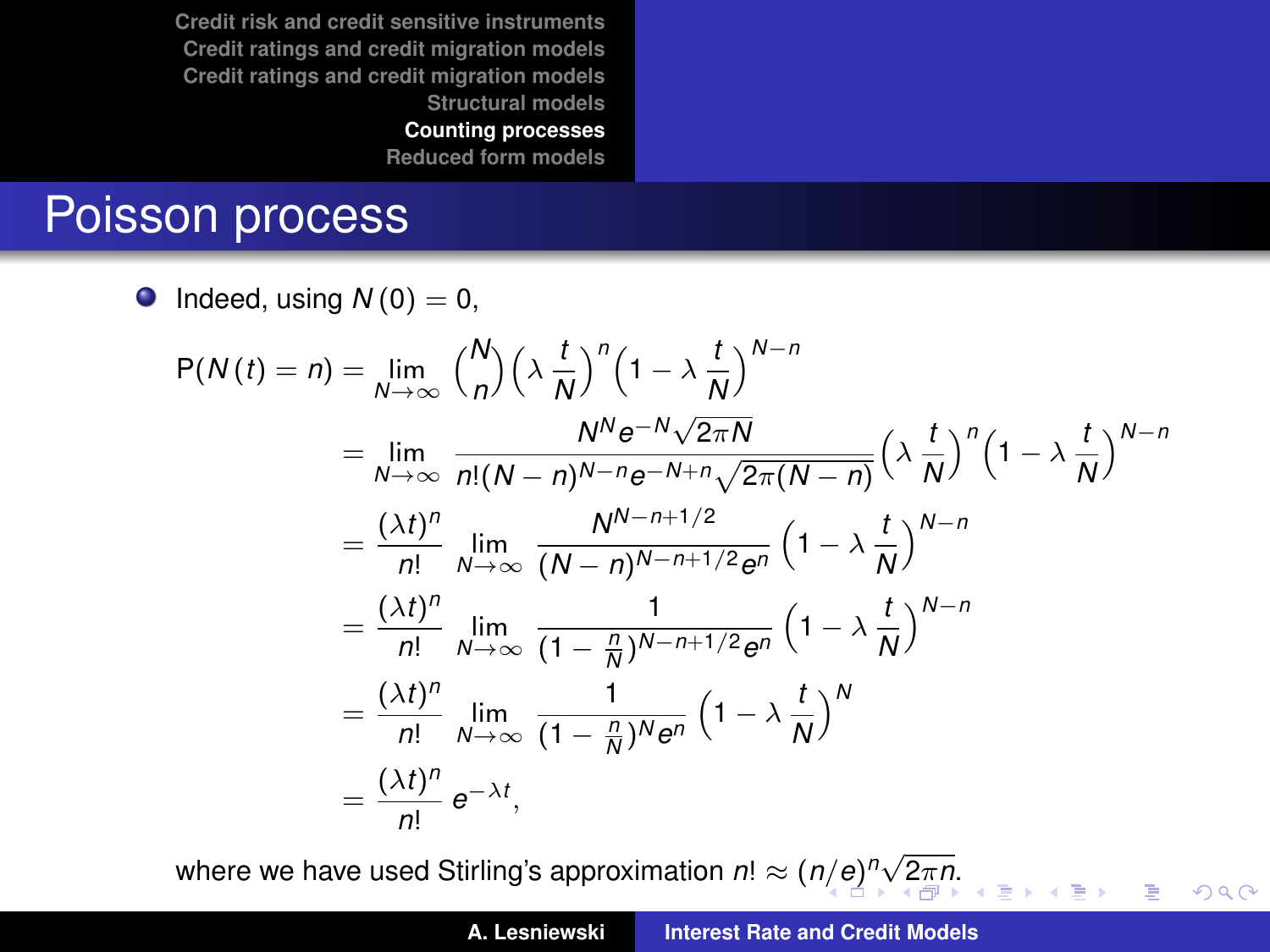**[Counting processes](#page-40-0)**

**[Reduced form models](#page-54-0)**

## <span id="page-47-0"></span>Poisson process

**•** Furthermore, we have

$$
\mathsf{E}[N(t)]=\lambda t,
$$

and

$$
Var[N(t)]=\lambda t.
$$

An important property of the Poisson process is that it is memoryless, meaning that

$$
P(N(t + h) = n + m | N(t) = n) = P(N(h) = m).
$$

イロメ イ部メ イ君メ イ君メー

 $2Q$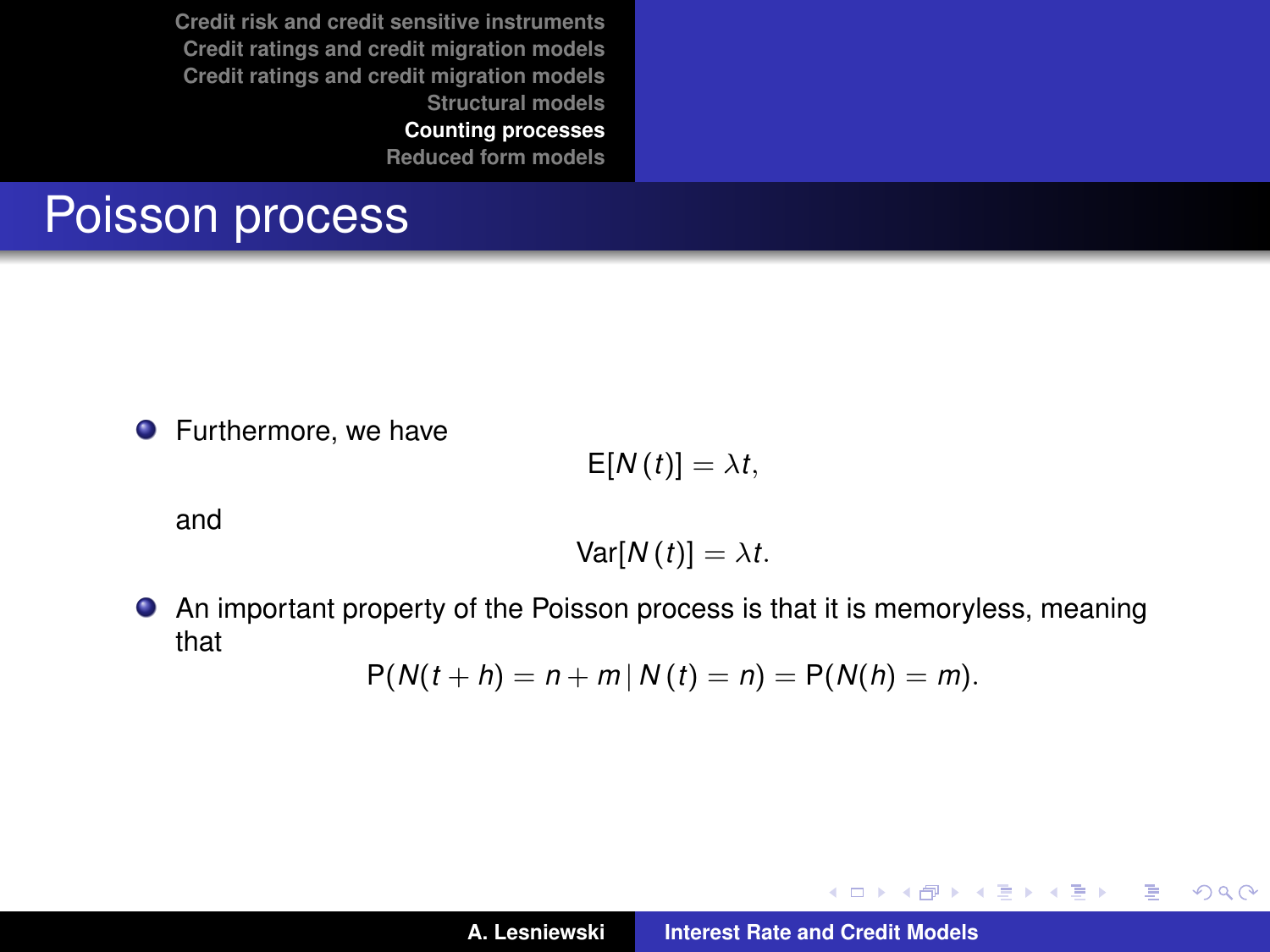**[Reduced form models](#page-54-0)**

# Poisson process

- **Let us consider the time of the first jump (or first arrival)**  $\tau_1$  in a Poisson process.
- **•** This is simply our first example of a counting process, and so its survival probability is given by the exponential distribution:

$$
P(\tau_1 > t) = e^{-\lambda t},
$$

with the first moment

$$
E[\tau_1]=\frac{1}{\lambda}.
$$

**The density of**  $\tau_1$  **can be found by differentiation of the cumulative distribution,** 

$$
P(\tau_1 \in [t, t+dt]) = e^{-\lambda t} \lambda dt.
$$

**The distributions of all interarrival times**  $\tau_2 - \tau_1$ ,  $\tau_3 - \tau_2$ , ..., are all identical to the distribution of  $\tau_1$  (due to the memoryless property).

イロメ イ団メ イヨメ イヨメー

 $2Q$ 重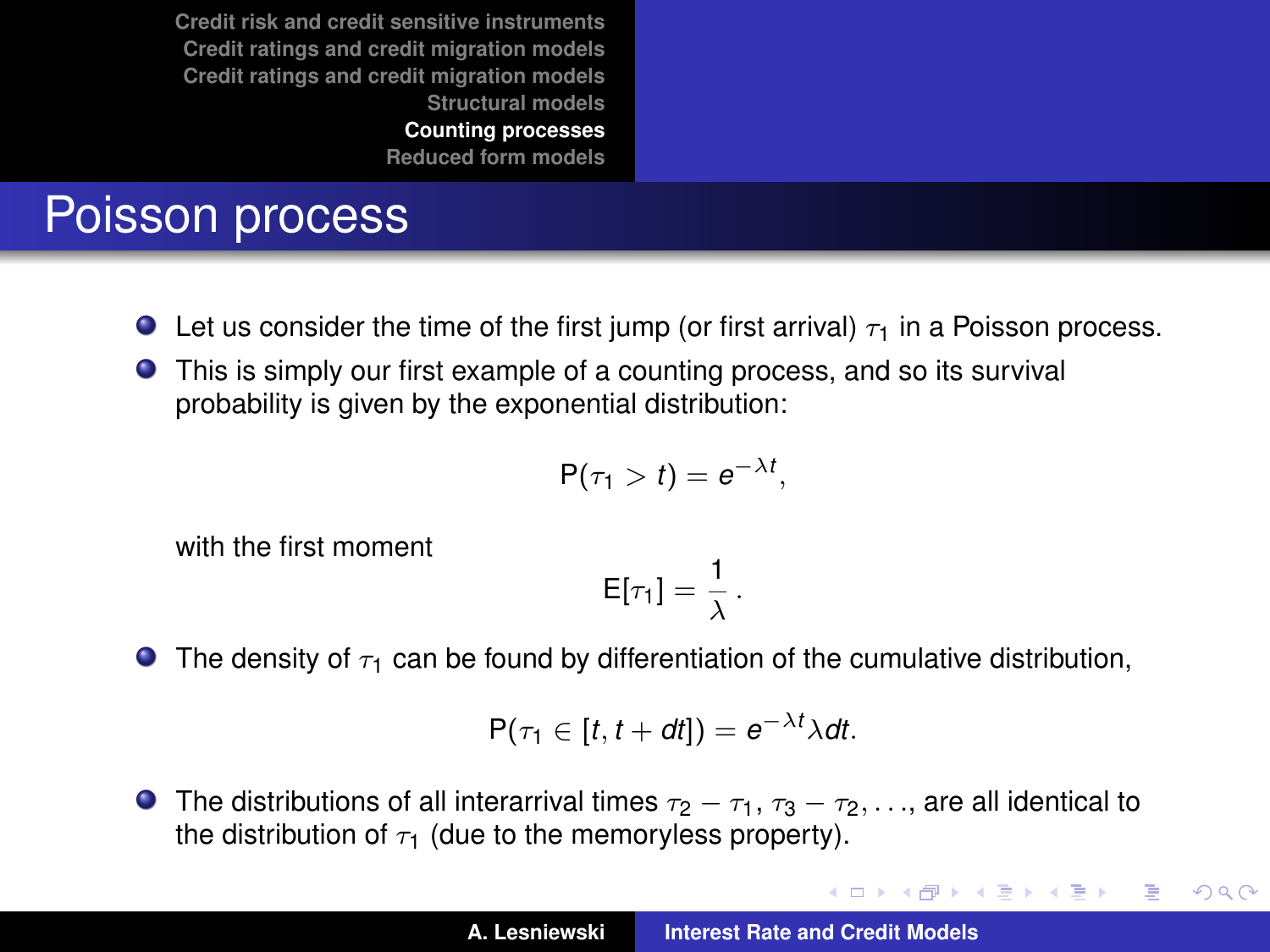**[Reduced form models](#page-54-0)**

### Inhomogeneous Poisson process

- Another important example of a counting process is an *inhomogeneous Poisson process*.
- It is a generalization of the Poisson procces, in which the intensity is a deterministic function of time λ (*t*).
- The calculations involving inhomogeneous Poisson processes follow the lines of the homogeneous Poisson processes. It is easy to see that all the results stated above for a homogeneous Poisson process hold also for an inhomogeneous Poisson process with  $\lambda$  replaced by the average  $\frac{1}{t} \int_0^t \lambda(s) ds$ .
- $\bullet$  In particular, the probability distribution is given by

$$
P(N(t) = n) = \frac{\left(\int_0^t \lambda(s) \, ds\right)^n}{n!} \, e^{-\int_0^t \lambda(s) \, ds}.
$$

イロメ イ部メ イヨメ イヨメー

 $QQQ$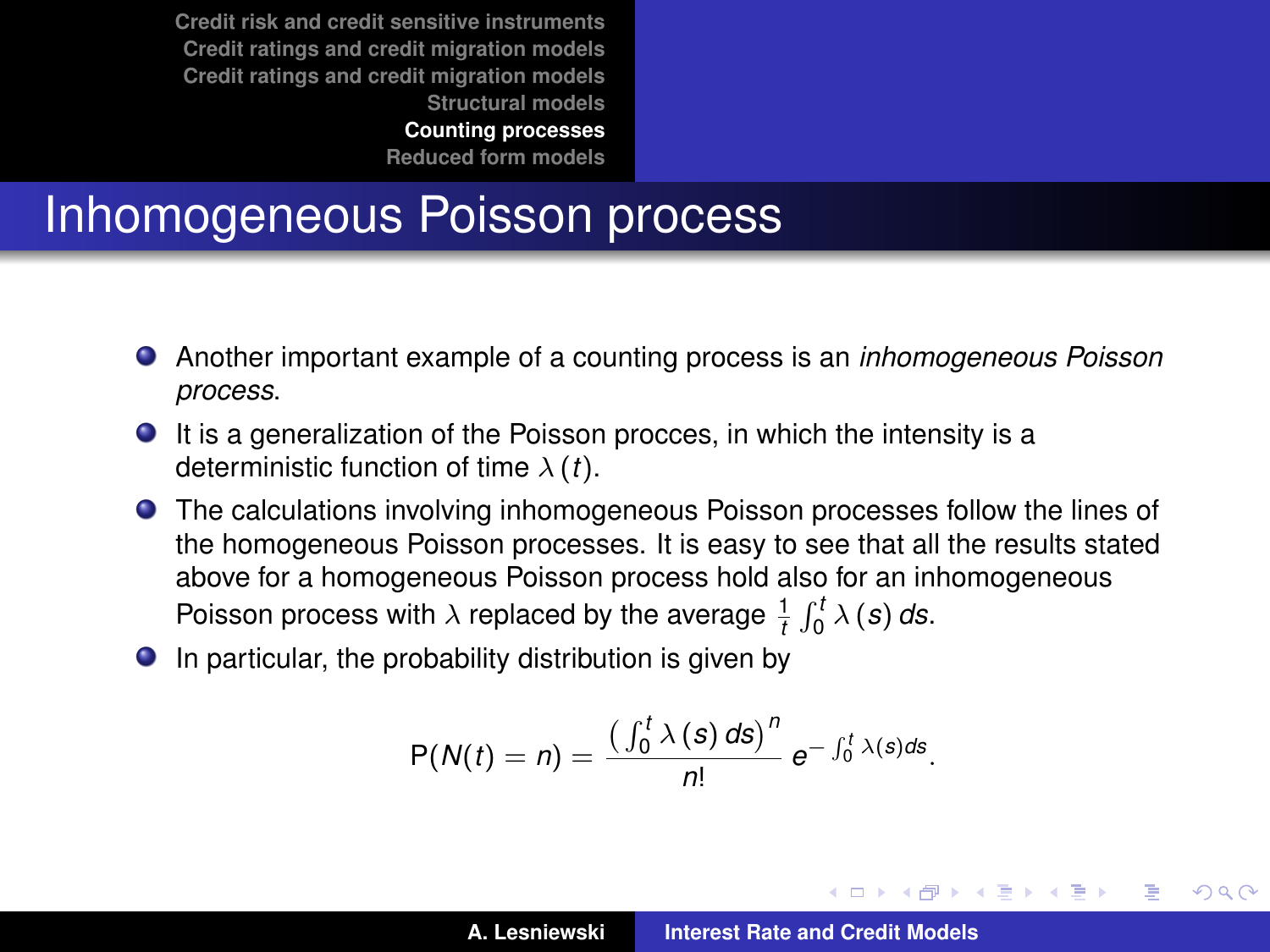**[Counting processes](#page-40-0)**

**[Reduced form models](#page-54-0)**

#### Inhomogeneous Poisson process

**O** Furthermore,

$$
E[N(t)] = \int_0^t \lambda(s) \, ds,
$$
  
Var[N(t)] = 
$$
\int_0^t \lambda(s) \, ds
$$

● For the properties of the first arrival time we have:

$$
P(\tau_1 > t) = e^{-\int_0^t \lambda(s)ds},
$$
  
 
$$
P(\tau_1 \in [t, t + dt]) = e^{-\int_0^t \lambda(s)ds} \lambda(t) dt.
$$

The integral  $A(t) = \int_0^t \lambda(s) ds$  is called the *compensator* of the process  $N(t)$ .

K ロ ⊁ K 伊 ⊁ K 君 ⊁ K 君 ⊁ …

重

 $2Q$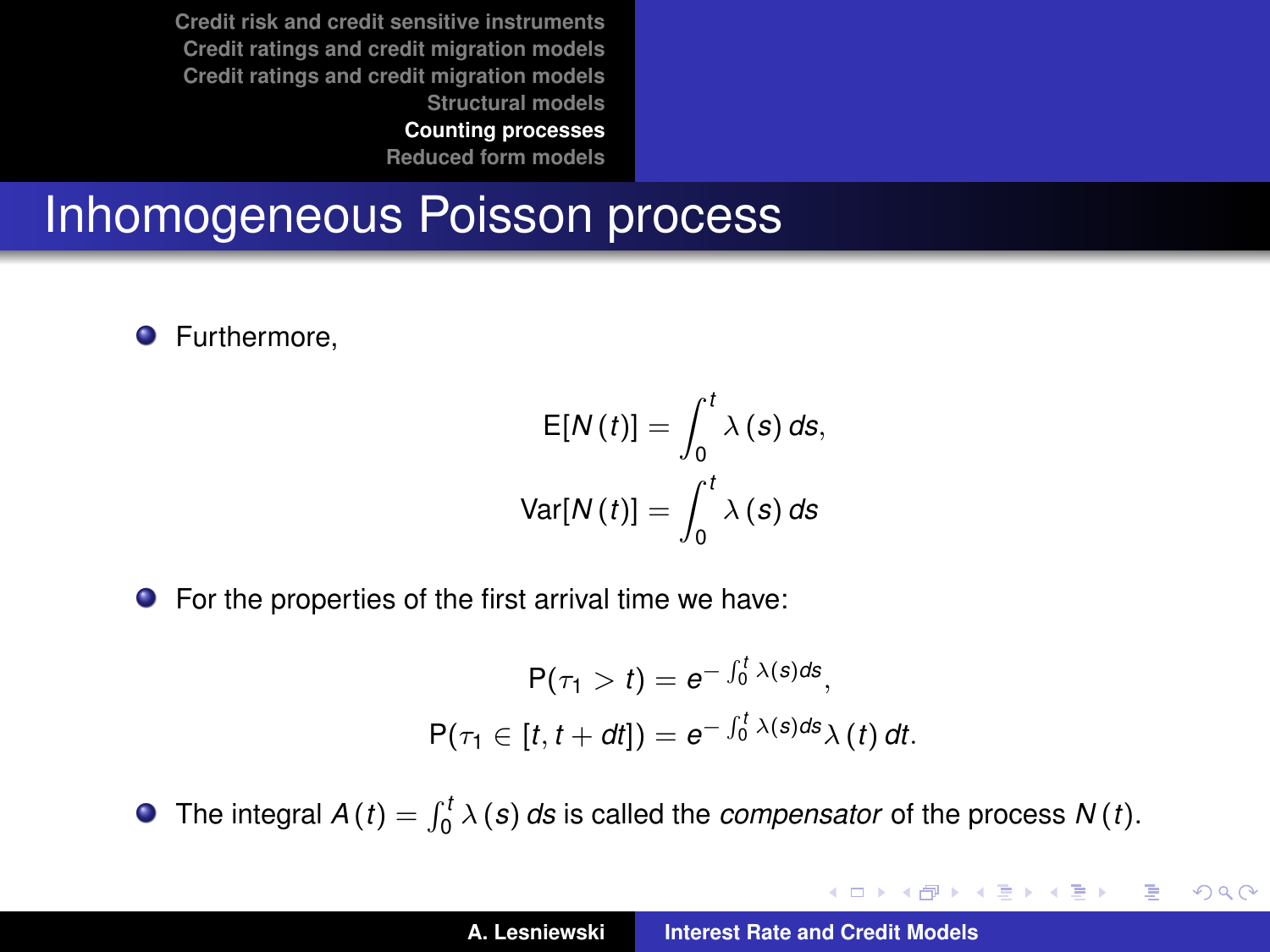**[Counting processes](#page-40-0)**

**[Reduced form models](#page-54-0)**

## Cox processes

- A general class of counting processes are *Cox processes*.
- A Cox process  $N(t)$  is associated with an information set of the form  $\mathscr{G}_t \vee \mathscr{F}_t,$  $t>$  0, where  $\mathscr{G}_t$  is the information set pertaining to jump times, and where  $\mathscr{F}_t$  is the "background" information set.
- $\bullet$  One can think of  $\mathcal{F}_t$  as containing the background economic information.
- A point process  $N\left( t\right)$  is a Cox process if, conditioned on  $\mathscr{F}_{t},$   $N\left( t\right)$  is an inhomogeneous Poisson process with a deterministic intensity  $\lambda(s)$ ,  $0 \le s \le t$ .

イロメ イ部メ イヨメ イヨメー

Þ  $2Q$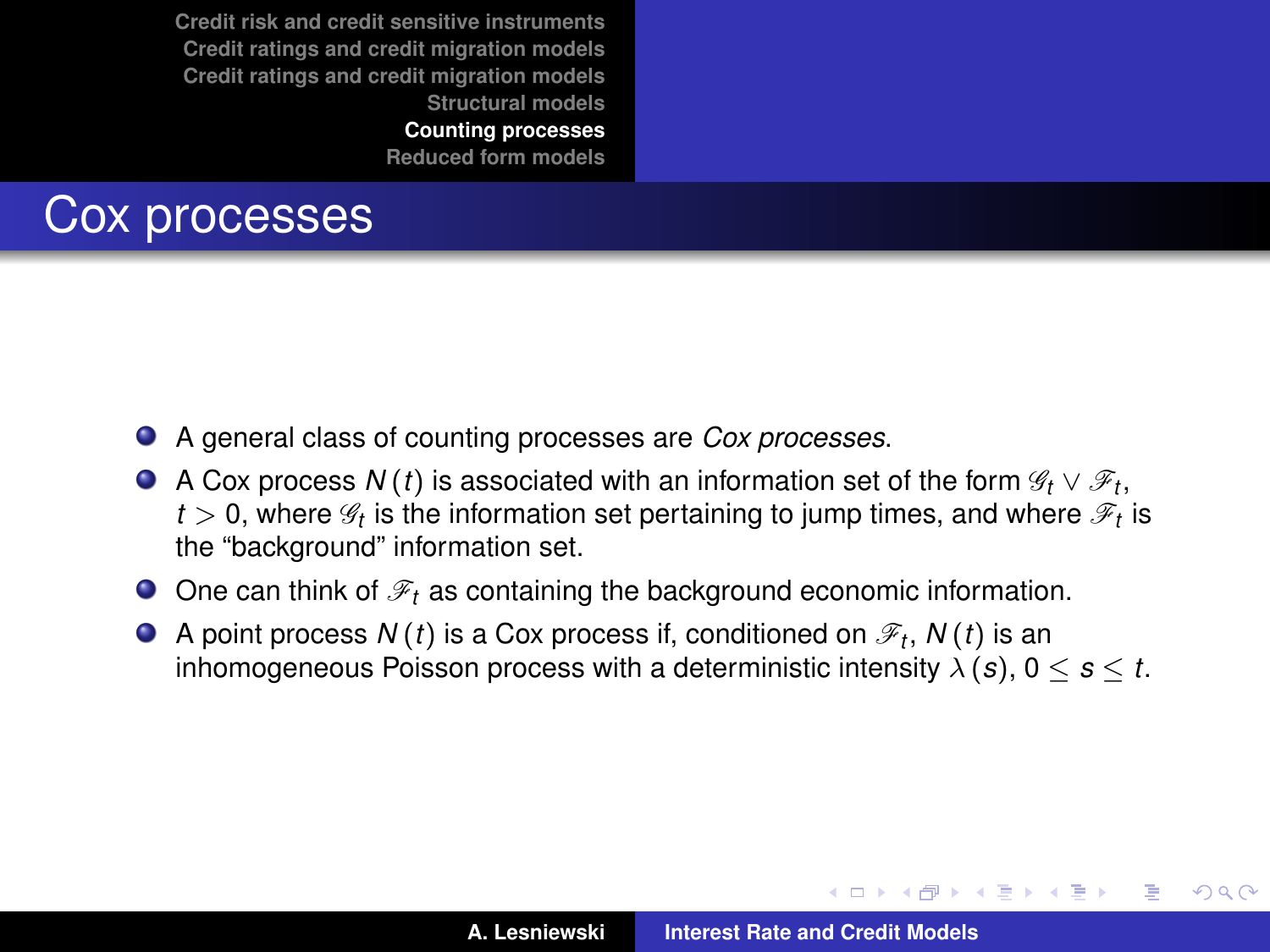**[Reduced form models](#page-54-0)**

#### Cox processes

- Intuitively, a Cox process can be thought of as an inhomogeneous Poisson process whose intensity is stochastic itself.
- We can think about it in the following way: We draw an intensity path first, and then - conditional on this path - we use the properties the inhomogeneous Poisson process.
- The compensator of a Cox process is the integrated intensity process  $A(t) = \int_0^t \lambda(s) ds.$
- **O** In particular,

$$
P(N(t) = n | \{ \lambda(s) \}_{0 \leq s \leq t} ) = \frac{A(t)^n}{n!} e^{-A(t)},
$$

and, taking expectation over all paths  $\{\lambda(s)\}\)$ , we get the absolute probability distribution:

$$
P(N(t) = n) = \frac{1}{n!} \mathsf{E}[A(t)^n e^{-A(t)}].
$$

イロメ イ部メ イヨメ イヨメー

 $2Q$ 

B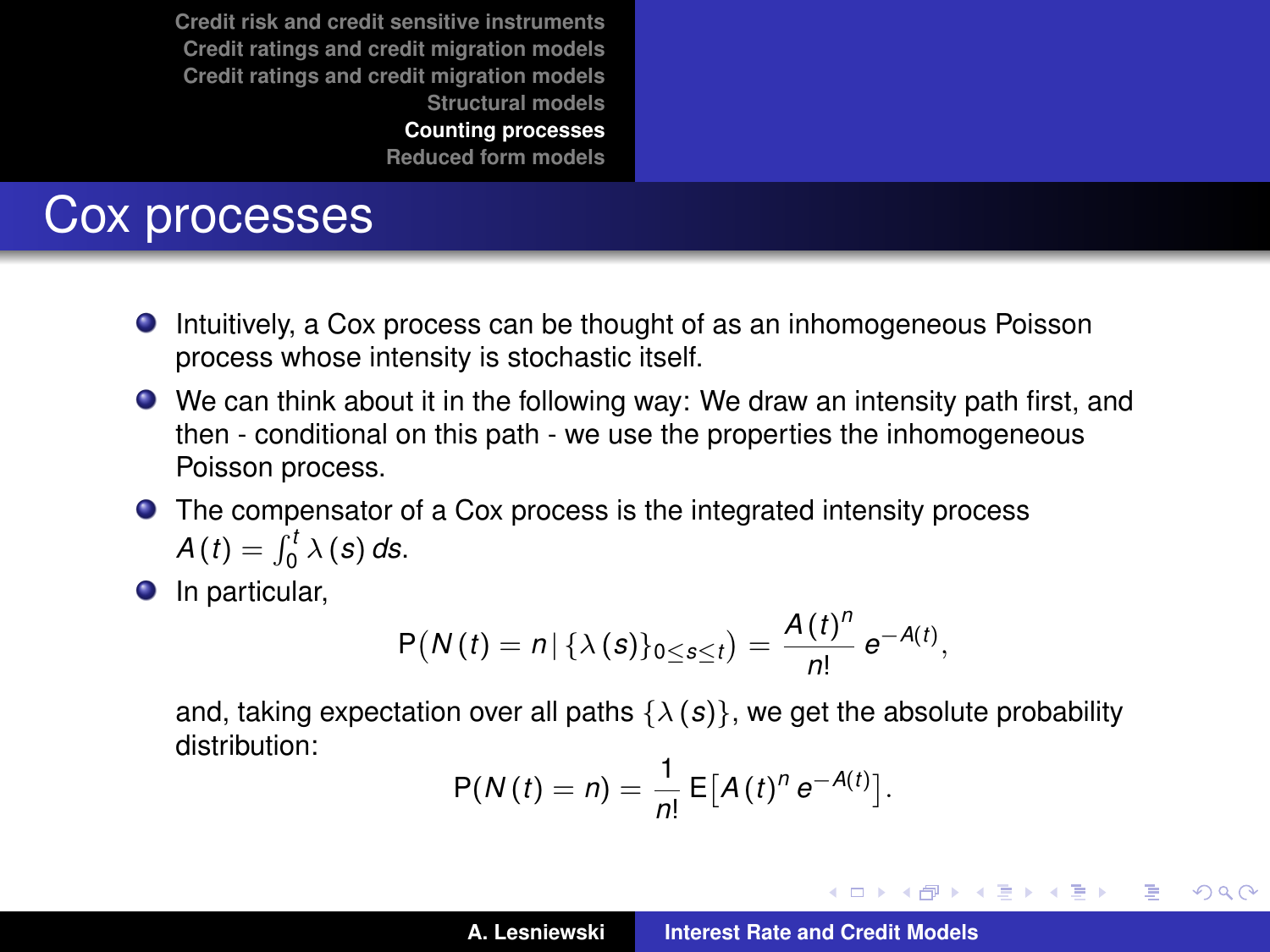#### <span id="page-53-0"></span>Cox processes

As another example, let us find  $P(\tau_1 > t)$ . We have

$$
P(\tau_1 > t \mid \{\lambda(s)\}_{0 \leq s \leq t}) = e^{-A(t)},
$$

and by taking expectation over all paths  $\{\lambda(s)\}\)$ , we get the absolute probability:

$$
P(\tau_1 > t) = E[e^{-A(t)}].
$$

Finally, the absolute expectation and variance of a Cox process are given by  $\bullet$ 

> $E[N(t)] = E[A(t)],$  $Var[N(t)] = E[A(t)],$

respectively.

イロメ イ部メ イ君メ イ君メー

 $2990$ 造っ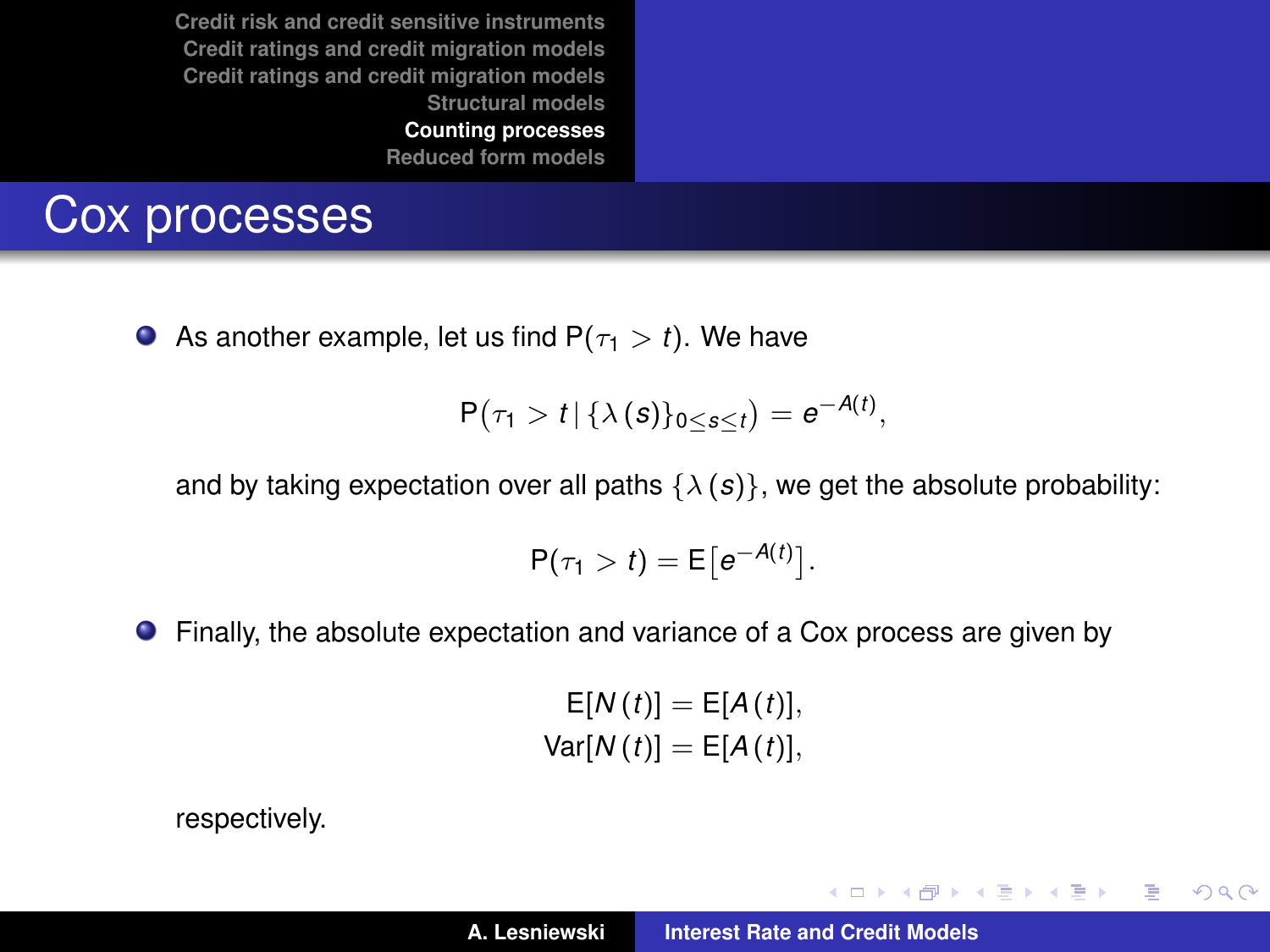# <span id="page-54-0"></span>Zero coupons and survival probabilities

- $\bullet$  Note that there is a close analogy between the intensity  $\lambda(t)$  in a Cox model and the short rate *r* (*t*) in an interest rate model.
- $\bullet$  Let *S*(*t*, *T*) denote the time *t* survival probability *S*(*t*, *T*) = P( $\tau_1 > T$ ), and let *P*(*t*, *T*) be the time *t* discount bond maturing at *T*. Then,

$$
S(0, T) = E[e^{-\int_0^T \lambda(s)ds}],
$$
  

$$
P(0, T) = E[e^{-\int_0^T r(s)ds}].
$$

 $\bullet$  More generally, at time  $t \geq 0$ ,

$$
S(t, T) = 1_{\tau_1 > t} E\big[e^{-\int_t^T \lambda(s) ds}\big],
$$
  
\n
$$
P(t, T) = E\big[e^{-\int_t^T r(s) ds}\big].
$$

Note the presence of the process  $1_{\tau_1>t}$  in the first formula: the time *t* survival **probability f[or](#page-53-0)** *T* **is zero, if [t](#page-55-0)he event has occurred prior to** *t***[.](#page-53-0)** 

 $QQ$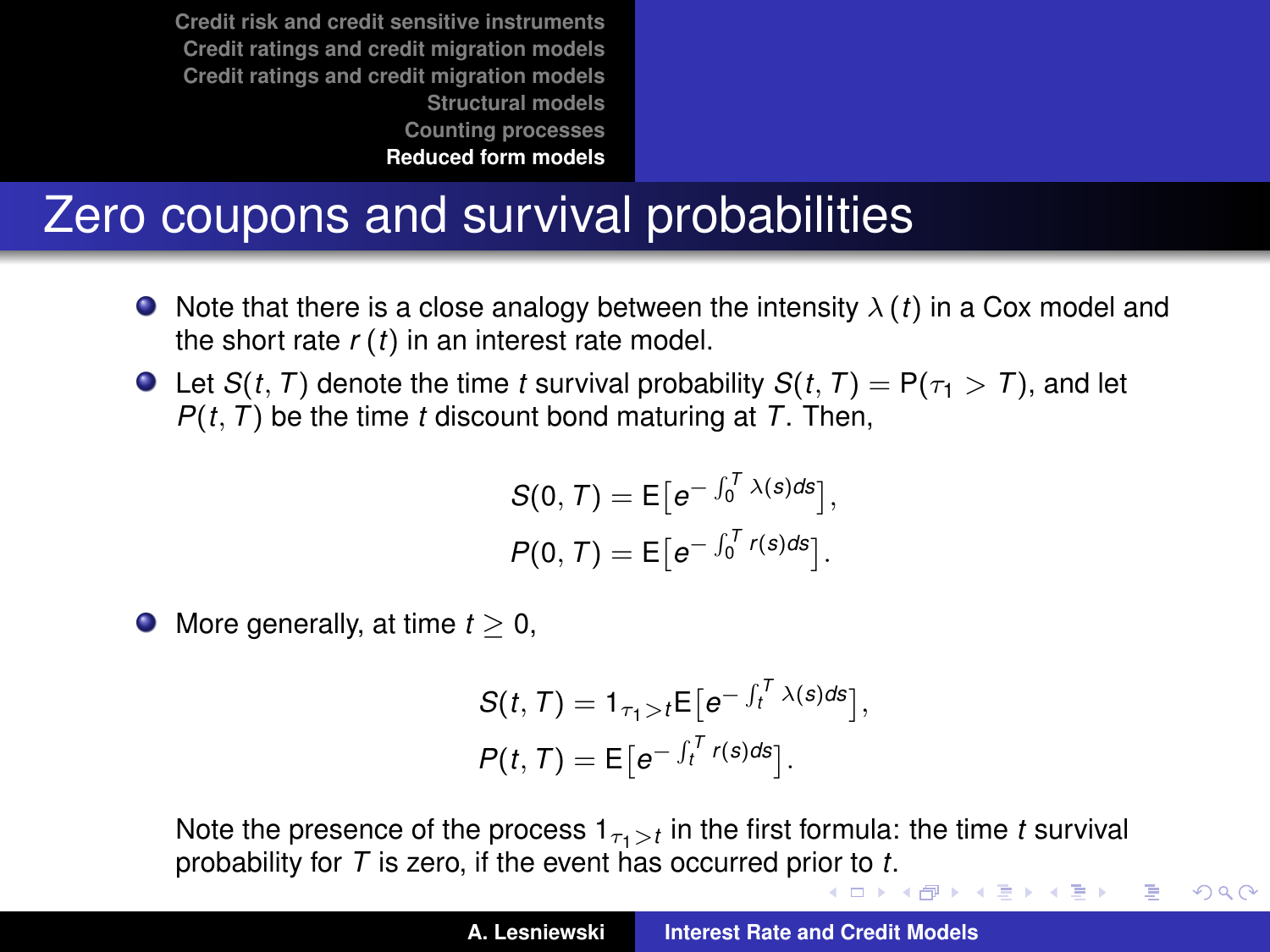## <span id="page-55-0"></span>Risky zero coupon

- $\bullet$ Consider now a risky zero coupon bond with a zero recovery rate.
- Assuming that the credit intensity follows a Cox process, its price is given by:  $\bullet$

$$
\mathcal{P}(0, T) = \mathsf{E}\big[e^{-\int_0^T r(s)ds} \mathbf{1}_{\tau_1 > T}\big]
$$
  
\n
$$
= \mathsf{E}\big[\mathsf{E}\big[e^{-\int_0^T r(s)ds} \mathbf{1}_{\tau_1 > T} | {\lambda(s)}_{0 \le s \le T}\big]\big]
$$
  
\n
$$
= \mathsf{E}\big[\mathsf{E}\big[e^{-\int_0^T r(s)ds} e^{-\int_0^T \lambda(s)ds} | {\lambda(s)}_{0 \le s \le T}\big]\big]
$$
  
\n
$$
= \mathsf{E}\big[e^{-\int_0^T (r(s) + \lambda(s))ds}\big].
$$

Notice that the presence of event risk (i.e. credit) amounts to increasing the discounting rate by the intensity of default. We have already noted this earlier in these notes.

イロメ イ部メ イ君メ イ君メー

 $QQQ$ Þ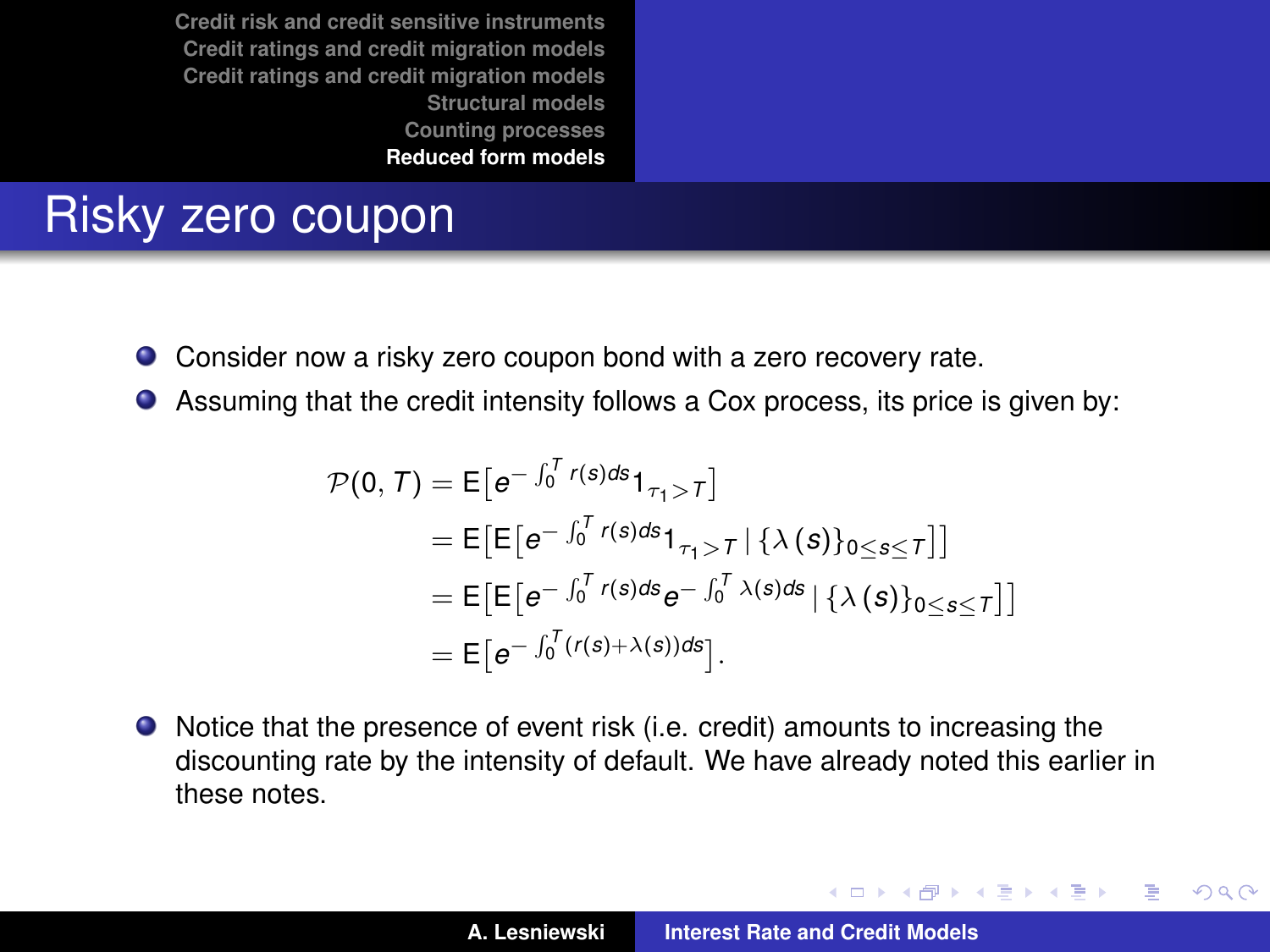# Risky zero coupon

In particular, if the default probability is *independent* of the rates probability, then,

$$
\mathcal{P}(0, T) = E[e^{-\int_0^T r(s)ds}]E[1_{\tau_1 > T}]
$$
  
=  $P(0, T)S(0, T).$ 

We have thus recovered the formula for the risky coupon bond discussed earlier as a special case of our general framework.

For any time *t* ≥ 0, we have the following expression for the risky zero coupon bond:

$$
\mathcal{P}(t,T) = \mathbf{1}_{\tau_1 > t} \mathsf{E}\big[e^{-\int_t^T (r(s)+\lambda(s))ds}\big].
$$

Note the time *t* value of the bond is zero, if the default happens prior to *t*.

K ロ ▶ K 御 ▶ K 君 ▶ K 君 ▶

 $QQQ$ Þ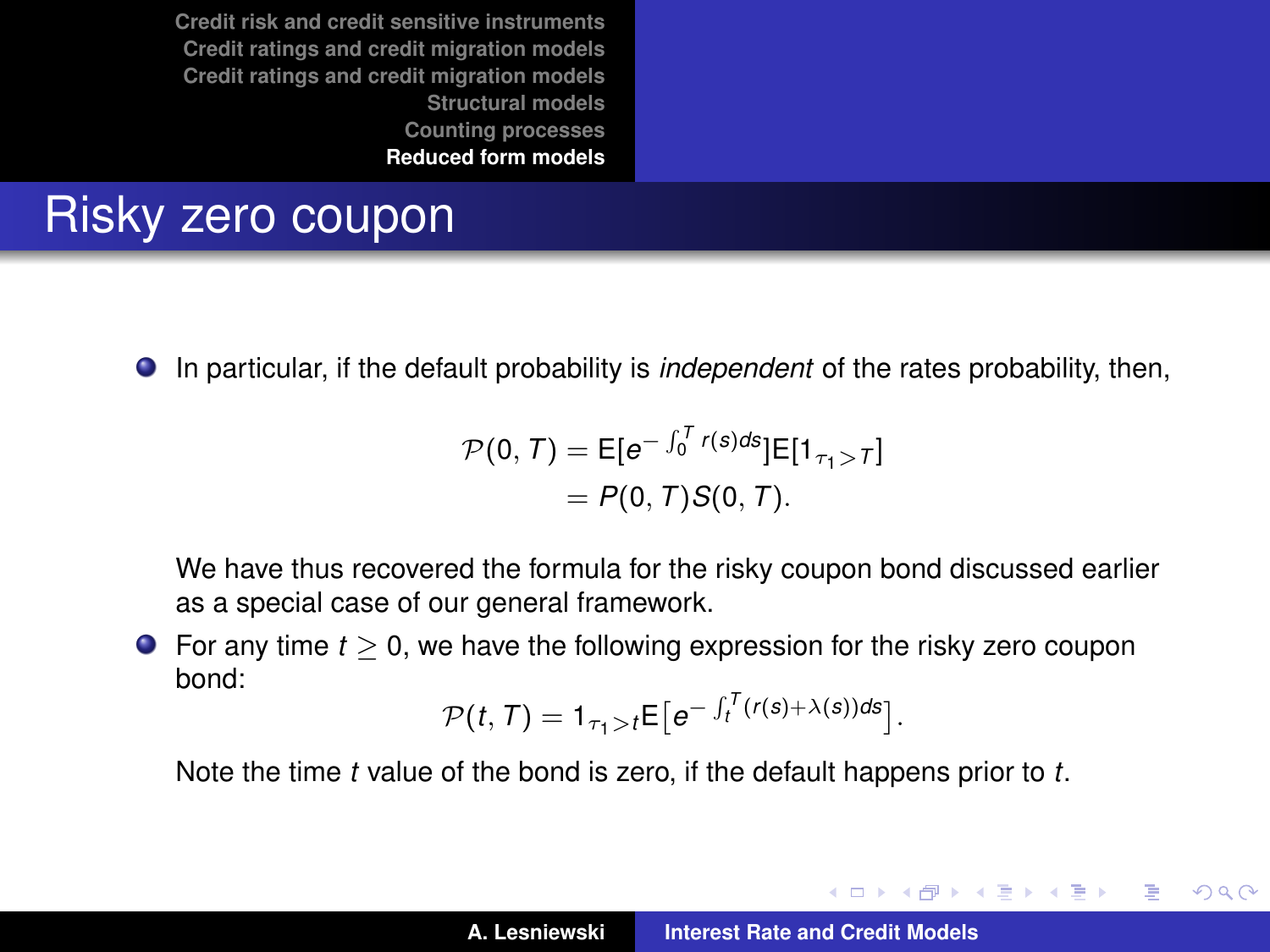#### <span id="page-57-0"></span>Gaussian structural model

As an explicit example, we consider the model in which both the rate and intensity are Gaussian processes:

$$
dr(t) = \mu(t) dt + \sigma_r dW(t),
$$
  
 
$$
d\lambda(t) = \theta(t) dt + \sigma_{\lambda} dZ(t),
$$

with correlated Brownian motions:

$$
dW(t) dZ(t) = \rho dt.
$$

 $\bullet$  Our goal is to compute  $P(0, T)$ .

イロト イ部 トイミト イヨト

 $299$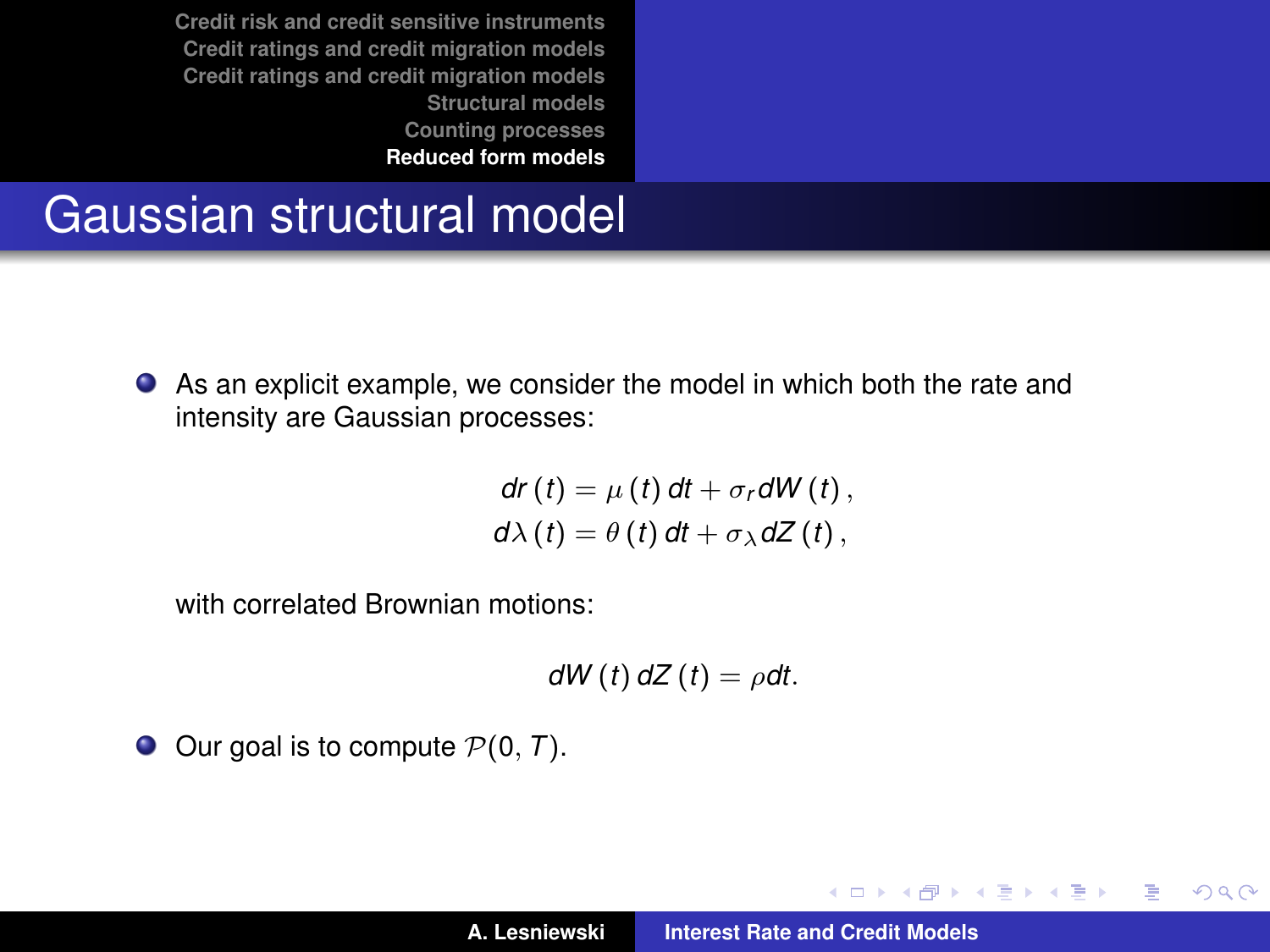#### Gaussian structural model

● Note that the pathwise solution to this model is explicitly given by:

$$
r(t) = r_0 + \int_0^t \mu(s) \, ds + \sigma_r W(t),
$$
  

$$
\lambda(t) = \lambda_0 + \int_0^t \theta(s) \, ds + \sigma_\lambda Z(t).
$$

**O** These are Gaussian variables with means

$$
E[r(t)] = r_0 + \int_0^t \mu(s) \, ds,
$$
  

$$
E[\lambda(t)] = \lambda_0 + \int_0^t \theta(s) \, ds,
$$

and covariance matrix (for  $t < u$ )

$$
Cov(r(t),\lambda(u)) = \begin{pmatrix} \sigma_r^2 t & \rho \sigma_r \sigma_\lambda t \\ \rho \sigma_r \sigma_\lambda t & \sigma_\lambda^2 u \end{pmatrix}.
$$

 $2Q$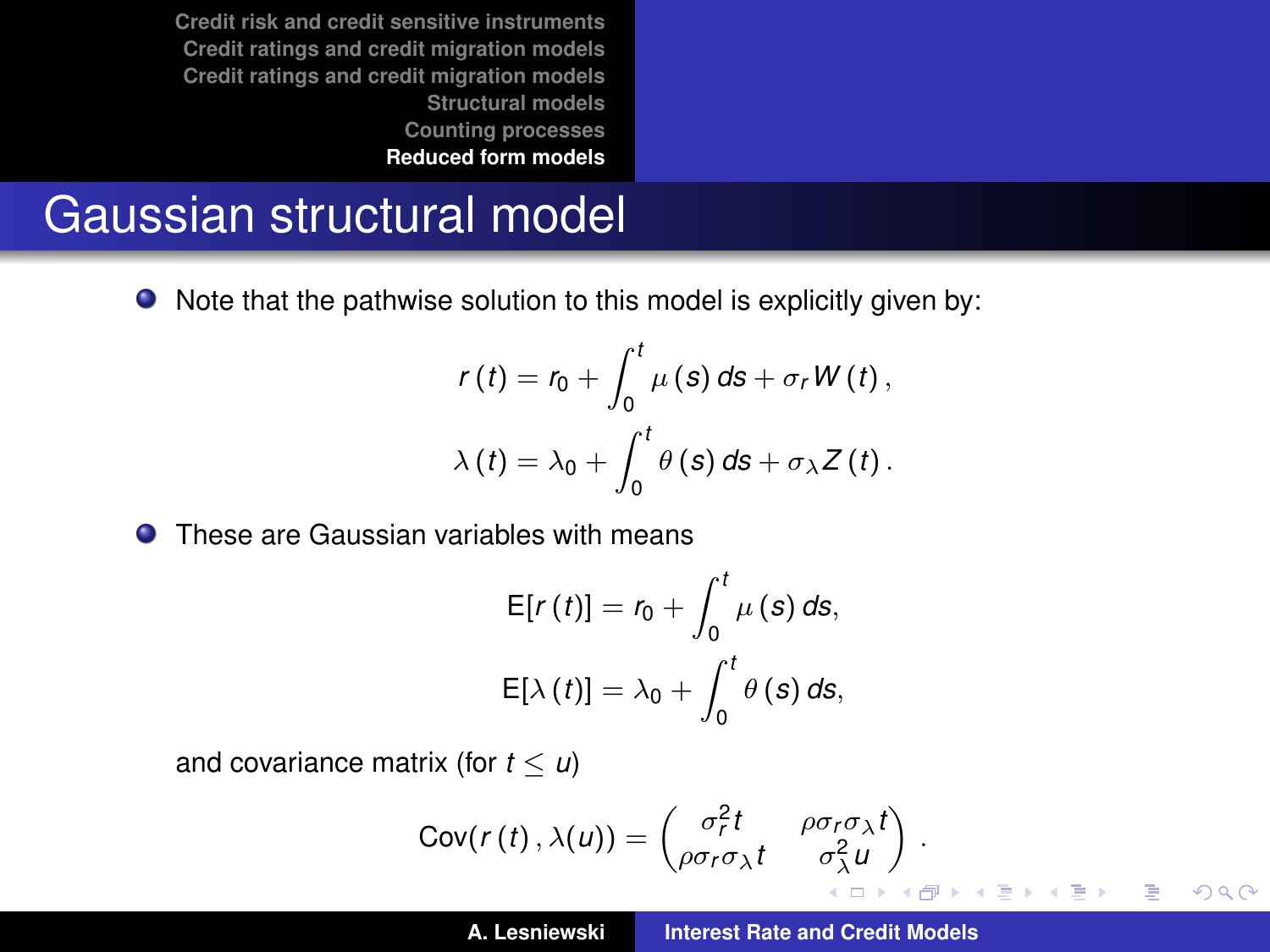#### Gaussian structural model

Hence, the mean and variance of the Gaussian variable  $X \triangleq \int_0^T (r(t) + \lambda(t)) dt$ are given by

$$
E[X] = (r_0 + \lambda_0)T + \int_0^T (T-t)(\mu(t) + \theta(t))dt,
$$

and

$$
\begin{aligned} \text{Var}[X] &= 2(\sigma_r^2 + 2\rho\sigma_r\sigma_\lambda + \sigma_\lambda^2) \iint_{0 \le t \le u \le T} t \, dt \, du \\ &= (\sigma_r^2 + 2\rho\sigma_r\sigma_\lambda + \sigma_\lambda^2) \, \frac{T^3}{3} \,, \end{aligned}
$$

respectively.

イロメ イ部メ イヨメ イヨメー

重

 $299$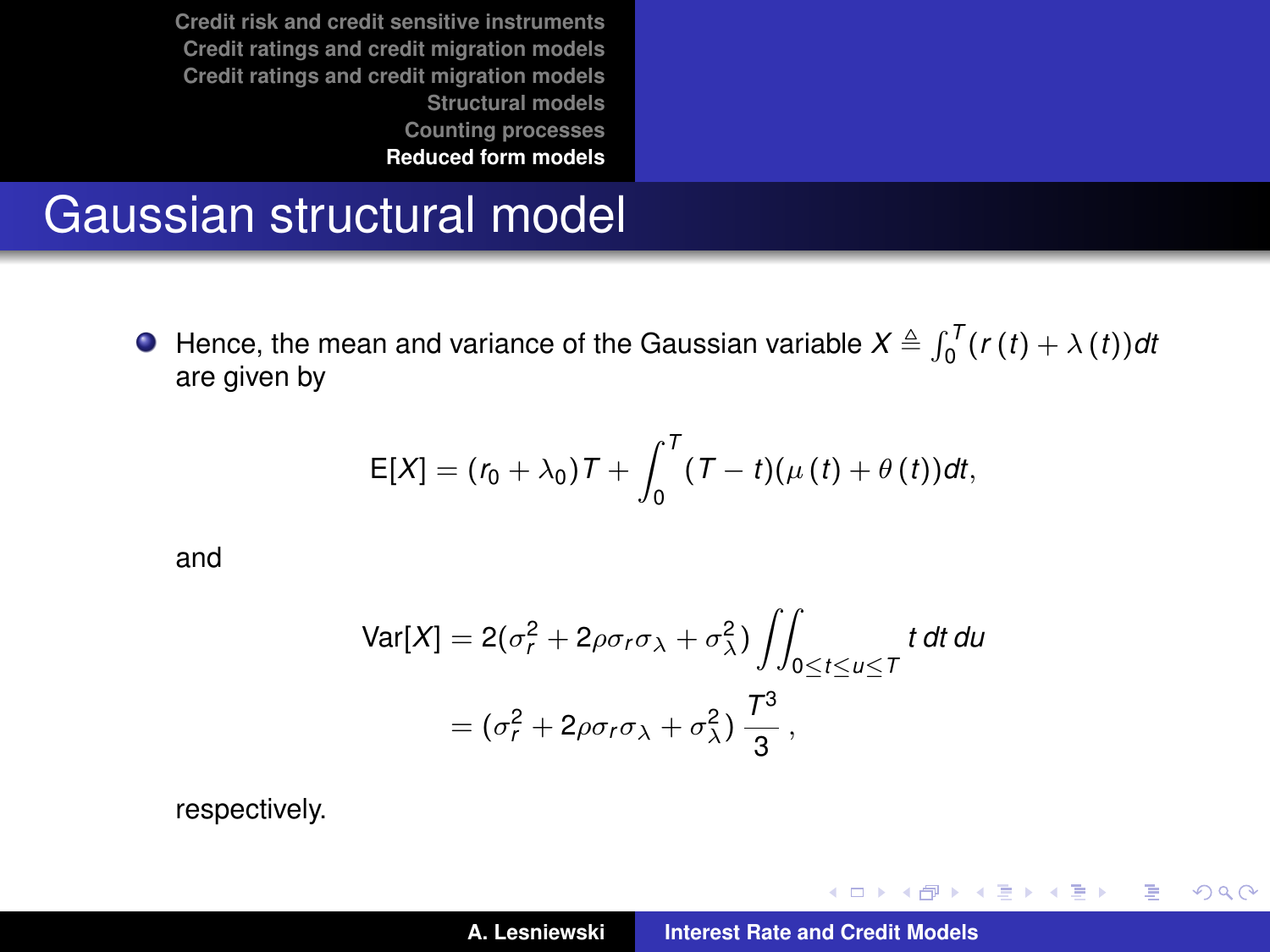#### Gaussian structural model

Using the fact that

$$
E[\exp(-X)] = \exp\Big(-E[X] + \frac{1}{2} \text{Var}[X]\Big),
$$

we find

$$
\mathcal{P}(0,T)=P(0,T)S(0,T)e^{\rho\sigma_r\sigma_{\lambda}T^3/3}.
$$

- The Gaussian model implies thus that positive correlation between rates and credit implies a higher zero coupon bond price.
- Later in the course we will discuss other examples of Cox processes that are used in credit modeling.

イロトス 伊 トス ヨ トス ヨ トー